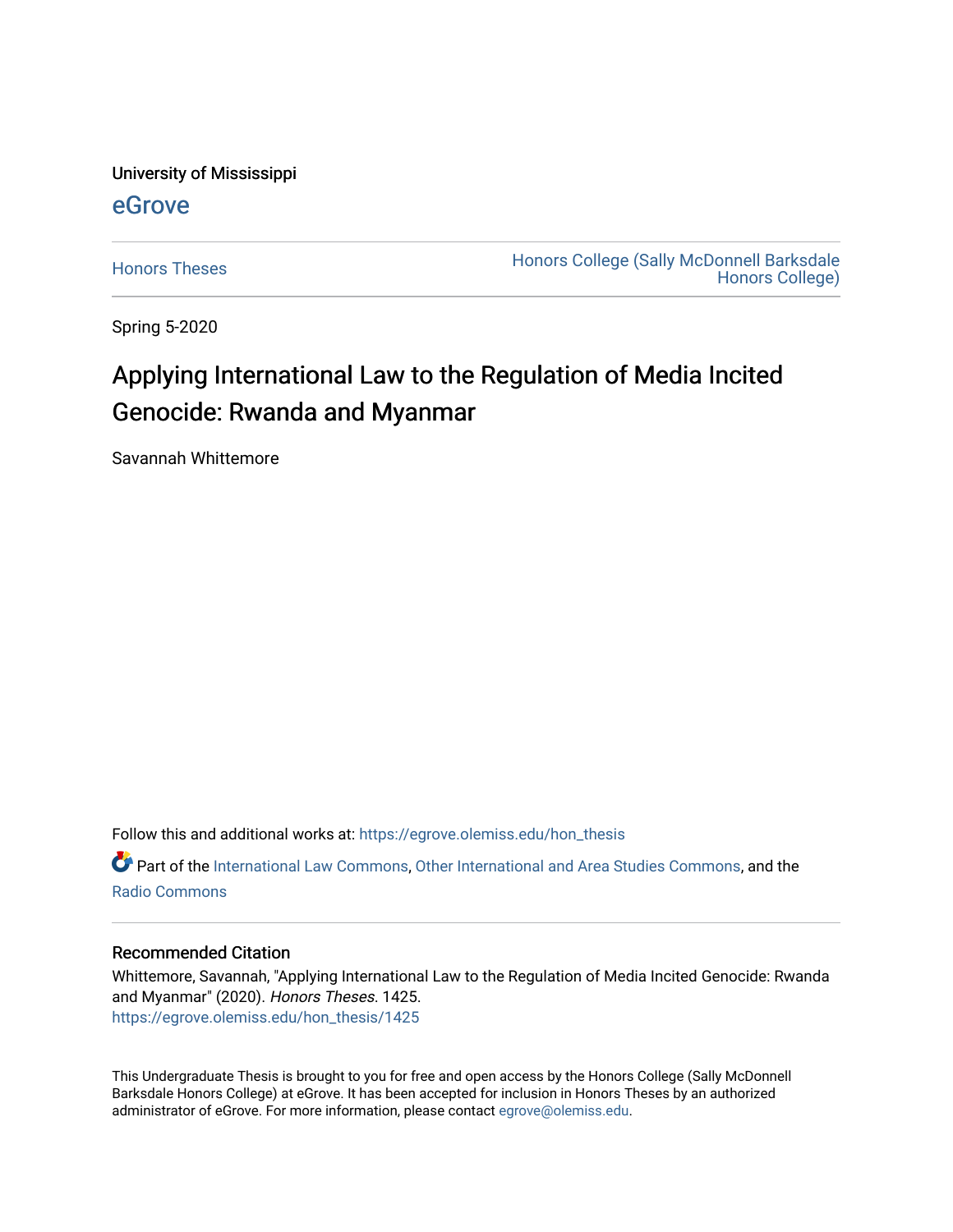# APPLYING INTERNATIONAL LAW TO THE REGULATION OF MEDIA INCITED GENOCIDE: RWANDA AND MYANMAR

© 2020 By Savannah E. Whittemore

A thesis presented in partial fulfillment of the requirements for completion Of the Bachelor of Arts degree in International Studies Croft Institute for International Studies Sally McDonnell Barksdale Honors College The University of Mississippi

> University, Mississippi May 2020

> > Approved:

Advisor: Dr. Antonia Eliason

Reader: Dr. Oliver Dinius

Reader: Dr. Zenebe Beyene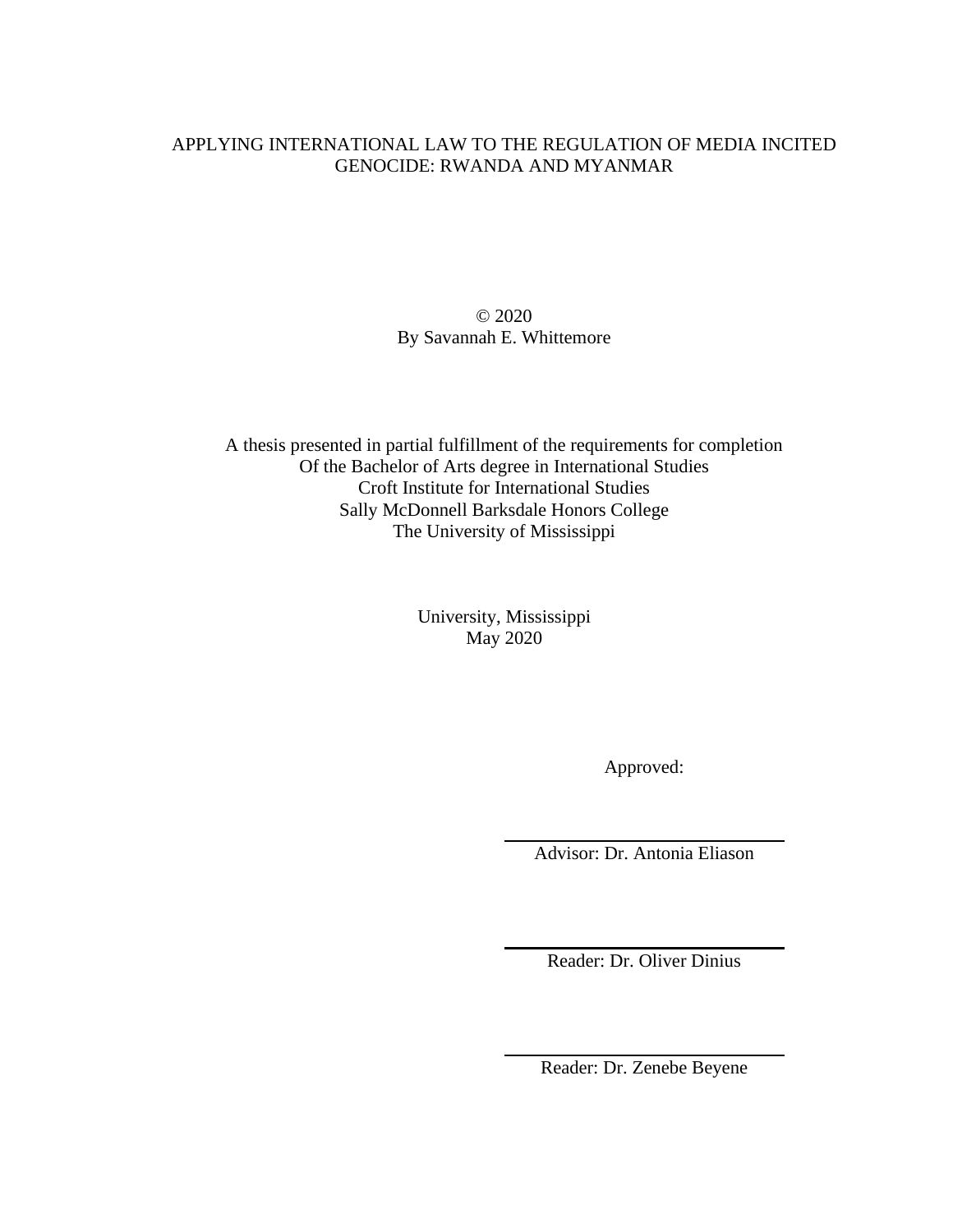© 2020 Savannah E. Whittemore ALL RIGHTS RESERVED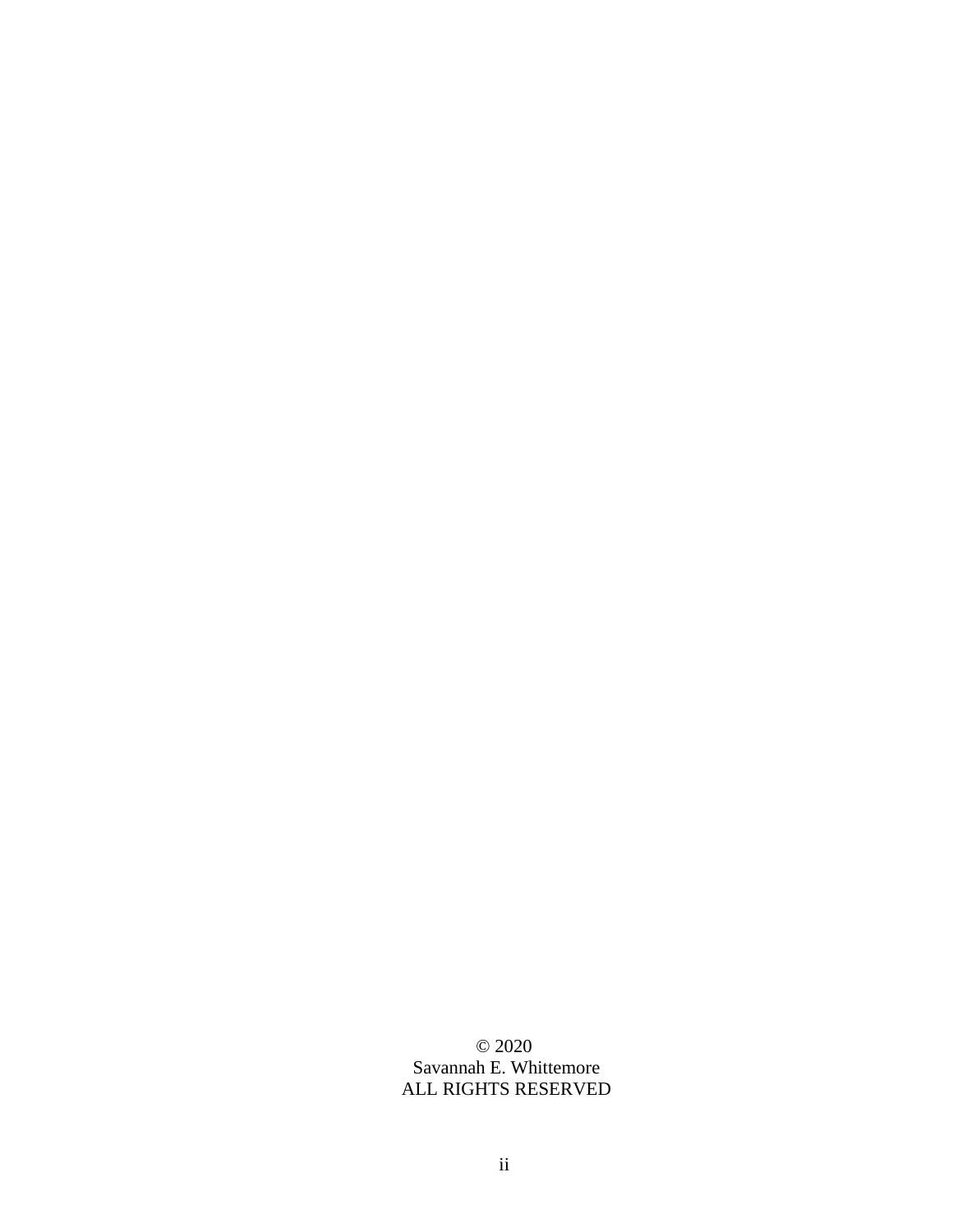# **DEDICATION**

I would like to dedicate this thesis to my grandparents.

To my grandmother Bettye Lott for teaching me what it means to be an independent

woman who loves others.

To my grandmother Beth Whittemore for showing me encouragement and what it looks

like to go the extra mile for those you love.

To my grandfather Roy Lee Whittemore for never failing to support me and to let me

know that my voice and opinions matter.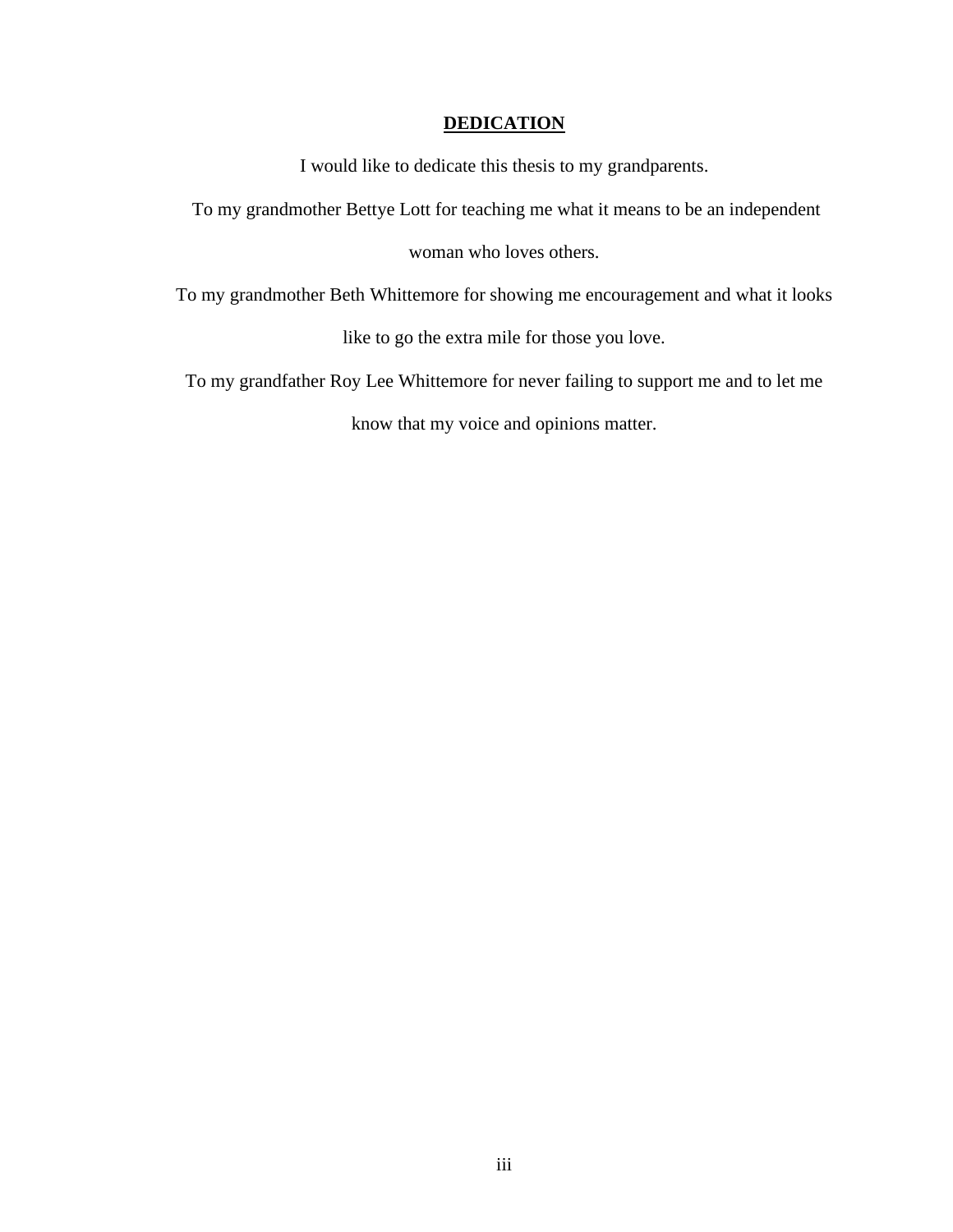### **ACKNOWLEDGEMENTS**

I would like to thank my advisor Antonia Eliason for all of her time and help in researching and aiding in the developing the ideas of this thesis.

I would like to thank my readers, Dr. Dinius and Dr. Beyene, for their time spent reading and offering suggestions to improve my writing.

I would like to thank Dr. Corina Petrescu for her help translating and interpreting texts

from German to English in the Germ 599 special topics course taken in Spring 2020.

Lastly, I would like to thank the Croft Institute for International Studies and the Sally

McDonnell Barksdale Honors College for allowing me the opportunity to complete this

research project.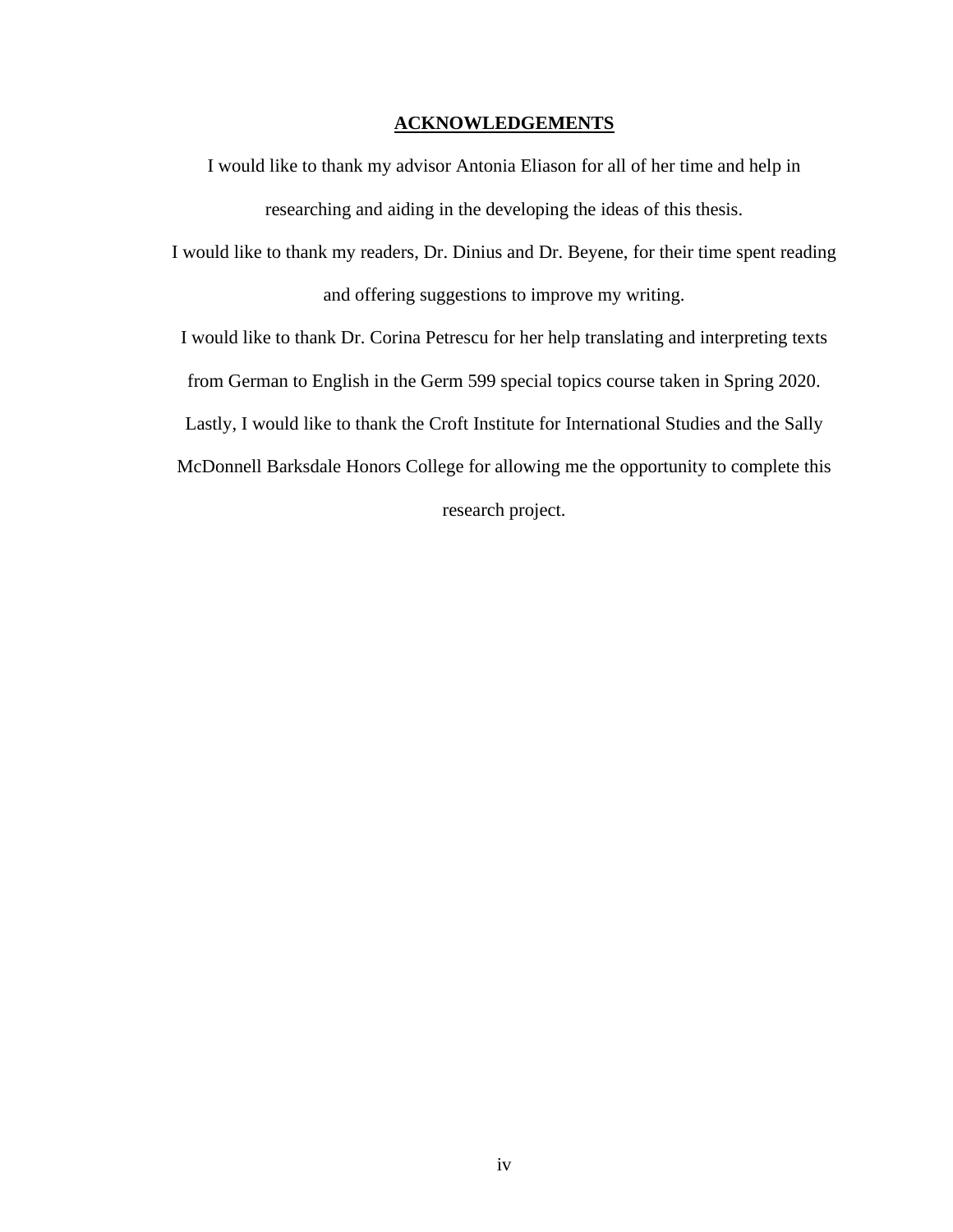#### **ABSTRACT SAVANNAH E. WHITTEMORE:**

The goal of this thesis is to demonstrate the connection between word and action in relation to media incited genocide. By employing the operational definitions of intent, incitement, genocide, and hate speech from legal texts such as the Genocide Convention and the International Covenant on Civil and Political Rights, this thesis shows that there is suitable jurisprudence on the crime of direct and public incitement to genocide with the legal bodies statute mirrors the language of the Genocide Convention. This in conjunction with the language gradient on the changing role of messages before and during genocide shows that regulation could be achieved by legal bodies such as the International Criminal Court (ICC) if the language of their governing document changes. The evidence provided by the case studies of Rwanda and Myanmar supports the suggestion of amending language for more widespread enforcement power. This thesis does not seek to address all genocide, but rather the instances of genocide where direct and public incitement to violence occurred through media sources.

Keywords: media, incitement, genocide, hate speech, Genocide Convention, Rwanda, Myanmar, ICC, and Rome Statute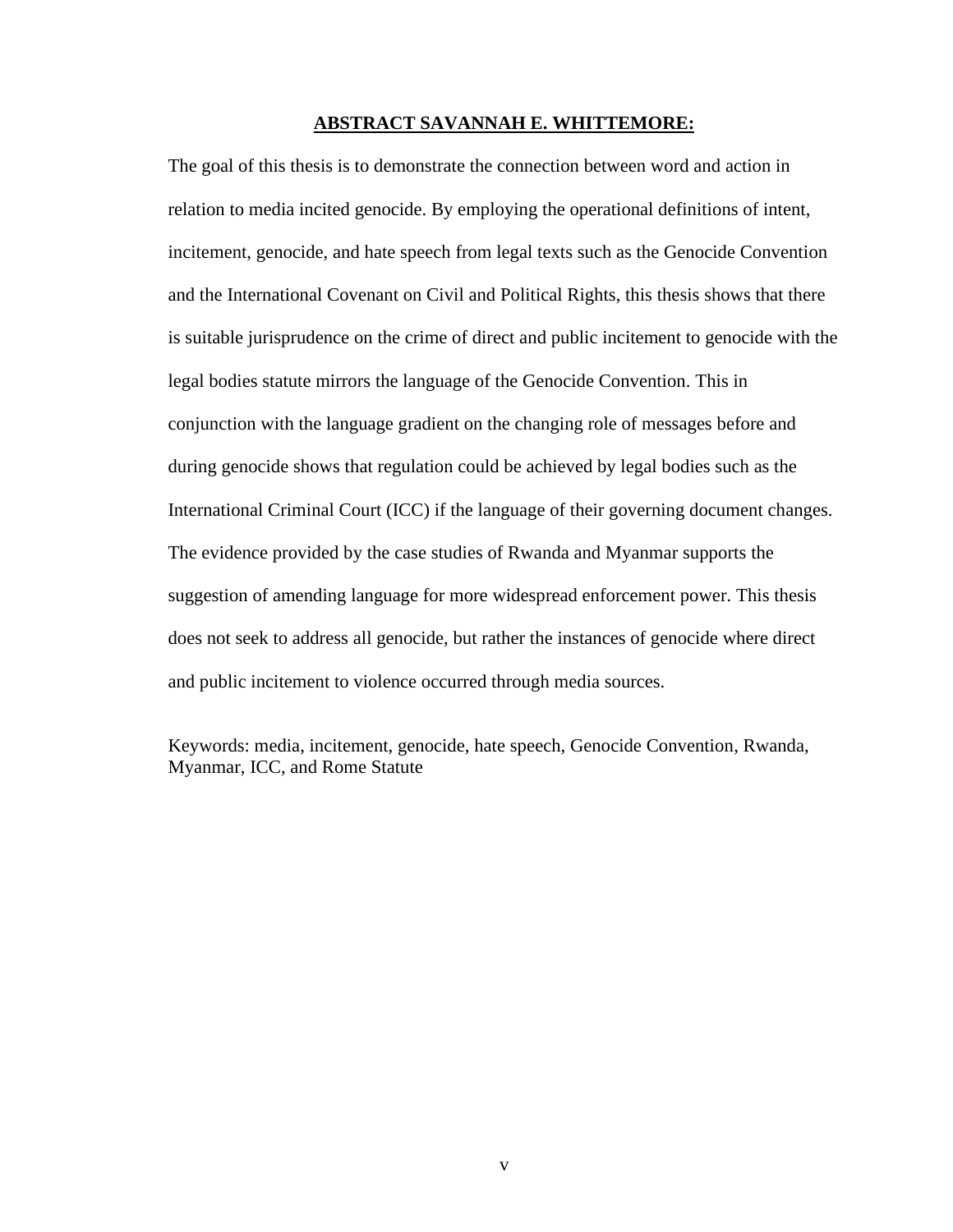# **TABLE OF CONTENTS**

| 1.3 DIRECT AND PUBLIC INCITEMENT TO GENOCIDE14           |
|----------------------------------------------------------|
|                                                          |
|                                                          |
|                                                          |
|                                                          |
| 2.2 ROLE OF MEDIA IN THE RWANDAN GENOCIDE28              |
|                                                          |
|                                                          |
|                                                          |
|                                                          |
|                                                          |
|                                                          |
| 3.5 MYANMAR'S RESERVATIONS TO THE GENOCIDE CONVENTION44  |
| CHAPTER 4: THE CASE FOR INCITEMENT AS A SEPARATE CRIME46 |
|                                                          |
|                                                          |
|                                                          |
|                                                          |
|                                                          |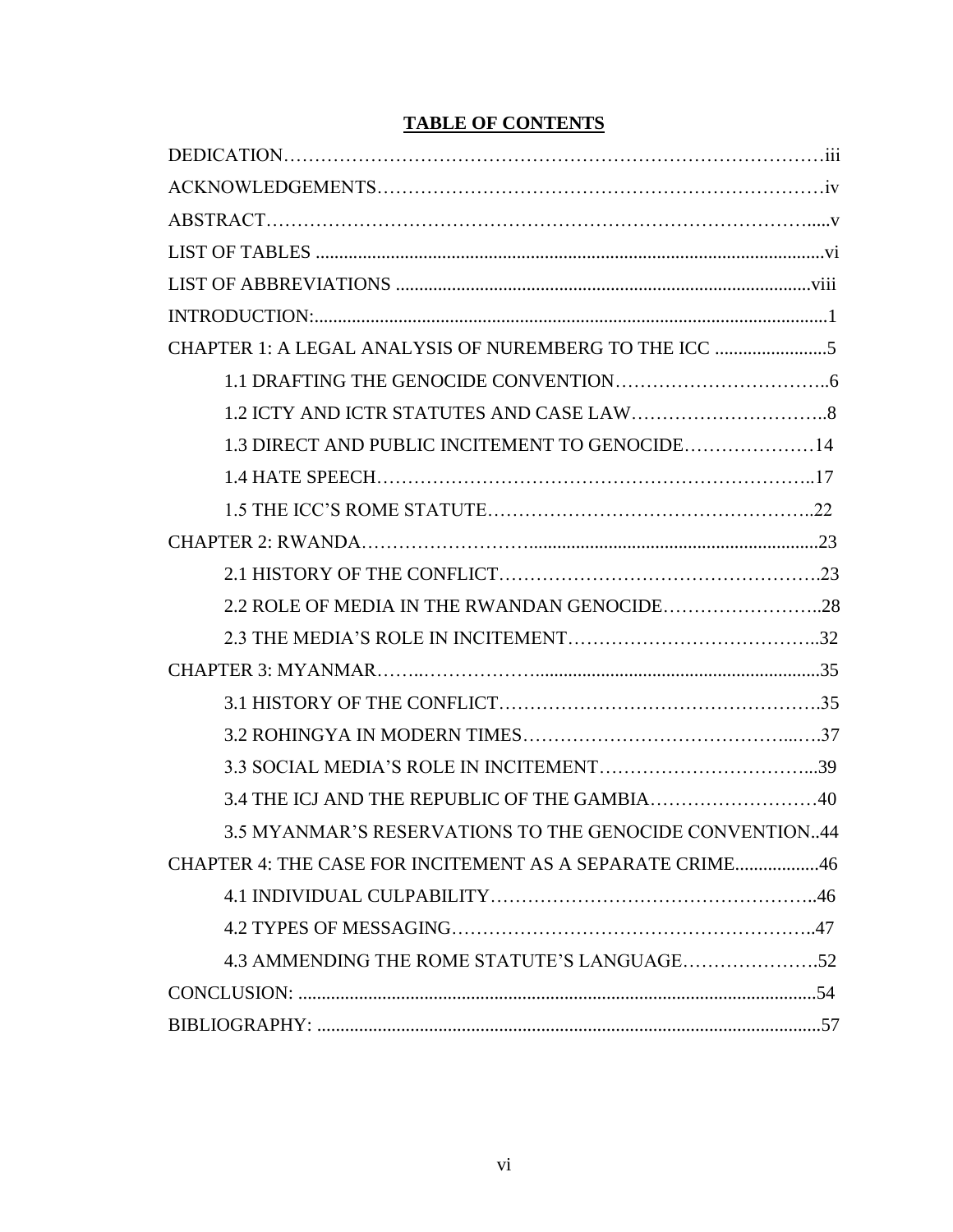# **LIST OF TABLES**

| Table 1 Categories of RTLM Messages Before and During the Genocide32 |  |
|----------------------------------------------------------------------|--|
|                                                                      |  |
|                                                                      |  |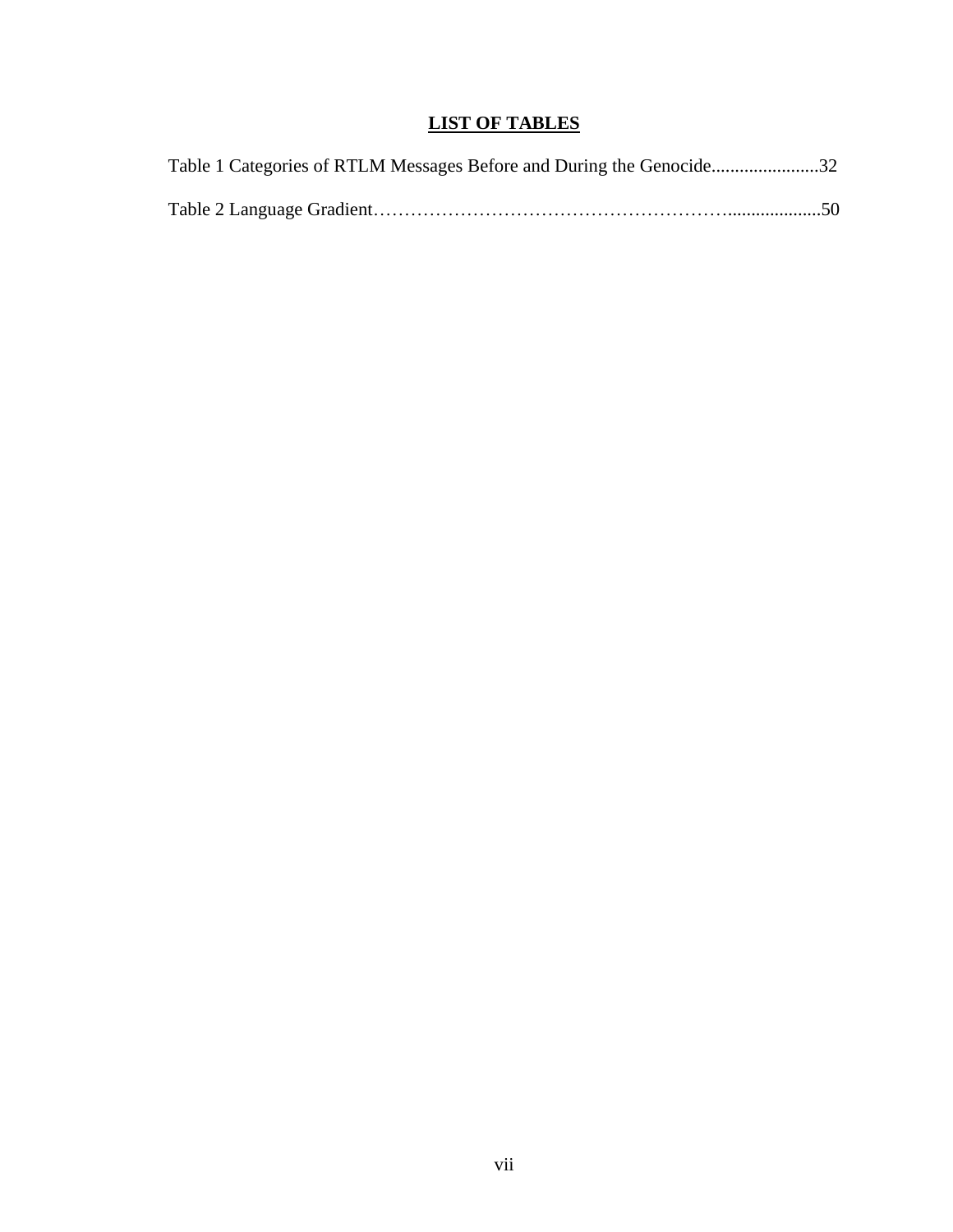# **LIST OF ABBREVIATIONS**

| FAR                            | Forces Armées Rwandaises                                |
|--------------------------------|---------------------------------------------------------|
| <b>Genocide Convention</b>     | The Convention for the Prevention and Punishment of the |
|                                | Crime of Genocide                                       |
| <b>ICC</b>                     | <b>International Criminal Court</b>                     |
| <b>ICCPR</b>                   | International Covenant on Civil and Political Rights    |
| <b>ICJ</b>                     | <b>International Court of Justice</b>                   |
| <b>ICTR</b>                    | <b>International Criminal Tribunal for Rwanda</b>       |
| <b>ICTY</b>                    | International Criminal Tribunal for Yugoslavia          |
| <b>IMT</b>                     | <b>International Military Tribunal at Nuremberg</b>     |
| <b>MRND</b>                    | Mouvement Révolutionnaire National pour le              |
|                                | Développment                                            |
| <b>Rome Statute</b>            | The International Criminal Court's Rome Statute         |
| <b>RPF</b>                     | <b>Rwandan Patriotic Front</b>                          |
| <b>RTLM</b>                    | Radio Télévision Libre des Mille Collines               |
| The Gambia                     | The Republic of The Gambia                              |
| <b>UN</b>                      | <b>United Nations</b>                                   |
| <b>UNAMIR</b>                  | <b>UN Assistance Mission for Rwanda</b>                 |
| <b>UN Fact-Finding Mission</b> | UN Human Rights Council Independent International Fact- |
|                                | Finding Mission for Myanmar                             |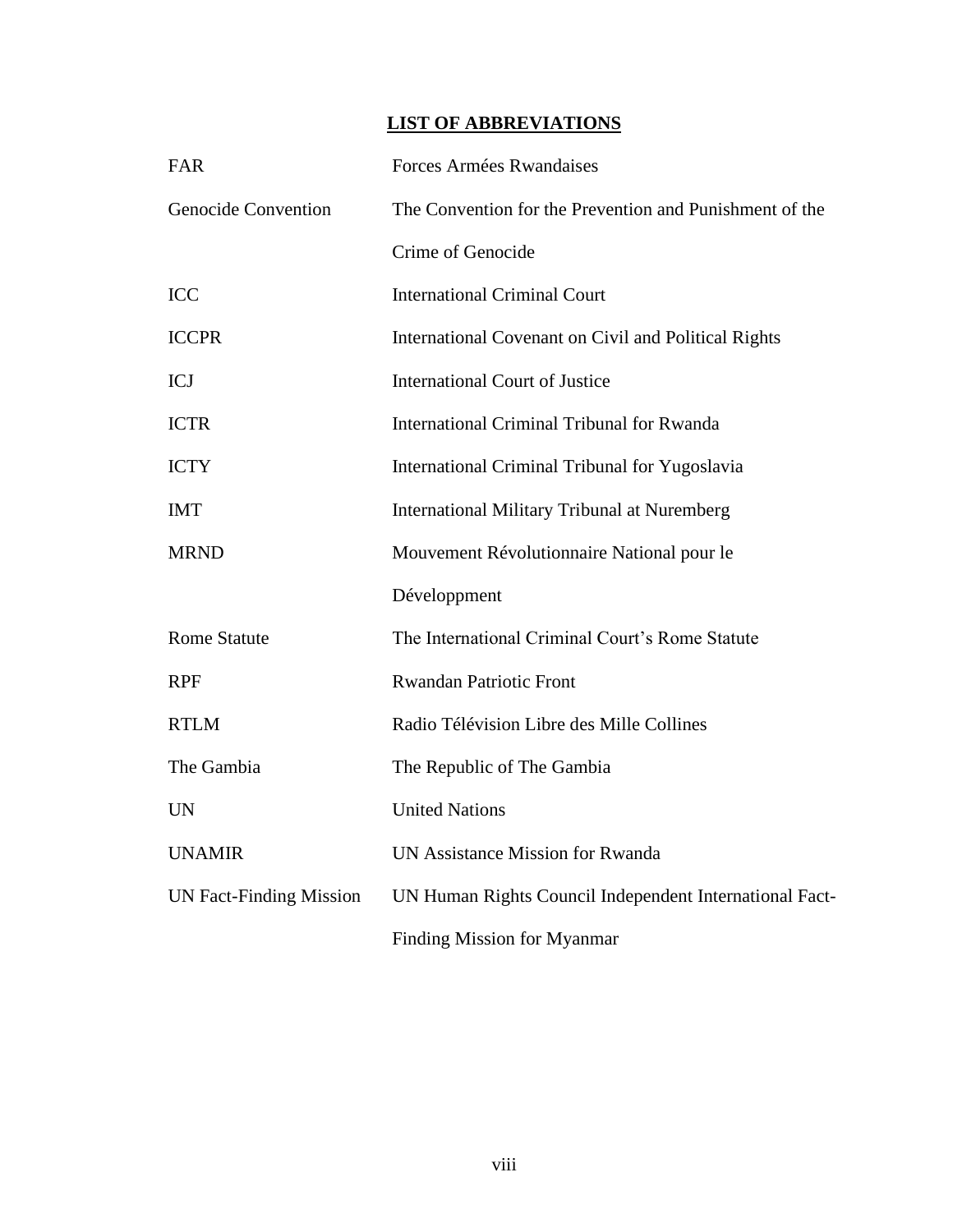#### **Introduction**

Incitement through language comes from ethnocentric or völkisch words repurposed as rhetorical weapons. Repurposed words or abbreviated language are where the complexity of a word is reduced to phrases suitable for the masses. The greatest mobilization of the apolitical sections of society is achieved with recoded words. This section of society views themselves as increasingly powerless and believe less and less in political participation. Although the verbal path from complexity reduction to prejudice is a multi-step process, there exists a direct correlation from word to action.<sup>1</sup> The correlation refers to the violence achieved with aggressive language and negative connotation. The violence achieved does not always include crimes on the scale of genocide; however, the use of abbreviated language as a means of incitement often results in humanitarian crises such as genocide, the focus of this thesis.

The phenomena of genocides are not a new outcome of global conflict. There have been genocides long before the term was coined in the 20<sup>th</sup> Century. This thesis does not attempt to address all genocides based on how we define it today. It will address the methods for inciting genocide that have evolved along with modern media from written word to radio, and most recently with social media. These mass media sources allow for the dissemination of information easily across large populations. This thesis defines genocide, intent, direct and public incitement, and hate speech with the general objective of establishing operational definitions for application to legal issues. This thesis combines relevant legal texts and the appropriate case law to elucidate each term within the analysis. To clarify whether the existing international legal institutions have the

<sup>1</sup> Paul Sailer-Wlasits, "Hass-Rede: Zur Kulturgeschichte Eines Sprachlichen Phänomens," carta.info, September 19, 2016, [http://carta.info/hass-rede/\)](http://carta.info/hass-rede/)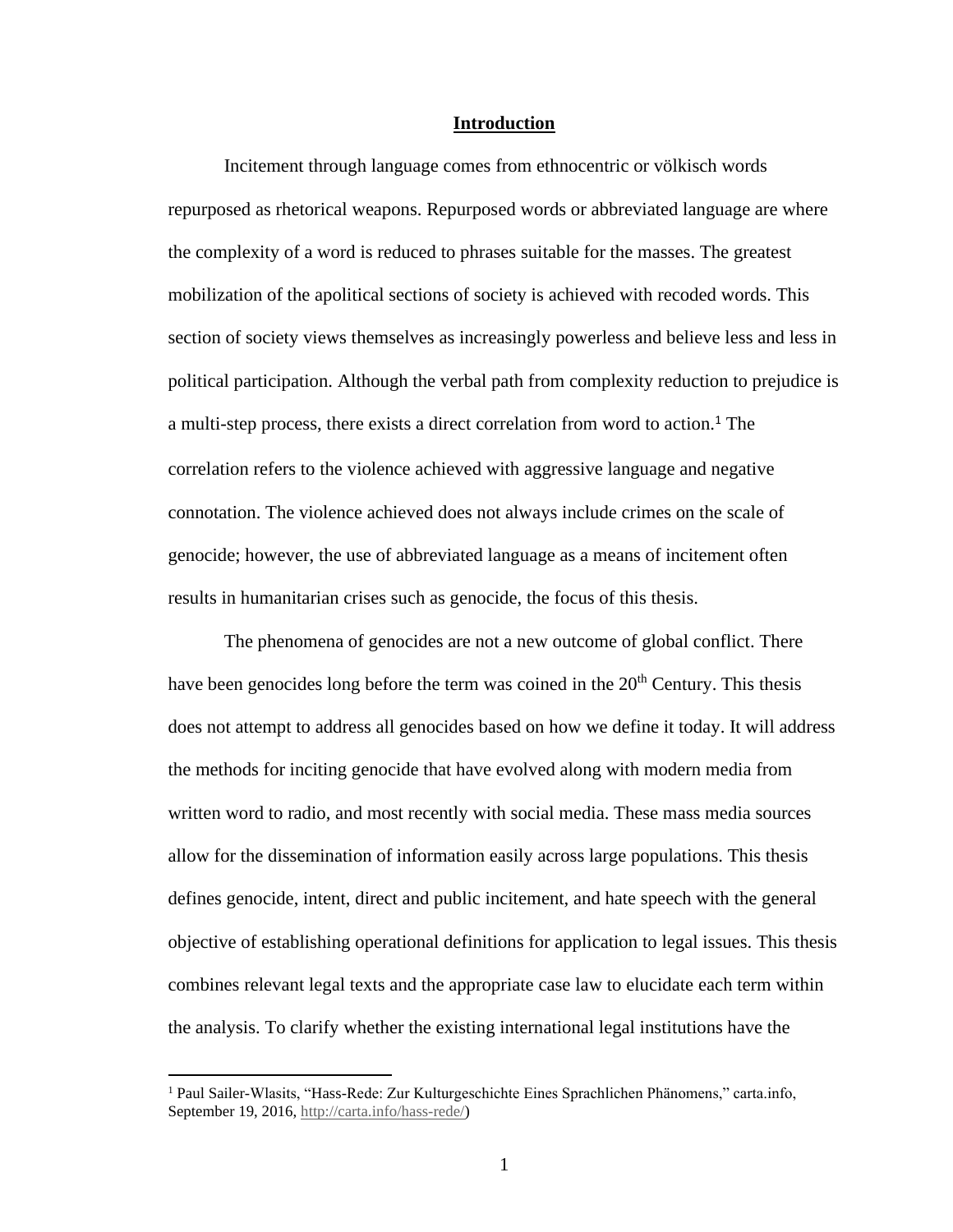enforcement power to prosecute media incited genocide, this thesis examines the texts of the Convention for the Prevention and Punishment of the Crime of Genocide (Genocide Convention), International Covenant on Civil and Political Rights (ICCPR), and the Rome Statute of the International Criminal Court (Rome Statute) on the adjudication of hate speech and genocide to create a legal framework for case study analysis.

This thesis seeks to address the question of whether existing international law has the necessary customs and norms to regulate hate speech as defined by the ICCPR. Using the language of the ICCPR and the mirroring language of the International Criminal Tribunal for Yugoslavia (ICTY) and International Criminal Tribunal for Rwanda (ICTR) Statutes to the Genocide Convention, this thesis will argue that the jurisprudence in case law offers suitable standards for the consistent criminal prohibition of hate speech that has evolved into direct and public incitement to genocide. In addition to these sufficient customs and norms on the prosecution of genocide, this thesis will emphasize the lack of necessary enforcement power to regulate hate speech that ultimately results in incitement to genocide by legal institutions such as the ICC. The goal of case study analysis is to show that by treating incitement to genocide as a separate crime the regulation of genocide can be better achieved.

The case law used in this thesis includes Akayesu, Kamuhanda, Kayishema et al., Muvunyi, Nahimana et al., Rutaganda, and Seromba. The cases of Akyesu, Muvunyi, and Nahimana et al. establish the jurisprudence on direct and public incitement to genocide. Others such as the accused in cases such as Kamuhanda, Muhimana, Rutaganda, Seromba, and Kayishema et al., were held responsible for conspiracy to commit genocide

2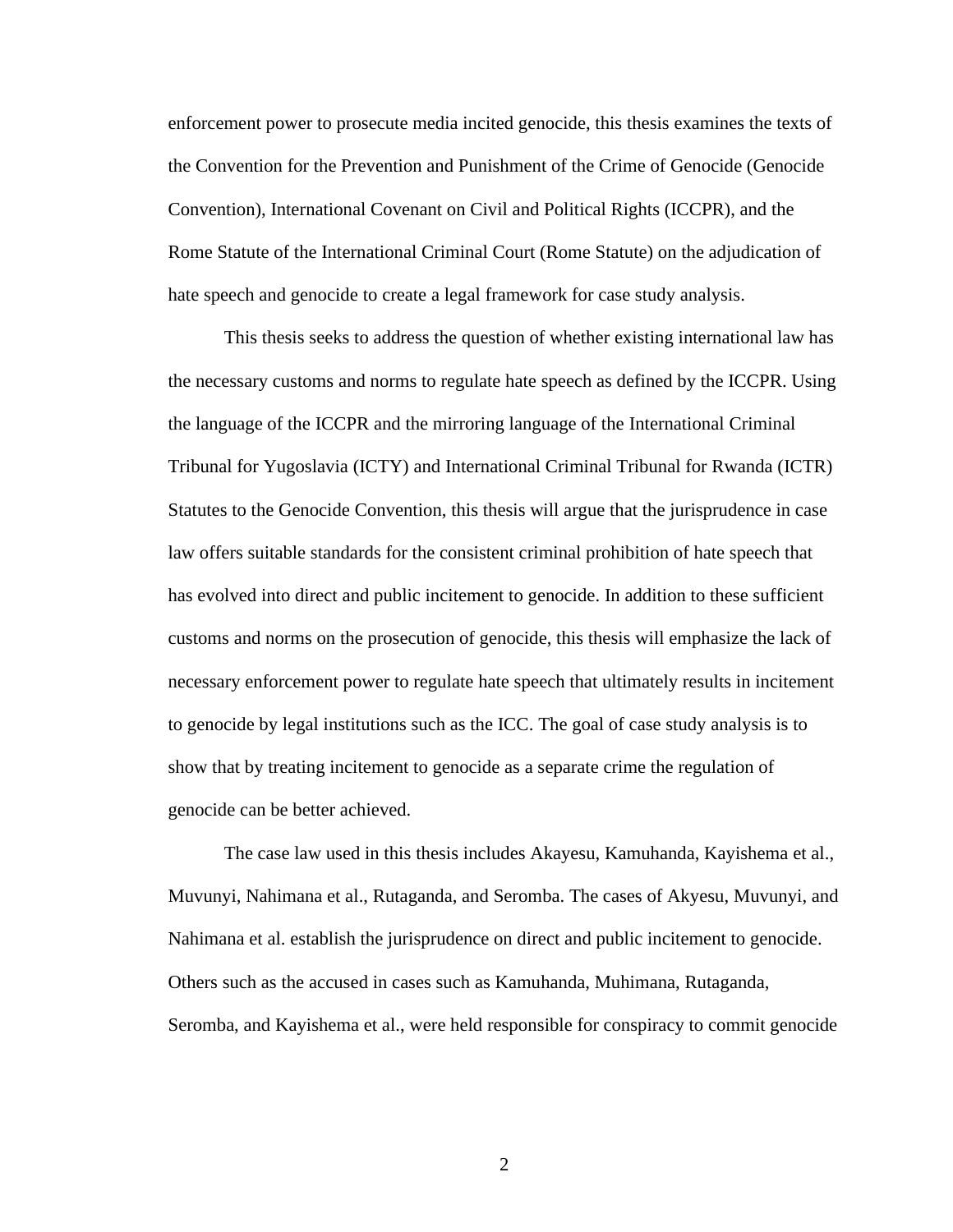and other related crimes against humanity. In each of these selected cases, individuals were held responsible for inciting or acting out genocide.

In Chapter One, the legal analysis of genocide from Nuremberg to the ICC establishes individual culpability of genocide before various courts and tribunals. This chapter builds operational definitions of genocide, intent, and direct and public incitement to genocide to clarify that jurisprudence exists on incitement to genocide through hate speech through case study analysis. This chapter introduces the primary case study analysis that draws from the convictions and sentences of Ferdinand Nahimana, Jean-Bosco Barayagwiza, and Hassan Ngeze for genocide, incitement to genocide, conspiracy, crimes against humanity, extermination, and persecution.<sup>2</sup> This case was popularly dubbed the "Media Case," and serves as a precedent for the future prosecution of direct incitement to genocide. This chapter ends with the introduction of the International Criminal Court's (ICC) Rome Statute and the limitations of the language used on the crime of incitement.

Two case studies were selected as examples of how colonial presence can evolve into ethnic disparities long after the disappearance of colonial power. Chapter Two introduces the Rwandan genocide with a history of the conflict. This overview includes a preview of the issues that arose from the colonial occupation of Rwanda by Belgium and the historic differences between the two majority ethnic groups, Hutu and Tutsi. This chapter emphasizes that the differences that played a role in the Rwandan Genocide were exacerbated by the Belgian colonial occupation. In addition, this chapter investigates the role of both newspapers and radio in Rwanda in the early 1990s with a focus on the role

<sup>2</sup> Nahimana, et al., (Amended Indictment), 13 April 2000, section 8.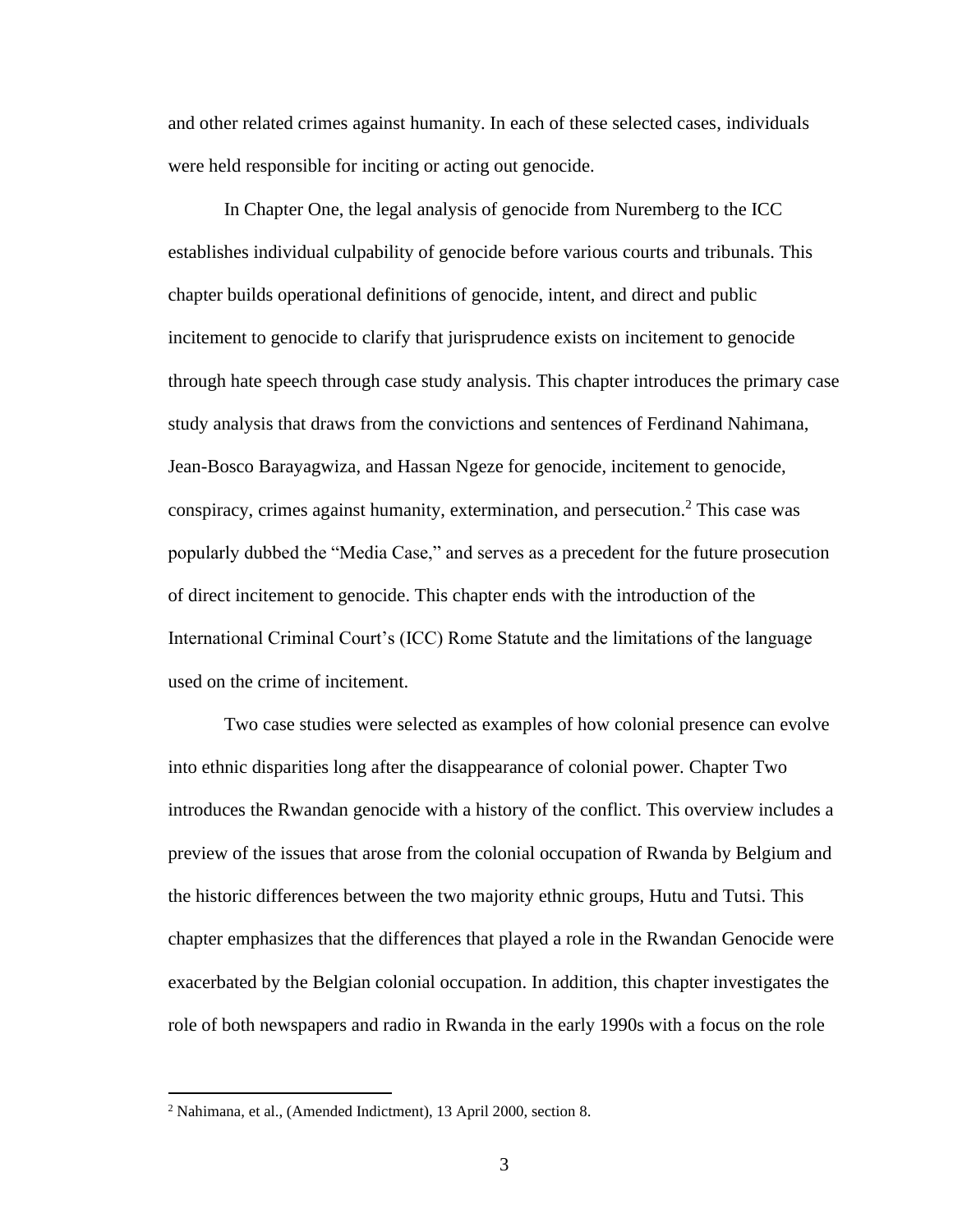of radio and newspaper. This investigation will focus on the changing role of the messages that arose before and during the genocide. The evolution from word to action is proven through the differences in speech acts.

Chapter Three introduces the second case study with a historical overview of the conflict focusing on the colonial rule in Myanmar and the evolution of a Muslim Nationalist Movement. The overview provides a background on the historical claims that Rohingya Muslims have made for political emancipation and present-day events that have contributed to ethnic tensions in several townships. This chapter demonstrates the influences of military-style rule in post-dictatorial Myanmar on claims made regarding a targeted genocide against the Rohingya. Presently, The Republic of The Gambia (The Gambia) has brought forth proceedings in front of The International Court of Justice (ICJ) to issue a provisional order on the possibility and potential of genocide in Myanmar.

Chapter Four introduces a language gradient used to demonstrate the extent to which words have power over action. The types of messaging explained in this chapter can be compared to the escalation of rhetoric in media sources in both Rwanda and Myanmar. This chapter confirms the culpability of an individual on genocide with the previous decisions made by international courts and tribunals. The end of this chapter will suggest how the research discovered with types of language, the role of the media, and existing jurisprudence on genocide cannot regulate speech at the level necessary to prevent large scale genocide. Building on these conclusions, the last section will suggest reasons for how amending the Rome Statute's language could enable more strict regulations of incitement to genocide.

4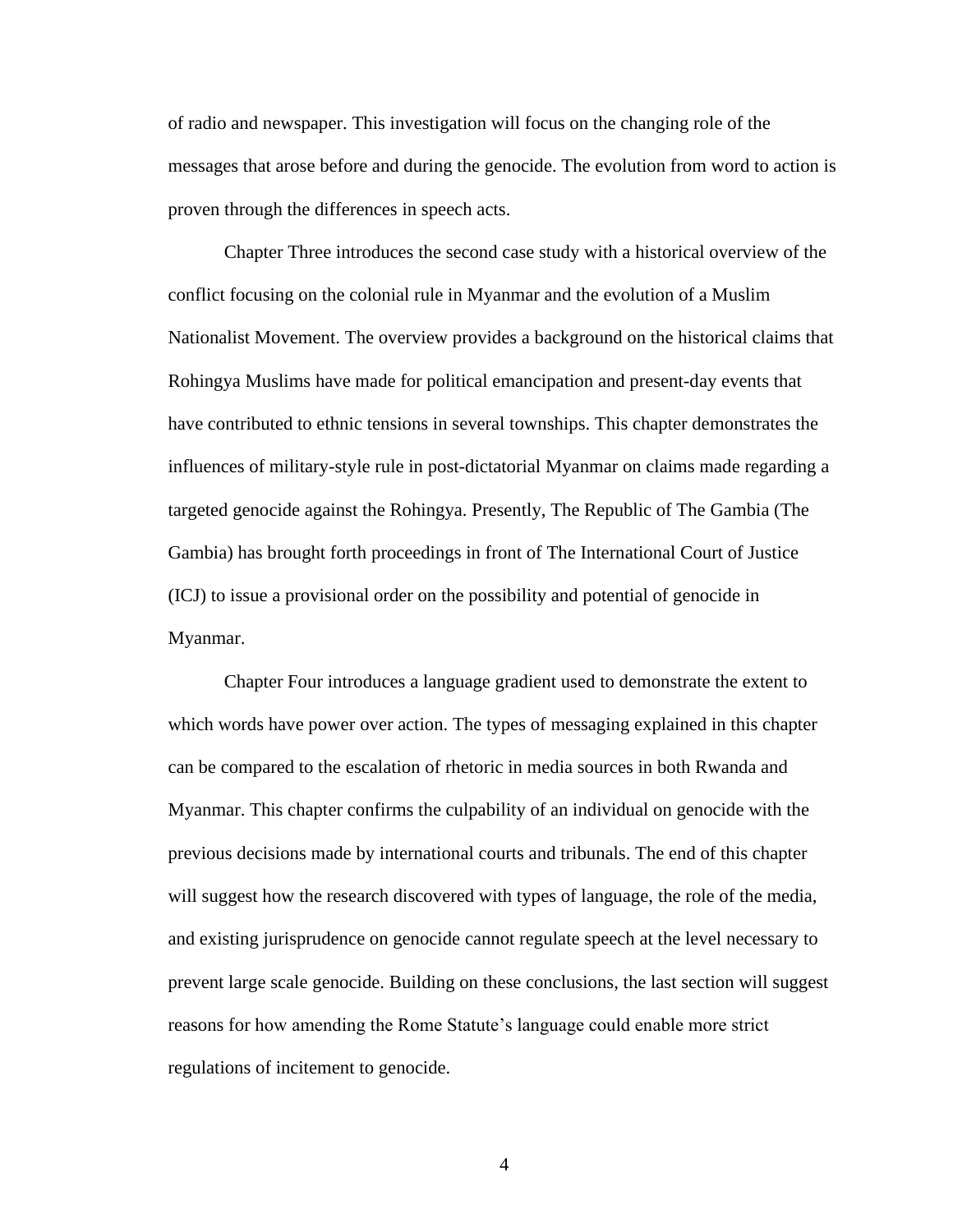### **Chapter One: A Legal Analysis of Genocide: From Nuremberg to the ICC**

Before Raphaël Lemkin's 1944 book, *Axis Rule in Occupied Europe*'s introduction of the term genocide, no word existed to describe the atrocities of the Holocaust and other similar events that occurred in the early twentieth century such as the Armenian Genocide. <sup>3</sup> Lemkin, a Holocaust survivor and refugee living in the United States of America, combined Latin and Greek root words to form a term now regularly used in legal proceedings.<sup>4</sup> The term genocide comes from the root words "genus" and "cide." "Genus" is Greek for race and "cide" is Latin for killing. The combined roots were combined to describe the horrific, systematic murders of the Holocaust.<sup>5</sup> Before and during the Nuremberg International Military Tribunal (IMT), the crime of genocide was not yet codified under international law.<sup>6</sup> Before the legal proceedings took place, Lemkin described genocide as the following:

A coordinated plan of different actions aiming at the destruction of essential foundations of the life of national groups, with the aim of annihilating the groups themselves. The objectives of such a plan would be disintegration of the political and social institutions of culture, language, national feelings, religion and economic existence of national groups, and the destruction of the personal security, liberty, health, dignity, and even the lives of the individuals belonging to such groups. Genocide is directed against individuals, not in their individual capacity, but as members of the national group.<sup>7</sup>

Atrocity Speech Law Scholar Gregory Gordon uses the words of Lemkin to emphasize

the history of the term. In his book, Raphaël Lemkin insisted that future anti-genocide

<sup>&</sup>lt;sup>3</sup> Gregory S. Gordon, Atrocity Speech Law: Foundation, Fragmentation, and Fruition (New York, NY: Oxford University Press, 2017), p. 116.

<sup>4</sup> United States Holocaust Memorial Museum (United States Holocaust Memorial Museum), accessed November 11, 2019[, https://www.ushmm.org/learn/timeline-of-events/after-1945.](https://www.ushmm.org/learn/timeline-of-events/after-1945)

<sup>5</sup> United States Holocaust Memorial Museum (United States Holocaust Memorial Museum), accessed November 12, 2019[, https://encyclopedia.ushmm.org/content/en/article/what-is-genocide.](https://encyclopedia.ushmm.org/content/en/article/what-is-genocide)

<sup>6</sup> Gregory S. Gordon, *Atrocity Speech Law: Foundation, Fragmentation, and Fruition,* p. 116.

<sup>7</sup> Raphaël Lemkin, *Axis Rule in Occupied Europe* (Washington: Carnegie Endowment for International, 1944): 79.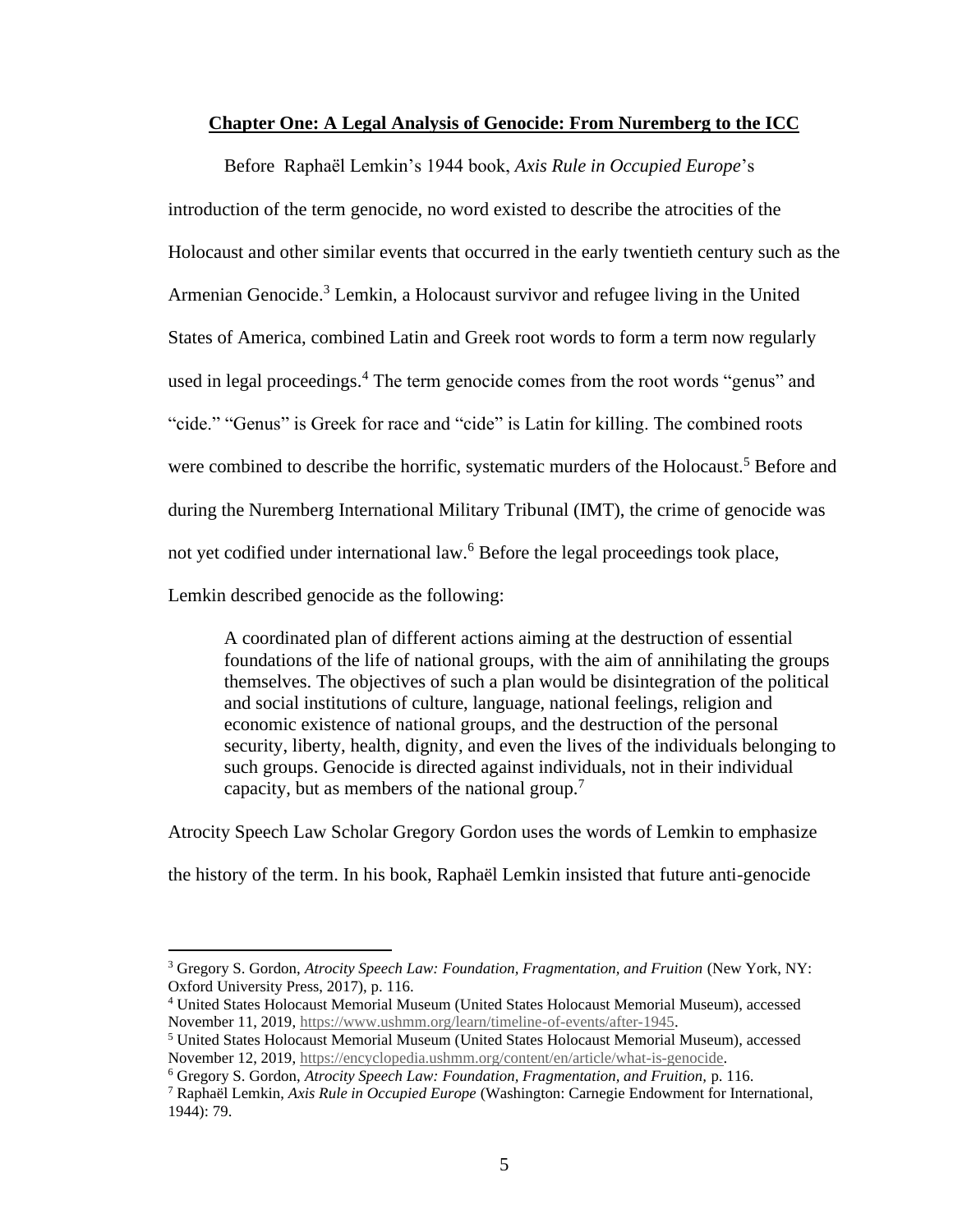laws needed to include criminal liability for those who created teaching materials intended to instruct future perpetrators on the philosophy of genocide and not only those who incited genocide.<sup>8</sup>

While the term genocide had no legal function during the Nuremberg proceedings, the term enabled prosecutors from the United States, France, and the United Kingdom to qualify the systematic persecution of various groups by the Nazis.<sup>9</sup> Following the decisions made by the Tribunal, the United Nations General Assembly Resolution 96 (I) adopted on December 11, 1946, affirmed, "that genocide is a crime under international law which the civilized world condemns."<sup>10</sup> While this resolution failed to reference the crime of genocide during peacetime, it set forth a three-phased process for drafting the Genocide Convention.<sup>11</sup>

#### **1.1 Drafting the Genocide Convention**

On December 9, 1948, the United Nations General Assembly adopted the Genocide Convention which outlined the specific conditions for international law to use to prosecute future cases of genocide.<sup>12</sup> The prohibition and the international community's responsibility to prevent genocide are recognized as international obligations under the Genocide Convention. In Article 1 of the Genocide Convention, the parties "confirm that genocide whether committed in time of peace or in time of war, is a crime under international law…"<sup>13</sup> The contracting parties of the treaty assigned

<sup>8</sup> Gregory S. Gordon, *Atrocity Speech Law: Foundation, Fragmentation, and Fruition,* p. 116-7.

<sup>9</sup> Gregory S. Gordon, *Atrocity Speech Law: Foundation, Fragmentation, and Fruition,* p. 117.

<sup>10</sup> G.A. Res. 96 (I), U.N. Doc. A/64/Add. 1, at 189 (1946).

<sup>11</sup> Gregory S. Gordon, *Atrocity Speech Law: Foundation, Fragmentation, and Fruition,* p. 119.

 $12$  William A. Schabas, "Genocide Law in a Time of Transition: Recent Developments in the Law of Genocide," Rutgers Law Review 61, no. 1 (Fall 2008): 161.

<sup>&</sup>lt;sup>13</sup> Convention on the Prevention and Punishment of the Crime of Genocide art. 1, Dec. 9, 1948, 102 Stat. 3045, 78 U.N.T.S. 277 [hereinafter Genocide Convention].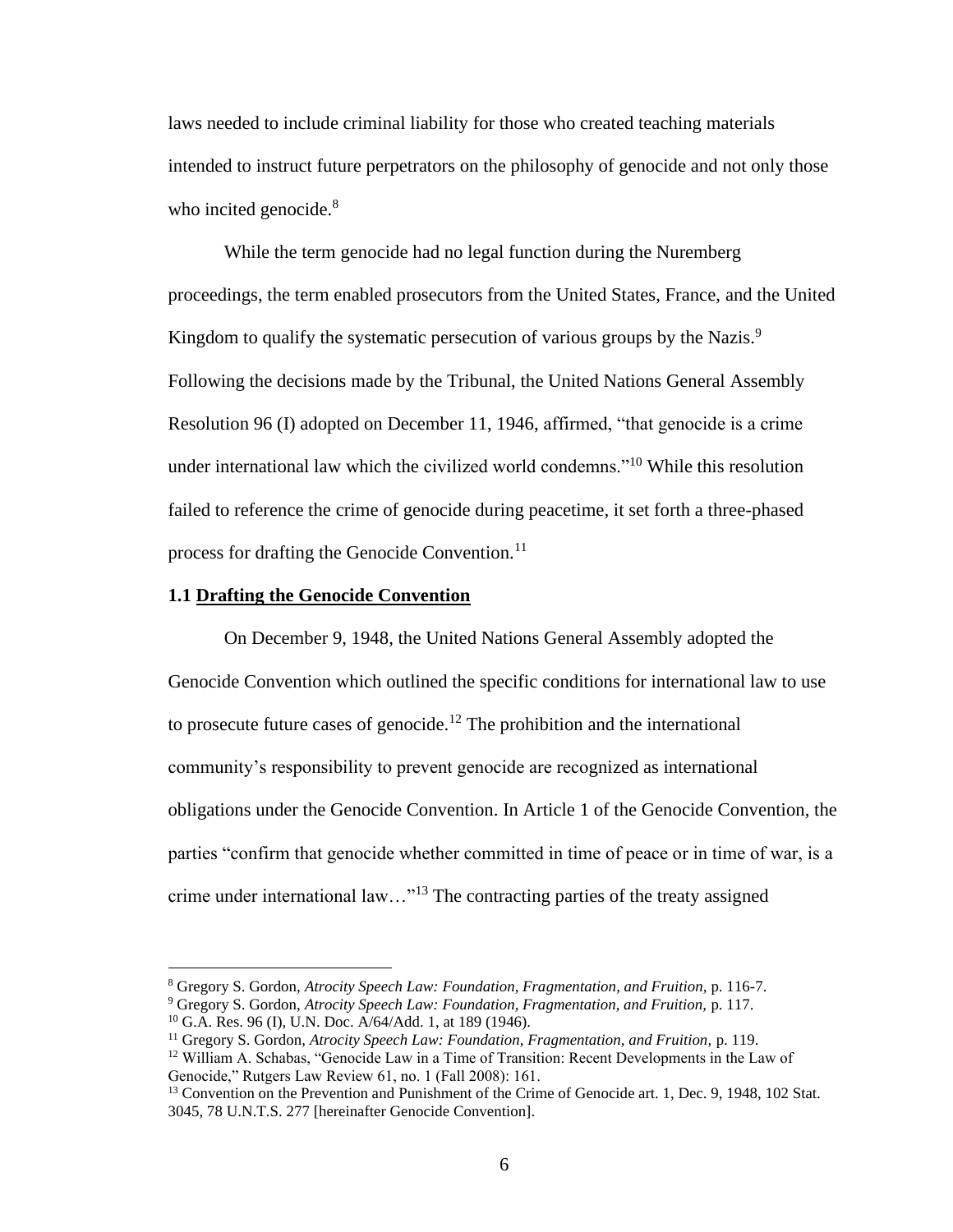importance to the need to prevent future atrocities that mirrored the Holocaust in scale. This convention asserts that every state in the international community is obligated to punish the crime of genocide as described.<sup>14</sup>

The convention is used by many legal scholars as the basis of arguments made for the prosecution of genocide in both international military tribunals and international courts. Principles which create the framework and legal norms of international law that cannot be placed to the side.<sup>15</sup> The principles outlined in the Genocide Convention are considered jus cogens norms under international law. Jus cogens norms are the fundamental overriding principles of international law.<sup>16</sup> As such, even if a nation is not a party to the Genocide Convention or has ratified the document with reservations, the prohibition on genocide as a jus cogens norm means that no one anywhere can commit, conspire to commit, or incite genocide.

This thesis will use the definition of genocide provided in Article 2 of the treaty in the application on the crimes considered by contracting parties to be genocide. Article 2 explains that the crime of genocide includes:

"…any of the following acts committed with intent to destroy, in whole or in part, a national, ethnical, racial or religious group, as such: (a) Killing members of the group; (b) Causing serious bodily or mental harm to members of the group; (c) Deliberately inflicting on the group conditions of life calculated to bring about its physical destruction in whole or in part; (d) Imposing measures intended to prevent births within the group; (e) Forcibly transferring children of the group to another group."<sup>17</sup>

<sup>14</sup> Irwin Cotler, "State-Sanctioned Incitement to Genocide: The Responsibility to Prevent," in *The Content*  and Context of Hate Speech: Rethinking Regulation and Responses, 1<sup>st</sup> ed. (New York, NY: Cambridge University Press, 2012, pp. 430-455): 430.

<sup>15</sup> "Jus Cogens," Legal Information Institute (Legal Information Institute), accessed April 10, 2020, https://www.law.cornell.edu/wex/jus\_cogens)

<sup>&</sup>lt;sup>16</sup> Irwin Cotler, "State-Sanctioned Incitement to Genocide: The Responsibility to Prevent," pp. 430-1. <sup>17</sup> Genocide Convention, Art. 2.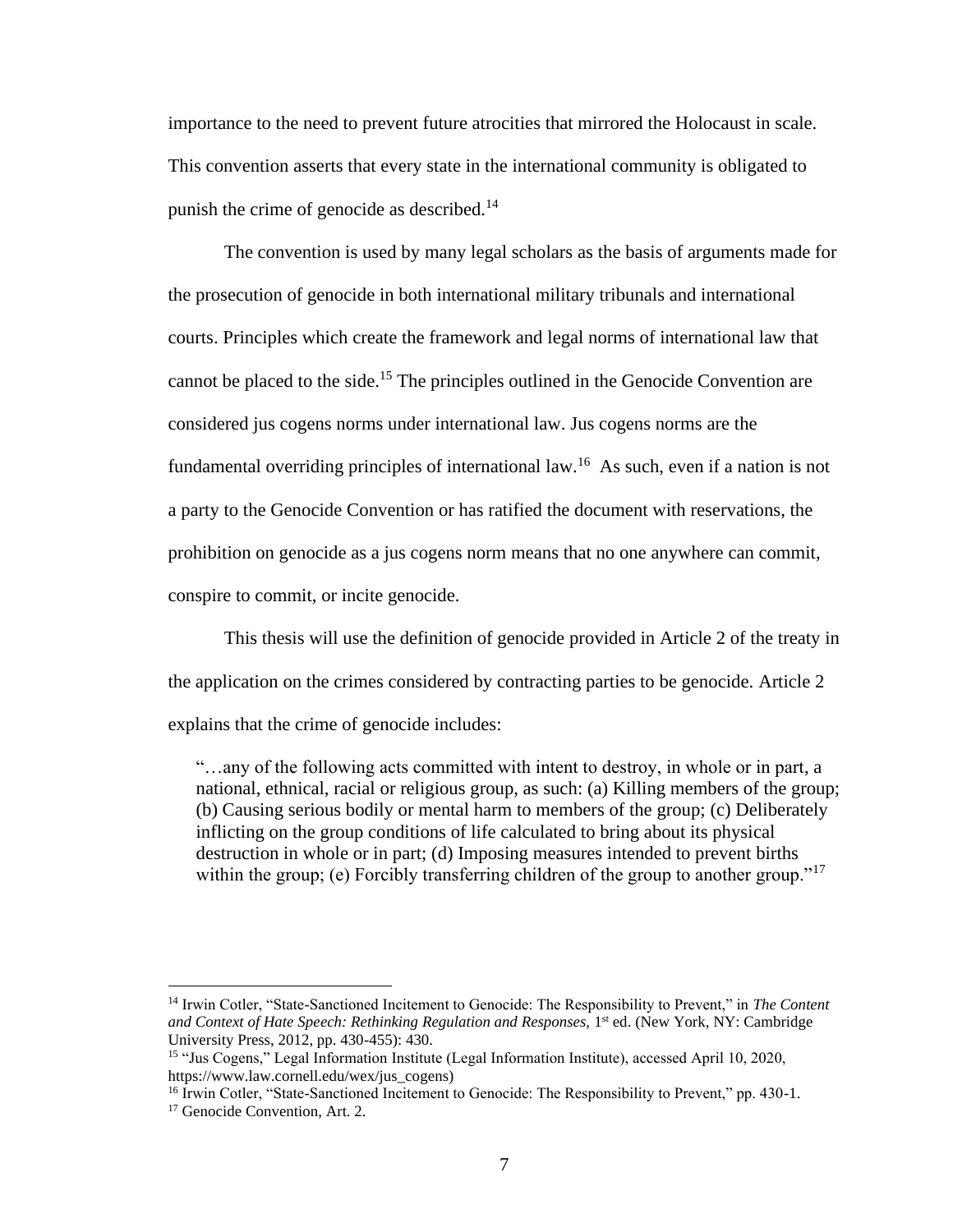The following article, Article 3 of the Genocide Convention, establishes the aspects of genocide that result in punishment. The language of the Convention remains vital to legal decisions today as it not only requires the parties to punish genocide but holds those who orchestrate and premeditate acts of genocide accountable.

Article 3 of the Genocide Convention assigns the type of genocide punishable as agreed by the contracting parties. It states, "…(a) genocide; (b) conspiracy to commit genocide; (c) direct and public incitement to commit genocide; (d) attempt to commit genocide; (e) complicity in genocide."<sup>18</sup> This article in conjunction with the second article supports the argument that not only committing the act of genocide results in the punishment of such a crime but also the conspiracy and direct and public incitement to genocide. Applying both Articles II and III of the Genocide Convention to cases of media incited genocide, allows the individuals who contribute to "direct and public incitement to commit genocide" to be prosecuted under institutions such as post-war military tribunals and international courts.<sup>19</sup>

### **1.2 ICTY and ICTR Statutes and Case Law**

In the immediate aftermath of genocide, the legal institutions of the world face the problem of individual culpability to incitement of genocide through hate speech. The previous cases of Streicher and Fritzsche in front of Nuremberg dealt with incitement to murder and extermination as crimes against humanity.<sup>20</sup> In the post-war trials at the IMT, the initial precedent for culpability on incitement to genocide was established with the indictment and sentence of Julius Streicher, the founder of the anti-Semitic and racist

<sup>18</sup> Genocide Convention, Art. 3.

<sup>&</sup>lt;sup>19</sup> Genocide Convention, art. 3, c.

 $20$  Muvunyi, (Trial Chamber), September 12, 2006, paras. 500-01.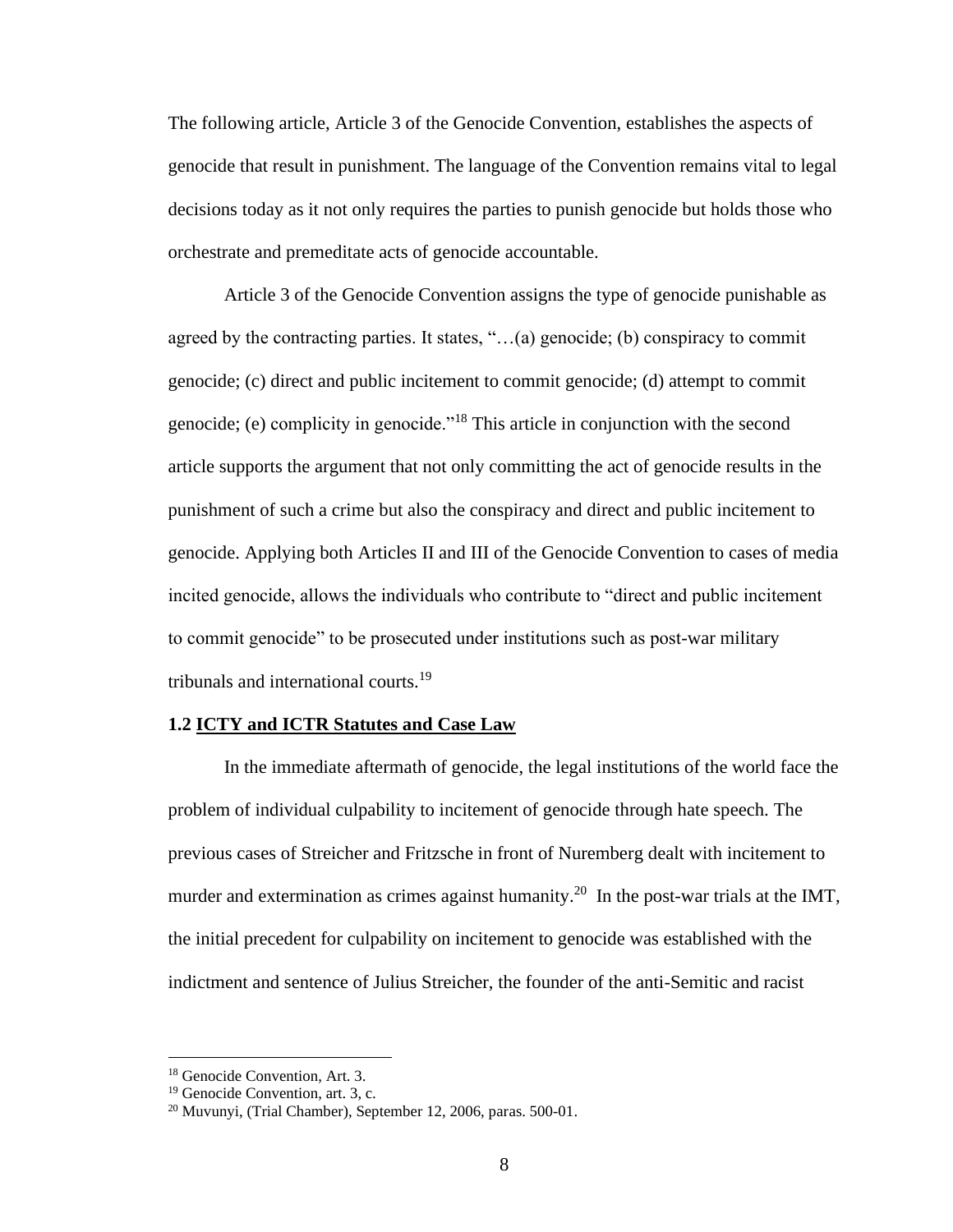publication titled Der Stürmer.<sup>21</sup> Streicher's commitment to the spread of National Socialism throughout Bavaria in the 1920s helped establish him as the voice of National Socialism in his region.<sup>22</sup> Also, Streicher's position as the leading organizer of Nazi Germany's first official boycott of Jewish owned businesses set him apart as an influential source of propaganda for the everyday German.<sup>23</sup>

In the judgment rendered by the IMT, Streicher was found guilty on Count Four. The Judgment cites, "There is no evidence to show that he was ever within Hitler's inner circle advisers; nor during his career was he closely connected with the formulation of the policies which led to war"<sup>24</sup> This decision alone sets the legal precedent that individuals can be held accountable for crimes against humanity in the absence of clear involvement. The precedent set before the IMT on individual culpability has influenced the decisions made before the ICTY and ICTR on incitement, particularly with hate speech.

Until 1993, there was no major legal advancement on Genocide until the ICTY was formed in response to the Yugoslav War, and a year later the ICTR in response to the Rwandan Genocide.<sup>25</sup> The ICTY was responsible for the prosecution of peoples in serious violation of international humanitarian law committed in the former Yugoslavia in 1991.<sup>26</sup> This international tribunal is relevant as it treated direct incitement as a

<sup>21</sup> Ermakov, Alexandr. "'A Blood Czar of Franconia': Gauleiter Julius Streicher." Historia Provinciae: журнал региональной истории 2, no. 2 (2018): pp. 43.

<sup>&</sup>lt;sup>22</sup> "'A Blood Czar of Franconia': Gauleiter Julius Streicher." pp. 32.

<sup>&</sup>lt;sup>23</sup> "'A Blood Czar of Franconia': Gauleiter Julius Streicher." pp. 36.

<sup>&</sup>lt;sup>24</sup> "The Trial of German Major War Criminals: Proceedings of the International Military Tribunal Sitting at Nuremberg Germany," Avalon Project - Documents in Law, History and Diplomacy, accessed April 10, 2020, https://avalon.law.yale.edu/imt/judstrei.asp)

<sup>&</sup>lt;sup>25</sup> Thomas E. Davies, "How the Rome Statute Weakens the International Prohibition on Incitement to Genocide," Human Rights Documents Online, August 21, 2009, pp. 245-270, https://doi.org/10.1163/2210- 7975\_hrd-9944-0021, p.245-6.

<sup>&</sup>lt;sup>26</sup> UN Security Council, Statute of the International Criminal Tribunal for the Former Yugoslavia (as amended on 17 May 2002), 25 May 1993, available at: https://www.refworld.org/docid/3dda28414.html [accessed 10 April 2020] [hereinafter ICTY Statute]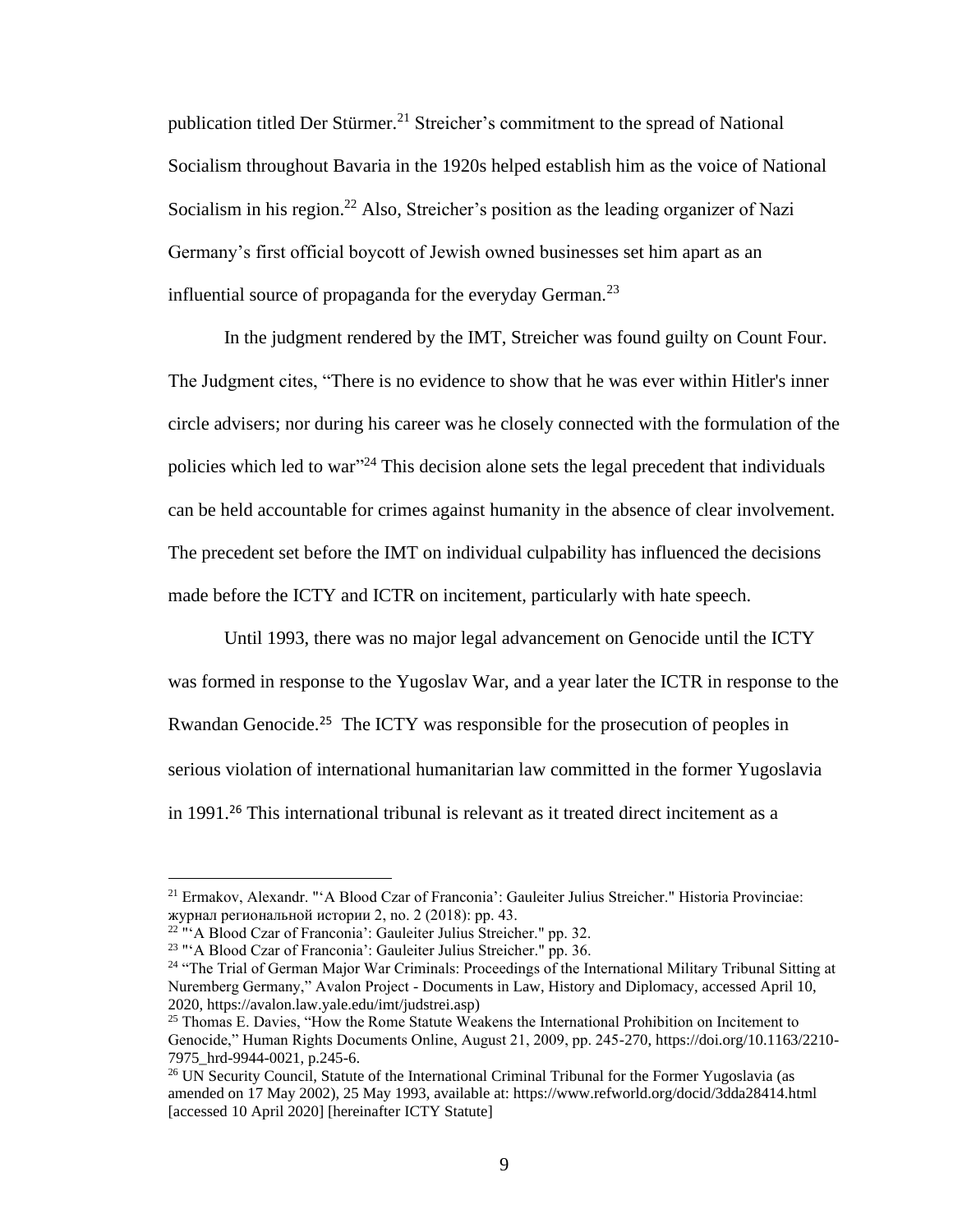separate crime in cases such as Jelisic.<sup>27</sup> In 1994, the ICTR was the first international court of law established to prosecute individuals for crimes against humanity in Africa.<sup>28</sup> The function of this court was to hold those allegedly responsible for the 1994 Rwandan Genocide accountable.<sup>29</sup> The ICTR is a notable source of case law due to the decisions rendered on intent and direct and public incitement to genocide.<sup>30</sup>

In Akayesu, he was charged with using his executive ability to commit the crime of genocide as a leader of his prefecture.<sup>31</sup> In Muvunyi, he was charged and sentenced on the charges of complicity in genocide and direct and public incitement to genocide.<sup>32</sup> In Nahimana et al., the three individuals were charged with direct and public incitement to genocide.<sup>33</sup> In Kamuhanda, the accused was held responsible for the charges of conspiracy to commit genocide and direct and public incitement to genocide.<sup>34</sup> In Kayishema et al., the individuals were held responsible for several large-scale massacres that contributed to genocide.<sup>35</sup> In Muhimana, he was held responsible for complicity in genocide and rape and murder as crimes against humanity.<sup>36</sup> In Rutaganda, he was charged and held responsible for genocide and crimes against humanity. In Seromba, he was charged and sentenced for his role in the genocide, complicity in genocide,

<sup>&</sup>lt;sup>27</sup> ICTY Statute Art.  $4(3)(c)$ 

<sup>&</sup>lt;sup>28</sup> "The ICTR in Brief," The ICTR in Brief | United Nations International Criminal Tribunal for Rwanda, accessed April 10, 2020, https://unictr.irmct.org/en/tribunal)

<sup>&</sup>lt;sup>29</sup> "The ICTR in Brief." <sup>30</sup> "The ICTR in Brief."

<sup>31</sup> Akayesu, (Amended Indictment), 17 June 1997, paras. 6-8.

<sup>32</sup> Muvunyi, (Indictment), 22 December 2003.

<sup>&</sup>lt;sup>33</sup> Nahimana et al, (Judgment and Sentence), 3 December 2003.

<sup>34</sup> Kamuhanda, (Indictment), 27 September 1999.

<sup>35</sup> Kayishema et al. (Amended Indictment), 29 April 1996.

<sup>36</sup> Muhimana, (Indictment), 3 February 2004.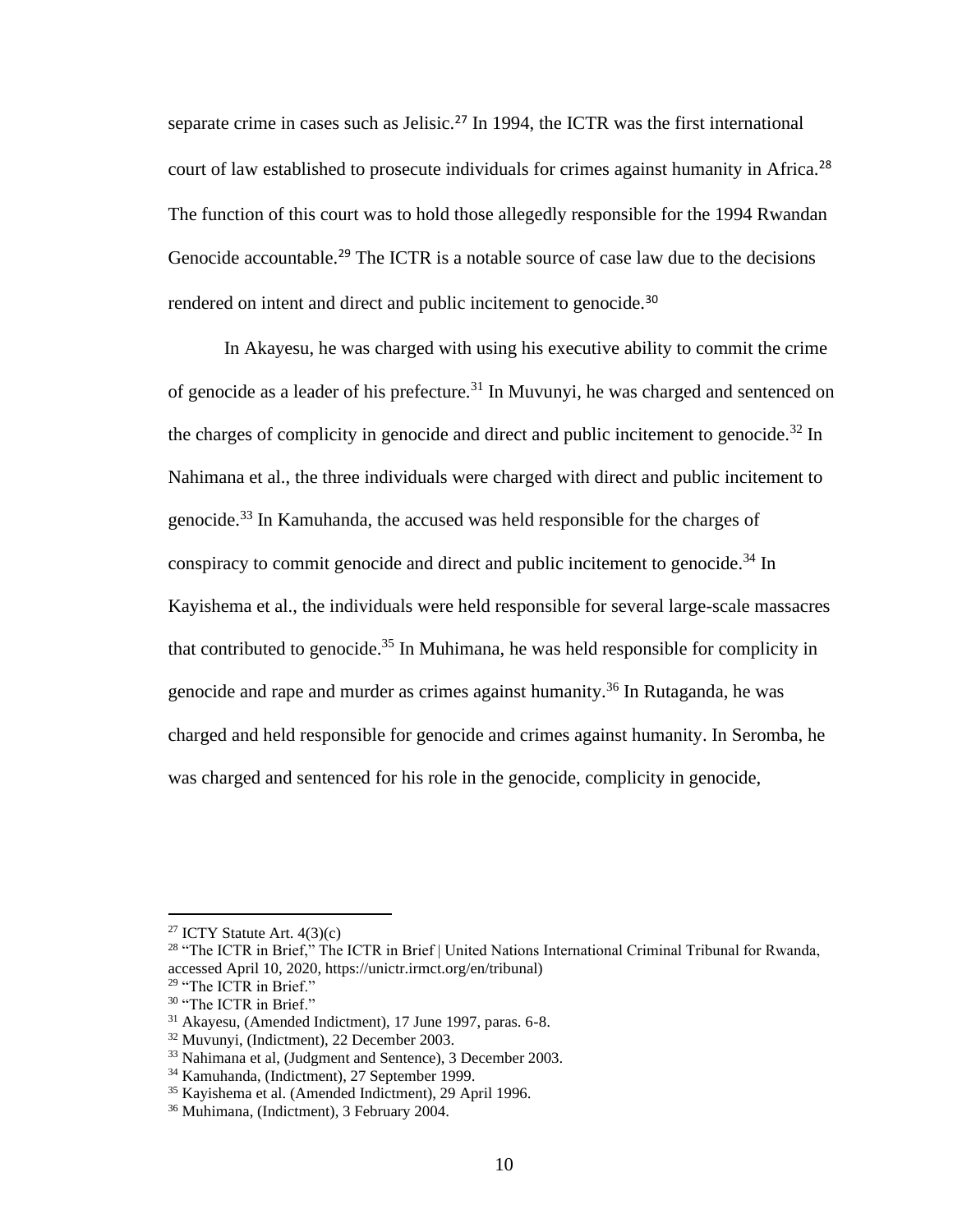conspiracy to commit genocide, and crimes against humanity for his role in extermination.<sup>37</sup>

As with all crimes tried before international courts or tribunals, the norms, customs, and jurisdiction of the international law community dictate whether an individual or state can be held responsible for their actions. Both the ICTY and the ICTR were guided by principles outlined in the Genocide Convention with mirroring structure and language. Article 4 of the ICTY Statute and Article 2 of the ICTR Statute match the language of Article 3 of the Genocide Convention. The mirroring language and subsequent case law establish jurisprudence on genocide.

In the case of Mikaeli Muhimana before the ICTR, the Tribunal acknowledged that Rwanda was party to the Genocide Convention as it was signed on February 12, 1975.<sup>38</sup> In other cases before the ICTR, the accused admitted that Rwanda was a party to the genocide during the period of the one-hundred-day massacre.<sup>39</sup> Article 2 states, "1. The International Tribunal for Rwanda shall have the power to prosecute persons committing genocide as defined in paragraph 2 of this article or of committing any of the other acts enumerated in paragraph 3 of this article."<sup>40</sup> These two paragraphs borrow from Article 2 and 3 of the Genocide Convention. Article II of the ICTR Statute's language allows for case law comparisons on the prosecution of media incited genocide in Rwanda and beyond.

<sup>37</sup> Seromba, (Indictment), 5 July 2007.

<sup>38</sup> Muhimana, (Trial Chamber), 28 April 2005, para. 492.

<sup>39</sup> Kamuhanda, (Judgment), 22 January 2004, para. 576.

<sup>&</sup>lt;sup>40</sup> UN Security Council, Statute of the International Criminal Tribunal for Rwanda (as last amended on 13 October 2006), 8 November 1994, available at: https://www.refworld.org/docid/3ae6b3952c.html [accessed 1 December 2019], [hereinafter ICTR Statute] Art. 2.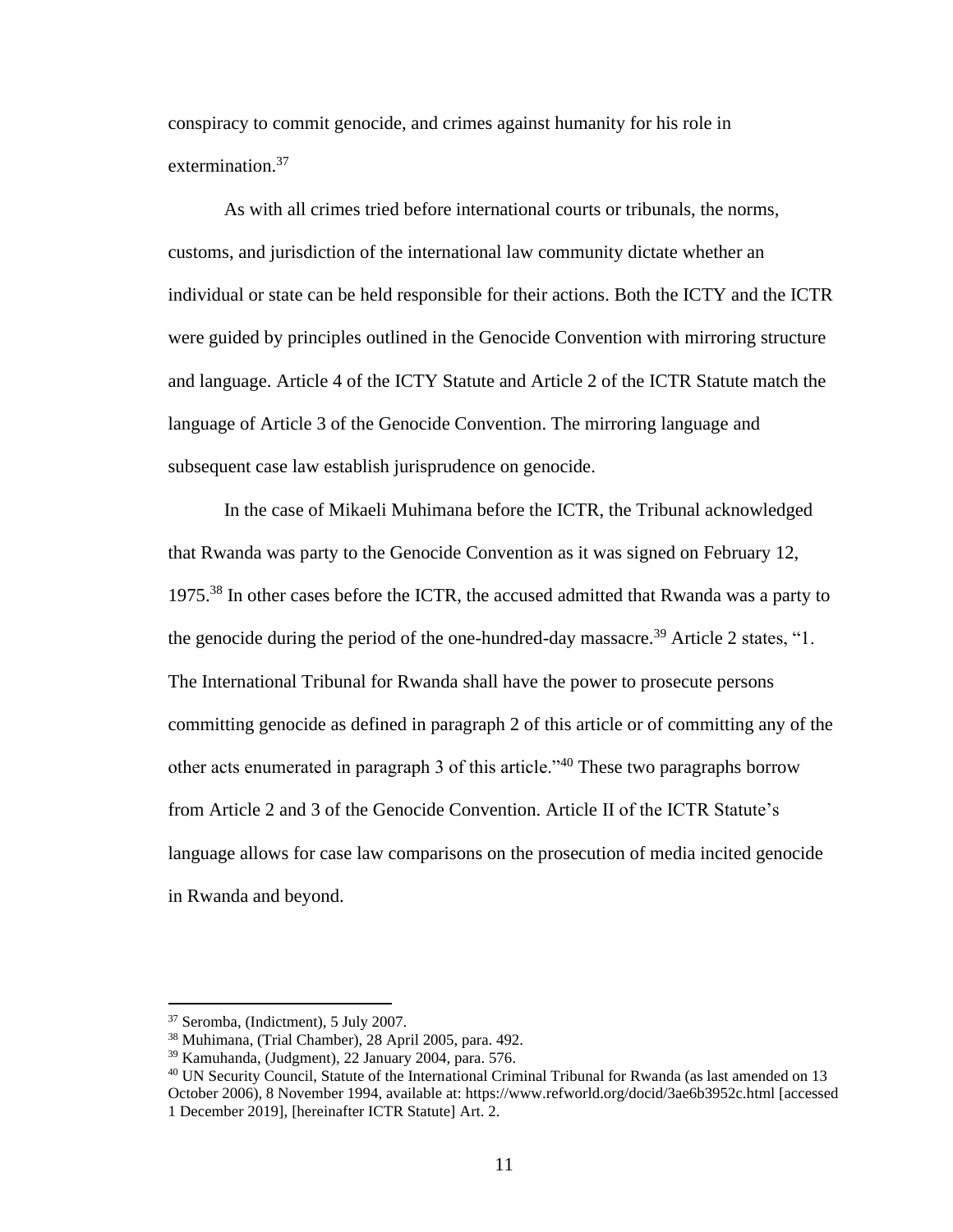The ICTR made decisions based on the perceived intent of an individual to commit genocide. In the case of Seromba, the tribunal found that genocide should be interpreted by several markers.<sup>41</sup> The most prominent markers included knowledge and intent to commit genocide.<sup>42</sup> Article 2 of the Statute defines intent to commit genocide as "intent to destroy, in whole or in part, a national, ethnical, racial, or religious group, as such."<sup>43</sup> By confirming intent as a punishable offense the Appeals Chamber recalls, "... in addition to intent and knowledge as regards the material elements of the crime of genocide, the mental element of the crime also requires that the perpetrator have acted with the specific intent to destroy a protected group as such in whole or in part."<sup>44</sup>

This thesis will look at intent as it relates to several key elements of genocide outlined in Article 2(c) of the Genocide Convention. The Appeals Chamber of the ICTR in Rutaganda mirrored the findings of the ICTY in Jelisic in the shared requirement for the crime of genocide as "the intent to accomplish certain specific types of destruction against a targeted group.<sup>45</sup> The type of intent interpreted by both tribunals can be divided into sections including proof through overt statements and proof with circumstantial evidence.<sup>46</sup> The intent to destroy has been interpreted broadly by the ICTR concerning the infamous Media Case. The Appeals Chamber indicated, "genocide is a crime requiring special intent, and… this intent may be proven through inference from the facts and circumstances of a case," in the case of Seromba before the ICTR.<sup>47</sup>

<sup>41</sup> Seromba, (Judgment), 13 December 2006, para. 316.

<sup>42</sup> Seromba, (Judgment), 13 December 2006, para. 319.

<sup>43</sup> ICTR Statute Art. 2(2).

<sup>44</sup> Seromba, (Judgment) 12 March 2008, para. 175.

<sup>45</sup> Rutaganda, (Judgment), 26 May 2003, para. 524.

<sup>46</sup> Akayesu, (Judgment), 2 September 1998, para. 548.

<sup>47</sup> Seromba, (Judgment), 12 March 2008, para. 176.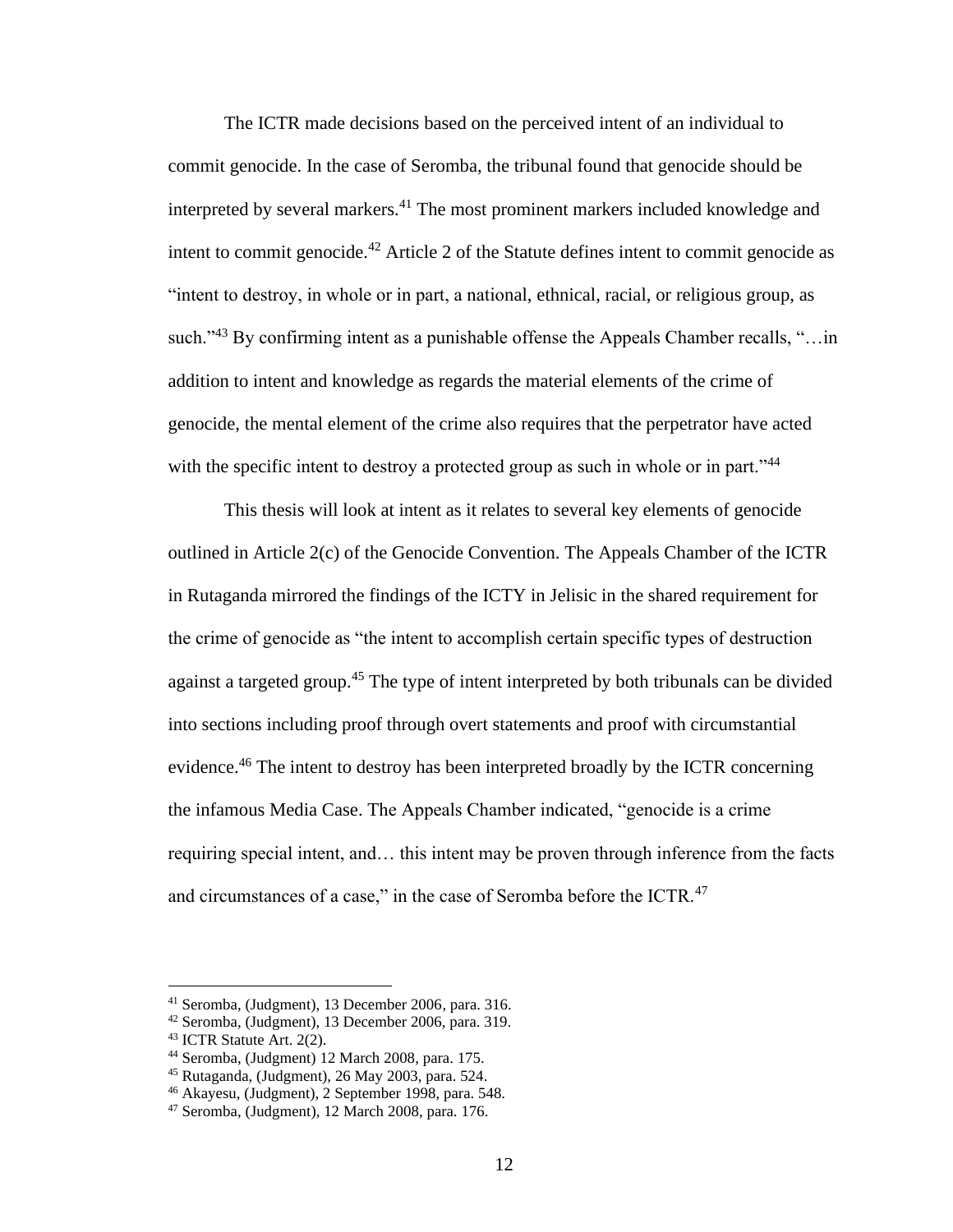The intent is shown with overt statements that indicate premeditated direct and public incitement. Often intent cannot be understood without cultural context, but overt statements by a perpetrator demonstrate clear intent with the use of circumstantial evidence. In Nahimana, et al. before the ICTR, the Tribunal writes, "the jurisprudence accepts that in most cases genocidal intent will be proved by circumstantial evidence."<sup>48</sup> Intent is hard to discern outside of overt statements because mind-reading is impossible. In Rutaganda, the Appeals Chamber argued, "in the absence of explicit, direct proof, the dolus specialis may therefore be inferred from relevant facts and circumstances.<sup>49</sup> The harm resulting from an act intended to result in that harm constitutes dolus specialis or reasonable inference from the totality of the evidence will confirm whether circumstantial evidence supports the accusation made.

In Muvunyi, before the ICTR, the trial chamber agreed with the findings from another case, Akayesu. The Trial Chamber noted, "…that in the absence of a confession or other admission, it is inherently difficult to establish the genocidal intent of an accused…the Chamber may make a valid inference about the mental state of the accused on the basis of a number of factors."<sup>50</sup> These factors allow for an assessment of genocidal intent. In Seromba before the Appeals Chamber of the ICTR, The Tribunal established criteria for specific intent to commit genocide stating:

"…including but not limited to (a) the general context of the perpetration of other culpable acts systematically directed against that same group, whether these acts were committed by the same offender or by others, (b) the scale of atrocities committed, (c) their general nature, (d) their execution in a region or a country, (e) the fact that the victims were deliberately and systematically chosen on account of their membership of a particular group, (f) the exclusion, in this regard, of members of other groups, (g) the political doctrine which gave rise to the acts

<sup>48</sup> Nahimana, et al., (Appeals Judgment), 28 November 2007, para. 524.

 $49$  Rutaganda, (Judgement), 26 May 2003, para. 525.

<sup>50</sup> Muvunyi, (Judgment), 12 September 2006, para. 480.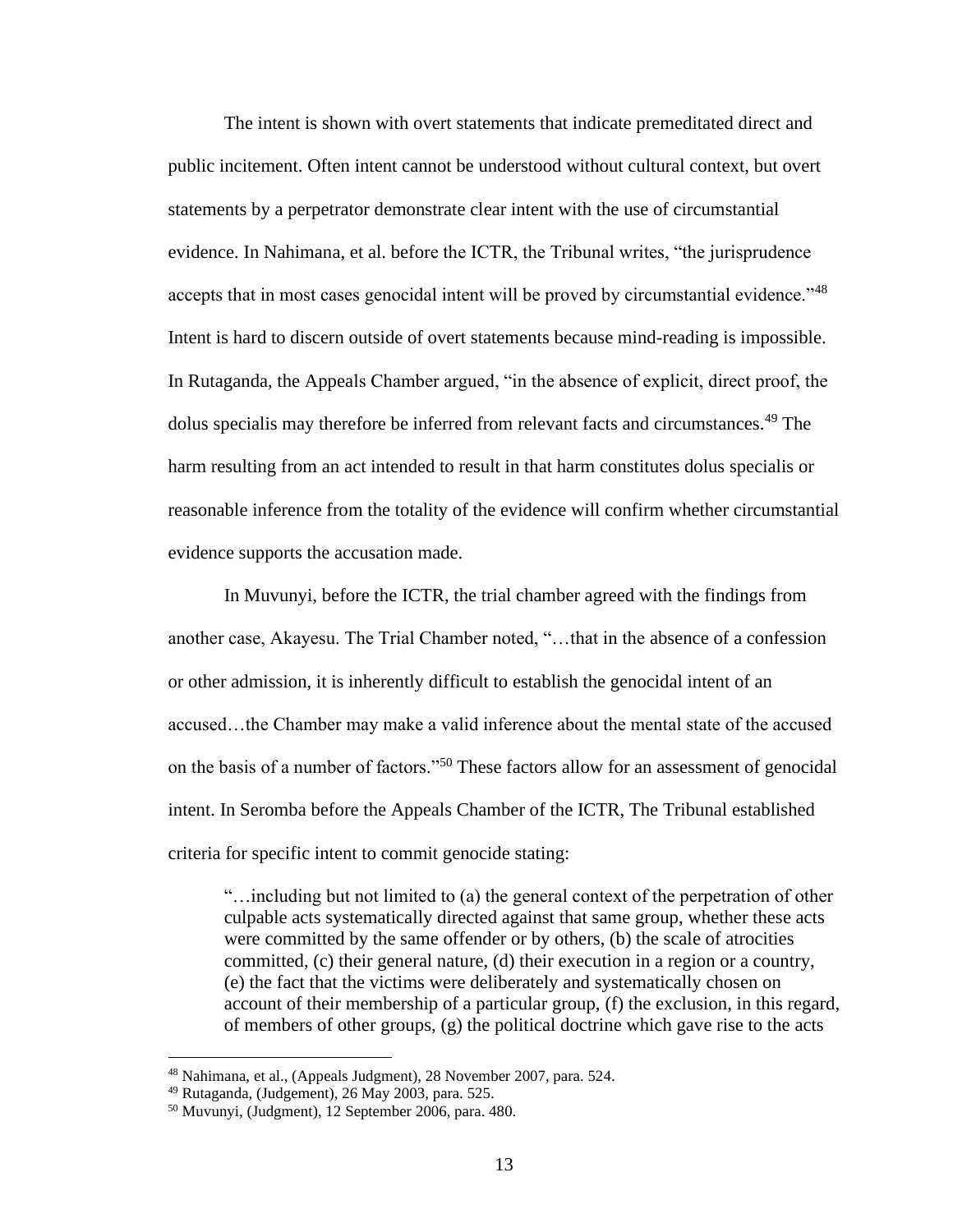which violate the very foundation of the group or considered as such by their perpetrators."<sup>51</sup>

The specific acts that fit within the factors clarified in Seromba include the physical targeting of a group or of their property, derogatory language towards a targeted group, and the type of weapons employed to inflict bodily harm. In the case of Seromba, he was found to have targeted and destroyed the church with the intention of killing the Tutsis seeking refuge inside. $52$ 

This approach is seen across ICTR rulings. These factors remain the same across all decisions only adding stipulations that the number affected and scale of any attempt at the destruction of a group.<sup>53</sup> A plan or policy is not required to prove the intent of the perpetrator, nor does the perpetrator need to play a key coordinating role. In Rutaganda, the Appeals Chamber states the requirements for a defendant to be found guilty of the crime specified in Article 2(3)(c) of the Statute as being if the intentional element or mens rea is present.<sup>54</sup> The mirroring language in the ICTR Statute to the Genocide Convention enables a strict interpretation of direct and public incitement.

### **1.3 Direct and Public Incitement to Genocide**

The definition of "public incitement" in civil law systems is "characterized by a call for criminal action to a number of individuals in a public place or to members of the general public at large by such means as the mass media, for example, radio or television."<sup>55</sup> This interpretation clarifies that "direct" indicates a display of "audiovisual communication" in a conspicuous location. This definition enables an application of

<sup>51</sup> Seromba, (Judgment), 12 March 2008, para. 176.

<sup>52</sup> Seromba (Judgment), 12 March 2008, para. 177.

<sup>53</sup> Kayishema and Ruzindana, (Judgment), 21 May 1999, para. 527.

<sup>54</sup> Rutaganda, (Judgment), 26 May 2003, para. 523-4.

<sup>55</sup> Akayesu, (Judgment), 2 September 1998, para. 556.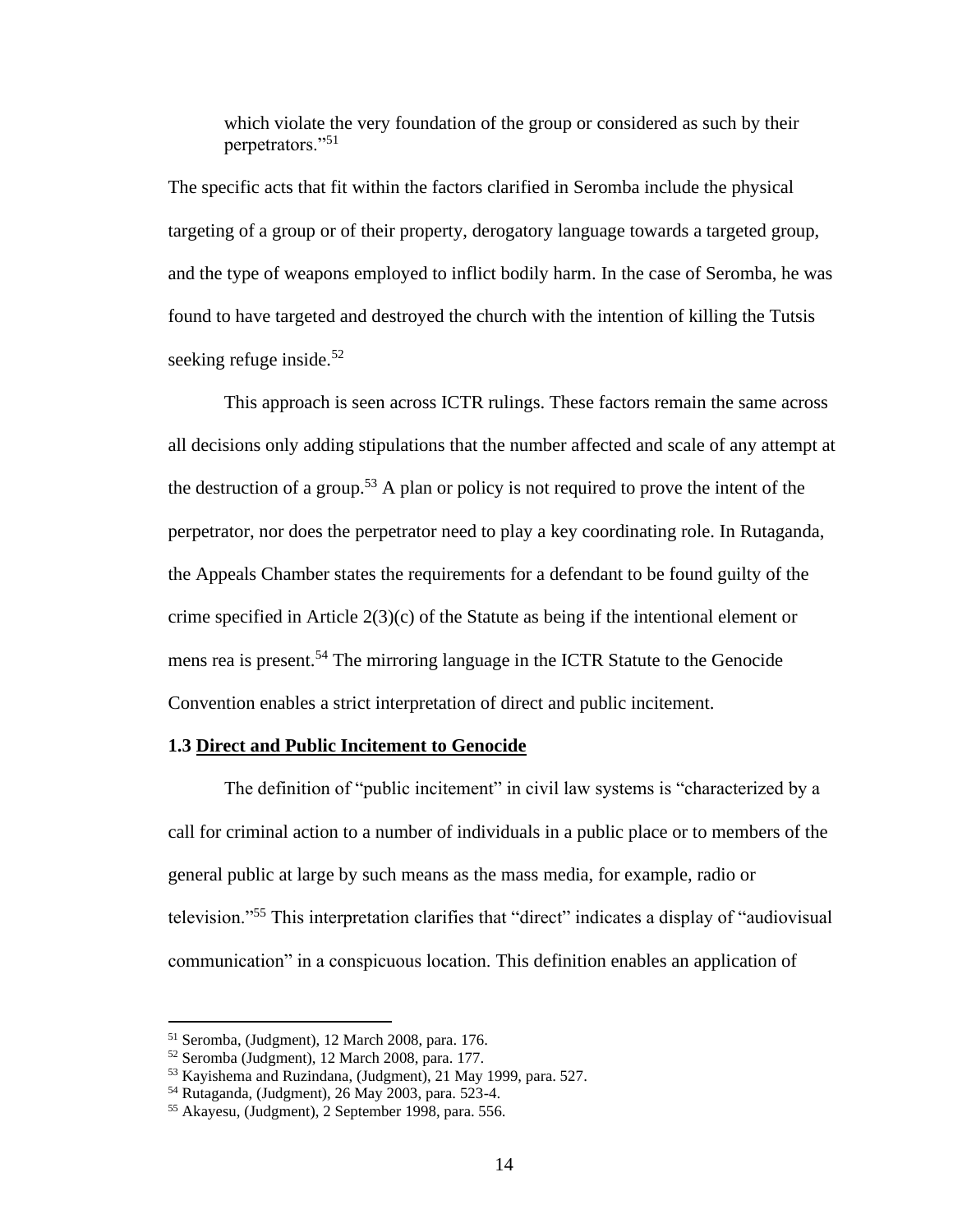direct and public incitement to the crime of genocide. Even though this employs a clear explanation of "public" with the inclusion of mass media, this type of incitement does not need to be successful to fulfill this definition. Whether the incitement to genocide was "public" should be evaluated on the two factors explained by the Tribunal. In Akayesu, the factors are noted as "the place where the incitement occurred and whether or not assistance was selective or limited."<sup>56</sup>

According to the Tribunal's judgment in Akayesu, Rwanda was the first time after Nuremberg in which the specific crime of direct and public incitement to genocide's punishment was actualized.<sup>57</sup> The Akayesu Trial Chamber used definitions previously included in the Genocide Convention and Article 2(3)(c) of the Statute. In this interpretation, direct and public incitement means:

"directly provoking the perpetrator(s) to commit genocide, whether through speeches, shouting, or threats uttered in public places at public gatherings, or through the sale or dissemination, offer for sale or display of written or printed matter in public places or at public gatherings, or through the public display of placards or posters, or through any other means of audiovisual communication."<sup>58</sup>

This definition has been used in other decisions rendered by the Tribunal in the aforementioned cases such as Akayesu and Muvunyi. The above definition specifies what the Tribunal and the international community considered public with little emphasis on the direct aspect.

In the cases of Akayesu, Muvunyi, and Nahimana et al., the Chamber affirmed that the drafters intended the Genocide Convention to criminalize public incitement and establish what may be considered private types of incitement. In Muvunyi before the

<sup>56</sup> Akayesu, (Judgment), 2 September 1998, para. 556.

<sup>57</sup> Akayesu, (Judgment), 2 September 1998, para. 1-2.

<sup>58</sup> Akayesu, (Judgment), 2 September 1998, para. 548.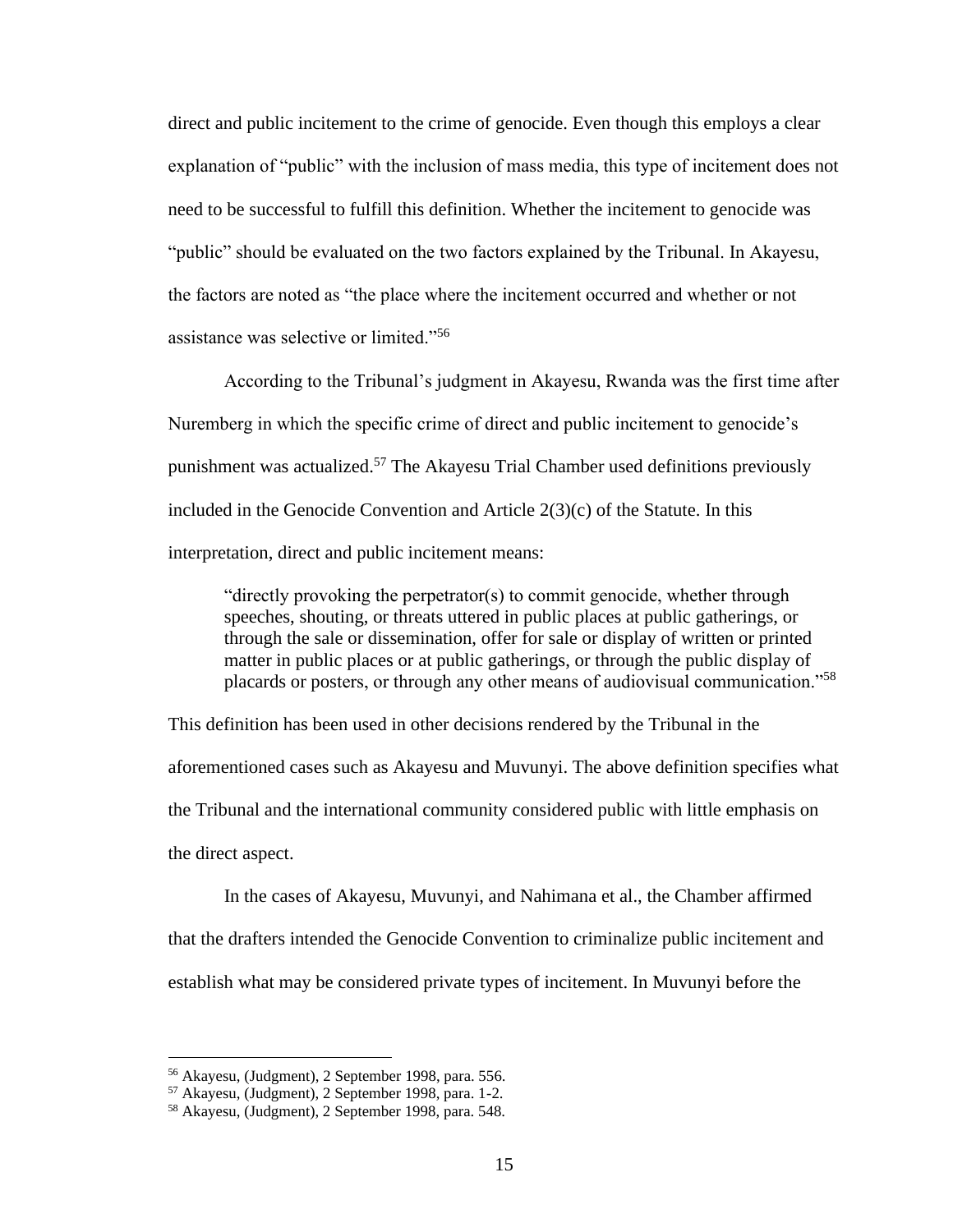ICTR Trial Chamber, there is a stipulation stating, "there is no requirement that the incitement message be addressed to a certain number of people or that it should be carried through a specific medium such as radio, television, or a loudspeaker."<sup>59</sup> While there is no requirement that the message promoting incitement be broadcast, the scope of influence is an important element in applying the standard of context to interpretation.

In Nahimana et al., before the Tribunal, the Chamber dismissed Appellant Negeze's argument "that the genocide would have occurred even if the *Kangura* newspaper articles had never existed, because it is not necessary to show that direct and public incitement to commit genocide was followed by actual consequences."<sup>60</sup> In other cases such as Akayesu, the Tribunal found that there existed a causal relationship between the defendant's speech that enabled further widespread extermination of Tutsis. The Chamber noted that this type of relationship was not necessary to establish incitement to genocide.<sup>61</sup> The Chamber states, it is the potential of the communication to cause genocide that makes it incitement. When this potential is realized, a crime of genocide as well as incitement to genocide has occurred."<sup>62</sup>

Nahimana, et al. provides the legal precedent necessary within the confines of an international tribunal for future adjudication of media incited genocide. The Chamber noted, "in considering whether particular expression constitutes a form of incitement on which restrictions would be justified, the international jurisprudence does not include any specific causation requirement linking the expression at issue with the demonstration of a

<sup>59</sup> Muvunyi, (Judgment), 12 September 2006, para. 503.

<sup>60</sup> Nahimana, et al., (Judgment), 28 November 2007, para. 766.

 $61$  Nahimana, et al., (Judgment), 28 November 2007, paras. 1015 &1029.

 $62$  Nahimana, et al., (Judgment), 28 November 2007, paras. 1015 & 1029.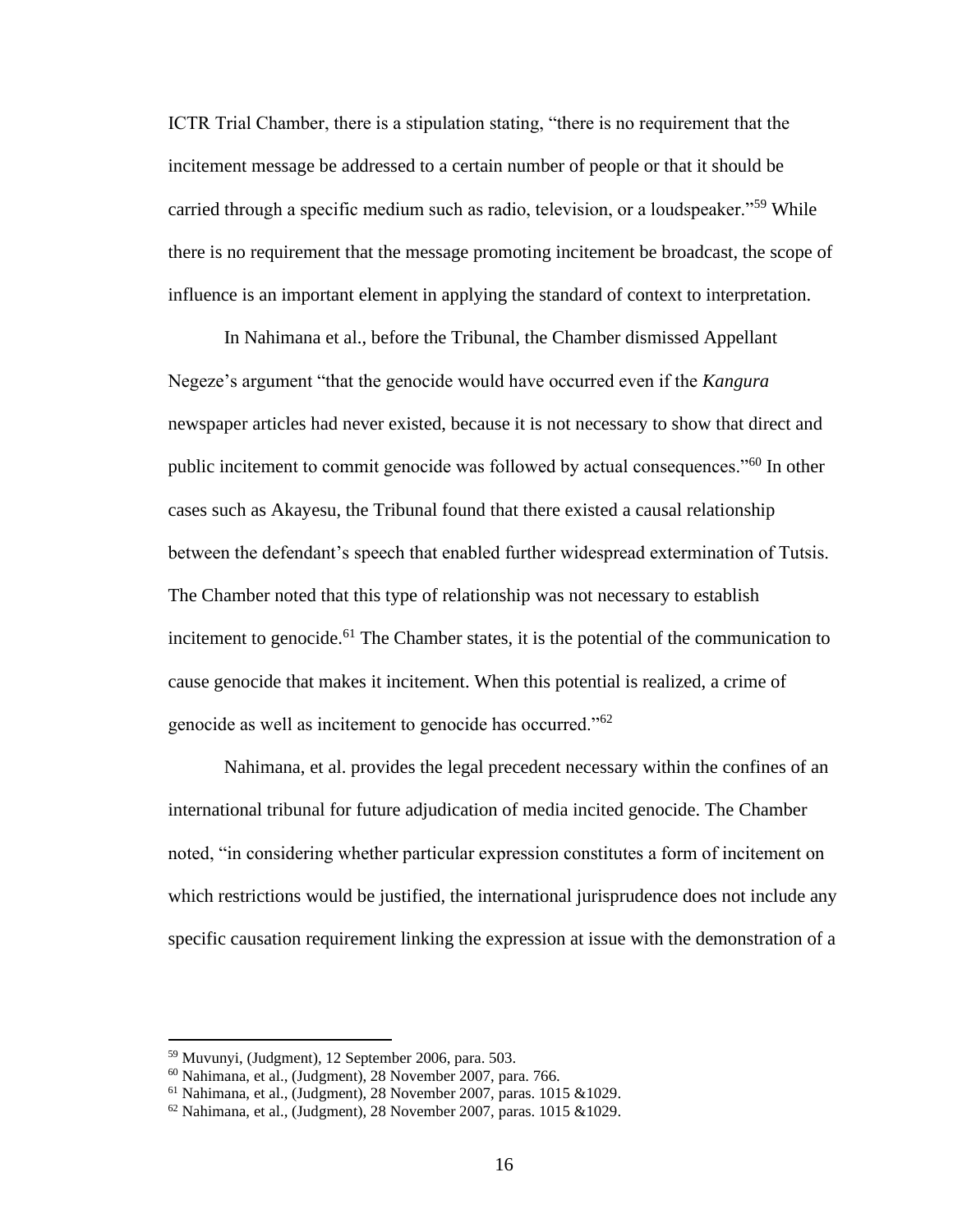direct effect."<sup>63</sup> The chamber also noted in this instance that editors and publishers have typically been held accountable for the source of media they control. In this case, the Tribunal emphasizes the intent of those who control the source when determining the scope:

"In determining the scope of this responsibility, the importance of intent, that is the purpose of the communications they channel, emerges from the jurisprudence whether or not the purpose in publicly transmitting the material was of a bona fide nature (e.g. historical research, the dissemination of news and information, the public accountability of government authorities)."<sup>64</sup>

In other words, the actual language used in the media has often been linked to a defendants' intent to commit genocide. In this instance, the Appeals Chamber was not satisfied that the occurrence of genocide demonstrated that journalists, broadcasters, and individuals in Rwanda who had control of media sources had the necessary intent to commit genocide.

The decision rendered in this case helps to set the precedent for future cases such as the adjudication of Myanmar for crimes committed against Rohingya Muslims. Placing liability on the journalists and editors who disperse inciting language through mass media sources such as radio or newspapers before the ICTR, sets forth the necessary guidelines with regard to the intent of the speaker. This framework will allow courts to use the definitions for situational context and public to apply a narrower definition to crimes committed.

#### **1.4 Hate Speech**

Addressing the strengths and weaknesses of international customs and norms on the regulation of hate speech, a definition encompassing hate speech is necessary. The

<sup>63</sup> Nahimana, et al, (Judgment), 3 December 2003, para. 677.

<sup>64</sup> Nahimana, et al, (Judgment), 3 December 2003, para. 1001.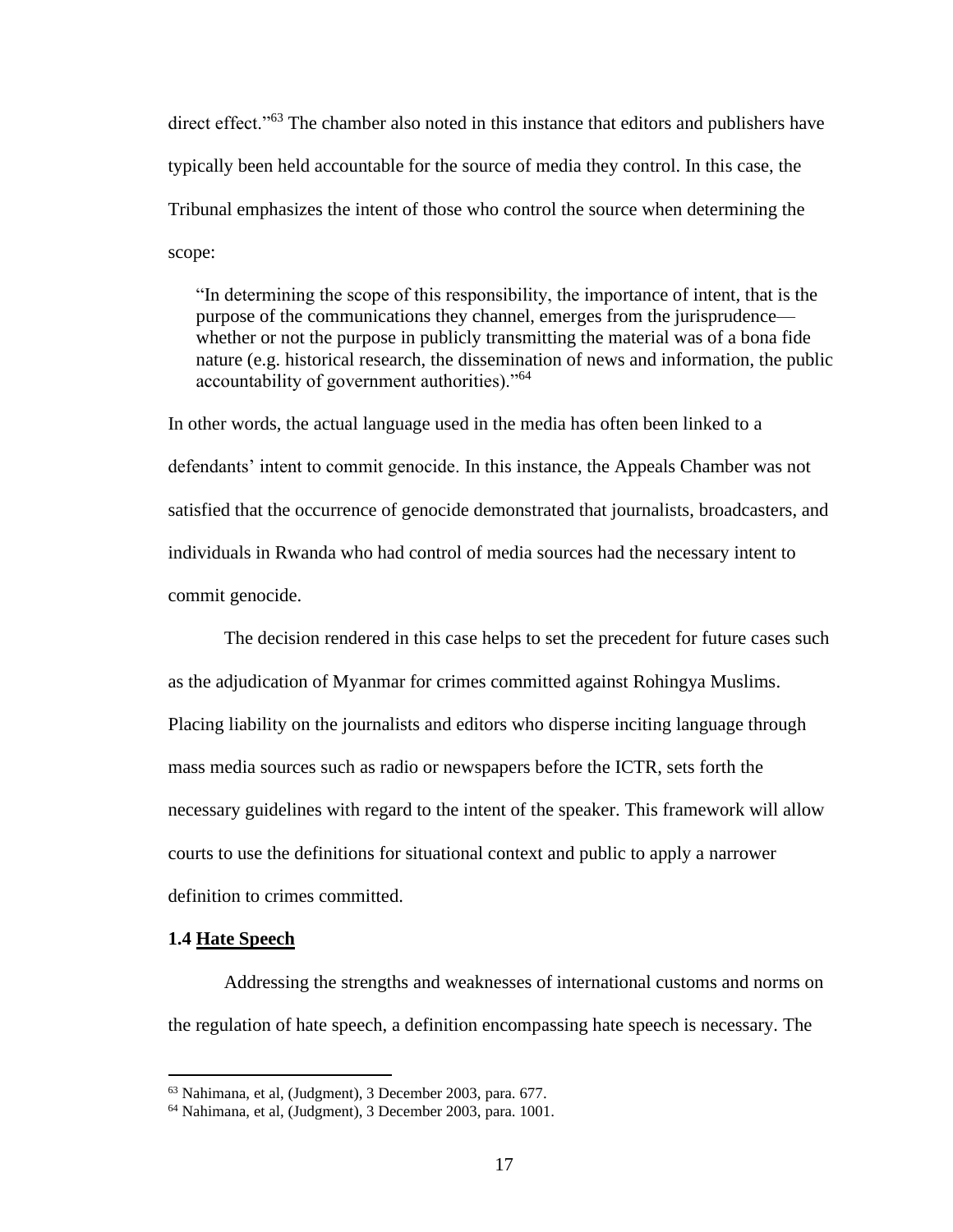definition used by the ICCPR offers suitable standards for the consistent criminal prohibition on hate speech. The term hate speech here refers to any type of speech that promotes racism or any other acts enumerated in the ICCPR. The United Nations (UN) provides clarity on hate speech crimes by affirming in Article 20 of the ICCPR that "any advocacy of national, racial or religious hatred that constitutes incitement to discrimination, hostility or violence shall be prohibited by law."<sup>65</sup> This language is precise and coherent when combined with existing international customary law.

While this does not explicitly refer to hate speech, the definition above indicates the intrinsic qualities of human beings that should be free of discrimination. The conclusion reached by the Chamber in conjunction with the travaux préparatoires to the Genocide Convention states, "in most cases, direct and public incitement to commit genocide can be preceded or accompanied by hate speech, but only direct and public incitement is prohibited under Article  $2(3)(c)$  of the Statute."<sup>66</sup> This distinction helps to preserve the right to freedom of expression.

Toby Mendel, in his chapter, *Does International Law Provide for Consistent Rules on Hate Speech?,* asserts that the terminology of the ICCPR is suitable for criminal adjudication.<sup>67</sup> Despite the suitability of the text, Mendel's chapter recognizes that the international courts have not provided clear interpretations of the hate speech rules in the ICCPR.<sup>68</sup> The interpretations of hate speech are limited due to the jurisdiction of military tribunals and international courts. Whether the necessary parties have ratified the

<sup>65</sup> Adopted and opened for signature, ratification, and accession by G.A. Res. 2200A (XXI), 999 U.N.T.S. 171 (Dec. 16, 1966) (entered into force Jan. 3, 1976), [hereinafter ICCPR] Article 20(2).

<sup>66</sup> Nahimana, et al, (Judgement), 28 December 2007, para. 693.

<sup>67</sup> Michael E. Herz and Molnár Péter, The Content and Context of Hate Speech: Rethinking Regulation and Responses (New York: Cambridge University Press, 2012), p. 417-8.

<sup>68</sup> Herz and Péter, The Content and Context of Hate Speech, p. 418.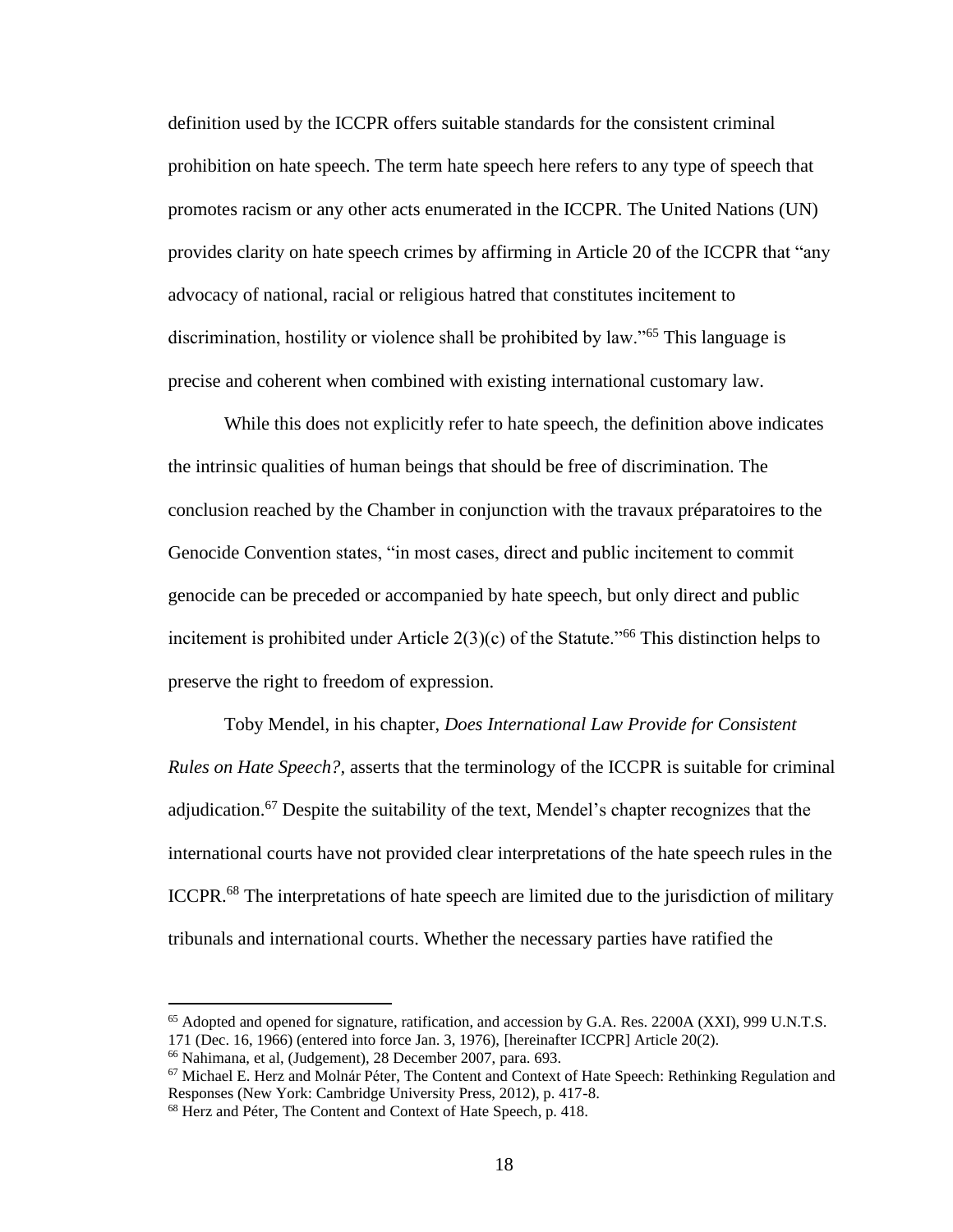Genocide Convention and other relevant texts place constraints on the ability of a tribunal or court to hold a responsible party accountable for incitement to genocide as a separate crime. The modern institutions today lack the enforcement power to hold the states who have ratified treaties to the decision made by the courts.

The key standards in the ICCPR provide for a more uniform framework within international law as 165 states have ratified the document. <sup>69</sup> Articles 19 and 20 of the ICCPR are intrinsically linked together to consistently apply standards for freedom of expression while protecting the interests of the public. Article 19 guarantees the right to express oneself freely and the narrow definition of Article 20 works together to allow nations to adopt individual laws against hate speech. This is possible while still respecting the legal framework created by the ICCPR.<sup>70</sup>

The allowance for freedom of expression helps to make clear rulings in the case of the ICTR and sets the precedent for the future. The Appeals Chamber of the ICTR opined in the case of Nahimana that:

"the Trial Chamber did not confuse mere hate speech with direct incitement to commit genocide. Moreover, it was correct in holding that the context is a factor to consider in deciding whether discourse constitutes direct incitement to commit genocide. For these reasons, the Appeals Chamber concludes that the Trial Chamber committed no error with respect to the notion of direct incitement to commit genocide."<sup>71</sup>

Nahimana et al. considered the difference between hate speech in general and using the same language to incite discrimination or violence against a targeted group on the one hand, and direct and public incitement to commit genocide as it is referred to in Article

<sup>69</sup> Herz and Péter, The Content and Context of Hate Speech, p. 418.

<sup>70</sup> Herz and Péter, The Content and Context of Hate Speech, p. 419.

<sup>71</sup> Nahimana, et al, (Judgement), 28 December 2007, para. 693.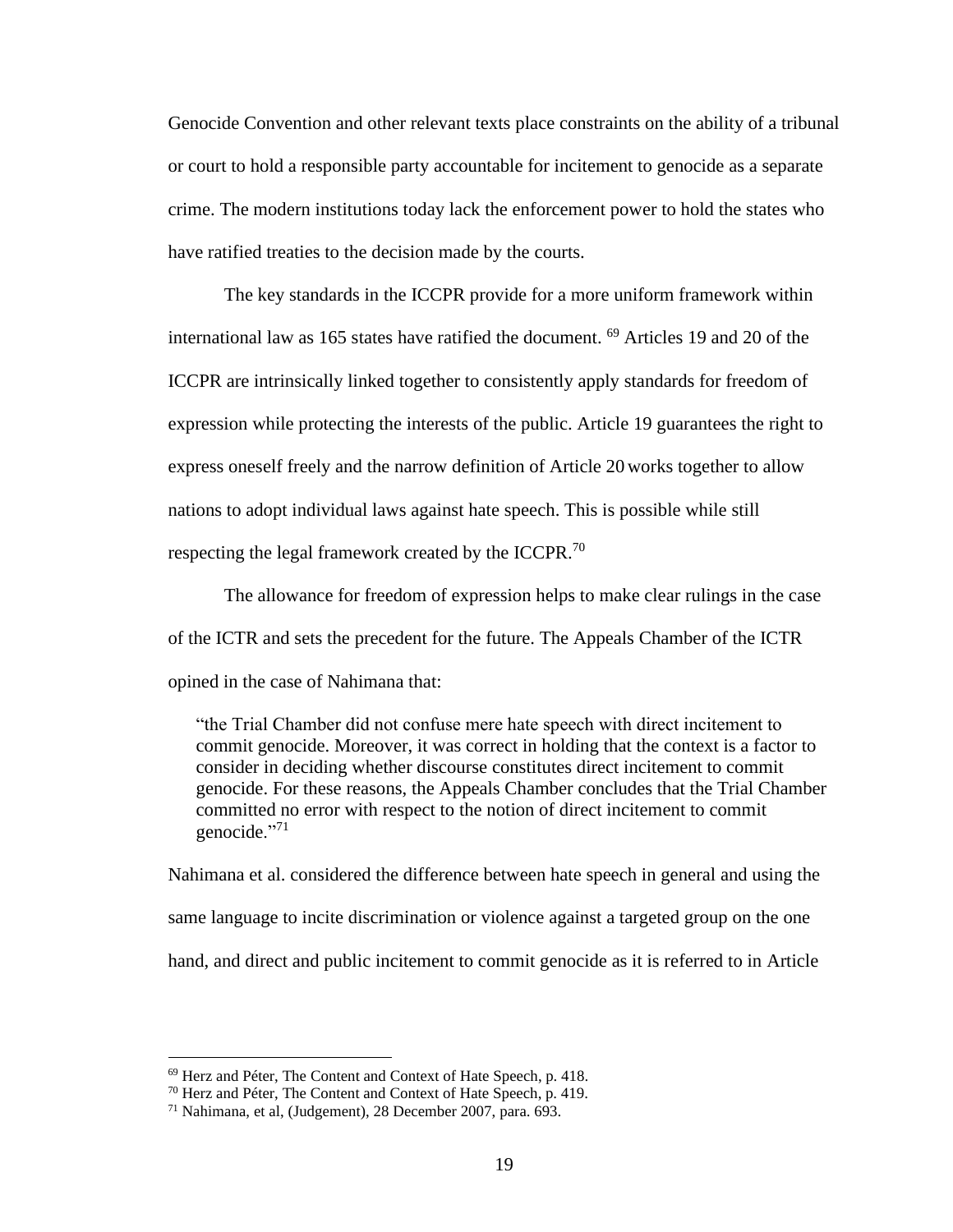$2(2)$  of the ICTR Statute on the other.<sup>72</sup> In the Appeals Chamber for Nahimana et al., the Chamber discerned the difference: "direct incitement to commit genocide assumes that the speech is a direct appeal to commit an act referred to in Article 2(2) of the Statute; it has to be more than a mere vague or indirect suggestion.<sup> $273$ </sup> The distinction separates hate speech and direct and public incitement to commit genocide. The allowance of freedom of expression distinguishes the language based on the intent of the speaker to protect speech under other agreements such as the International Covenant on Civil and Political Rights (ICCPR).

An important component in using Article 2 of the ICTR Statute to establish jurisprudence on the prosecution of genocide is confirming whether the individual responsible took part in a targeted attack using language consistent with hate speech. Throughout the  $20<sup>th</sup>$  and  $21<sup>st</sup>$  centuries, many examples varying from low to high extremes have demonstrated what could be interpreted as hate speech in society. These examples include the language used against the Jewish, Tutsi, and Rohingya peoples in addition to less violent hate speech found on social media today.

The purpose of the speech used is a contributing factor to all decisions rendered by the Tribunal. Before the Appeals Chamber in Nahimana et al., the Tribunal affirmed:

"The principal consideration is thus the meaning of the words used in the specific context: it does not matter that the message may appear ambiguous to another audience or in another context. On the other hand, if the discourse is still ambiguous even when considered in context, it cannot be found beyond reasonable doubt to constitute direct and public incitement to genocide."<sup>74</sup>

<sup>72</sup> Nahimana, et al., (Judgement), 28 December 2007, para. 692-93.

<sup>73</sup> Nahimana, et al., (Judgement), 28 December 2007, para. 693.

<sup>74</sup> Nahimana, et al., (Judgement), 28 December 2007, paras. 700-03.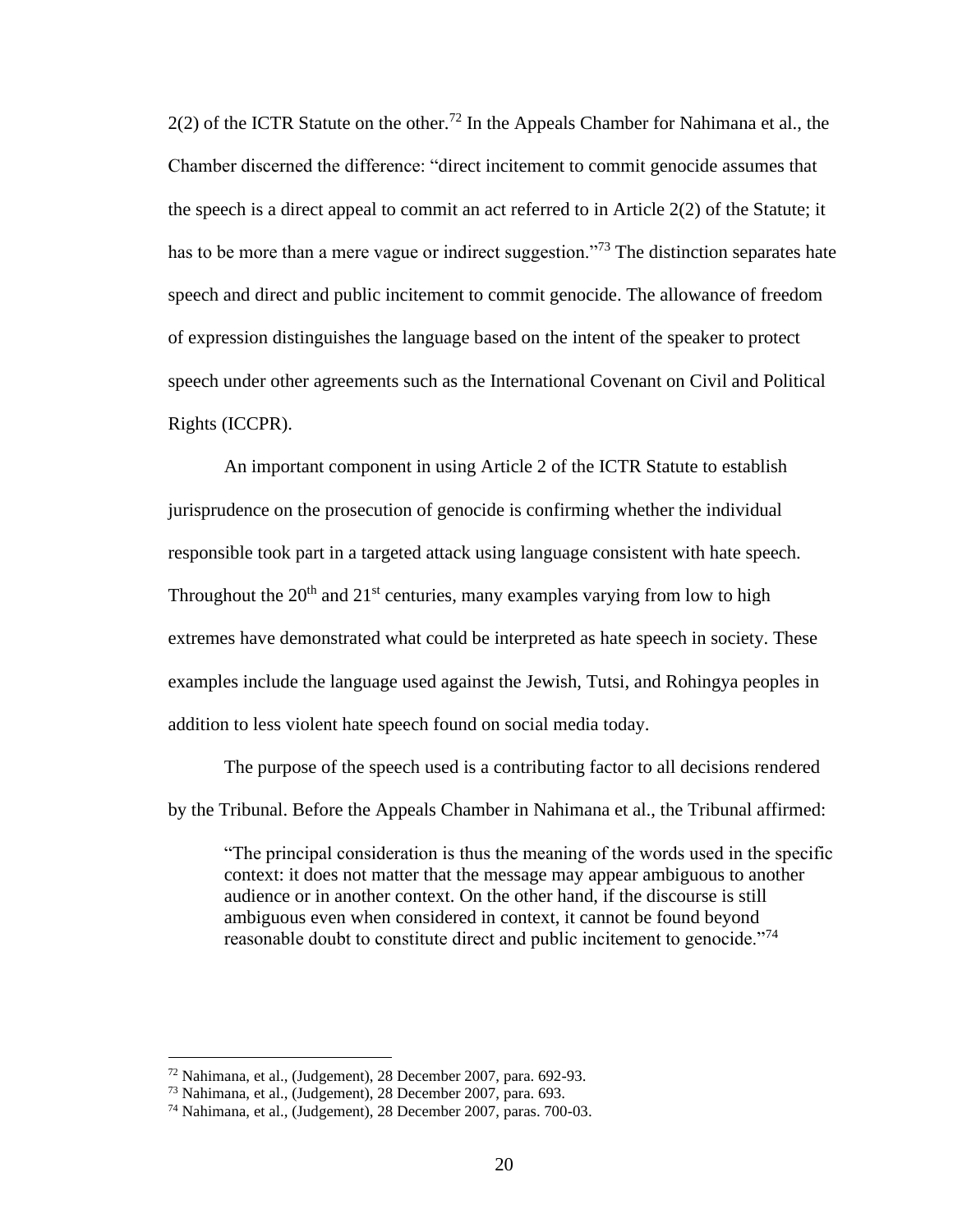The same case indicated the importance of considering the context of the speech. The Appeals Chamber of the ICTR said that the cases of Streicher and Fritzsche before Nuremberg could not adequately demonstrate that a strict interpretation of discourse applied to all cases where claims of direct and public incitement to genocide occurred.<sup>75</sup> The Appeals Chamber left the ability to interpret the context in cases of direct and public incitement ambiguous.<sup>76</sup> In Nahimana, et al. before the Tribunal, the Chamber stated, "[The Appeals Chamber] is of the opinion that the purpose of the speech is indisputably a factor in determining whether there is direct and public incitement to commit genocide ...<sup>"77</sup> Factors contributing to a contextual analysis include the purpose of such speech, political or community affiliation of the speaker, and the situational application of the words.<sup>78</sup>

The purpose of the speech by the speaker or author illustrates the result or causal relationship intended. While the case law is not fully clear, the previous cases establish that overt statements and circumstantial evidence can help prove the intent of the perpetrator in the absence of explicit evidence. The political and community affiliation of the perpetrator is integral to the application of this rule. In cases such as the Rwandan Tutsis, who experienced targeted attacks based on ethnical and national relations, this factor plays a crucial role in the prosecution. In the case of Nahimana et al, the Appeals Chamber notes:

"…that the relevant issue is not whether the author of the speech is from the majority ethnic group or supports the government's agenda…on the other hand, it recognizes

<sup>75</sup> Nahimana, et al., (Judgement), 28 December 2007, para. 680.

<sup>76</sup> Nahimana, et al., (Judgement), 28 December 2007, para. 711.

<sup>77</sup> Nahimana, et al., (Judgement), 28 December 2007, para. 706.

<sup>78</sup> Nahimana, et al., (Judgement), 28 December 2007, para. 713.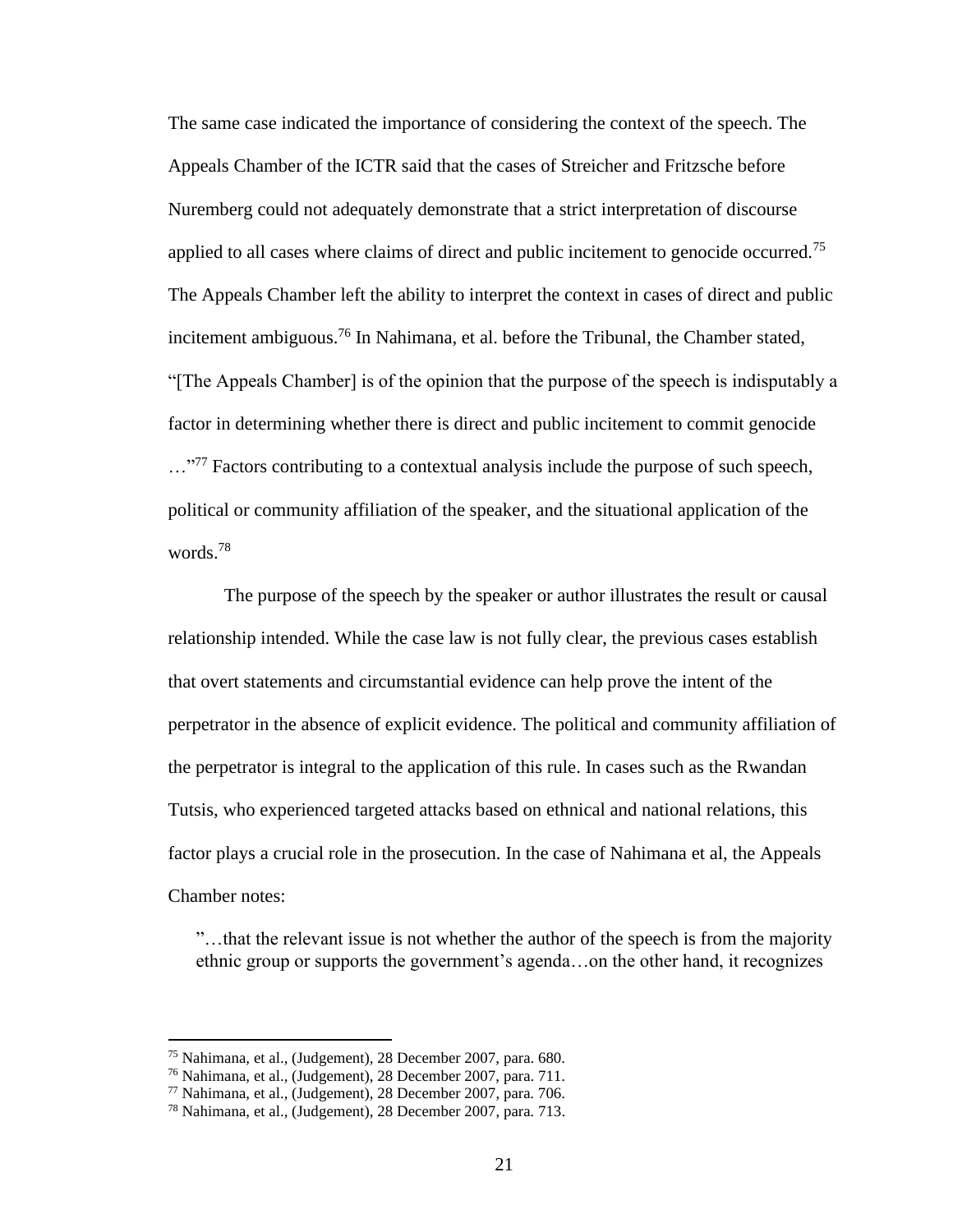that the political or community affiliation of the author of a speech may be regarded as a contextual element which can assist in its interpretation."<sup>79</sup>

The contextual inference is emphasized in all cases presented before the ICTR. The application of the words varies with the method of dispersal. The type of messages and modes of dispersal will be further discussed in later chapters.

# **1.5 The ICC's Rome Statute**

The most recent international legal instrument to address genocide is the International Criminal Court's (ICC) Rome Statute. It draws from the language in the Genocide Convention and the ICCPR on the crime and punishment of genocide similarly to the ICTR Statute without the same prohibition on incitement.<sup>80</sup> The full efficacy of previous decisions rendered from Nuremberg to the ICTR on the crime of incitement to genocide has been undermined by the Rome Statute. The Rome Stature treats incitement as a mode of criminal participation in genocide, not as a separate crime in its own right. $81$ By doing this any type of decision made by the ICC on incitement to genocide will face rather stringent requirements. The ICC's Rome Statute as it is today does not have the necessary language to draw from the jurisprudence of the ICTY and ICTR on the crime of direct and public incitement to genocide to regulate hate speech.

<sup>79</sup> Nahimana, et al., (Judgement), 28 December 2007, para. 713.

<sup>80</sup> Thomas E. Davies, "How the Rome Statute Weakens the International Prohibition on Incitement to Genocide," pp. 245.

<sup>&</sup>lt;sup>81</sup> Thomas E. Davies, "How the Rome Statute Weakens the International Prohibition on Incitement to Genocide," pp. 245.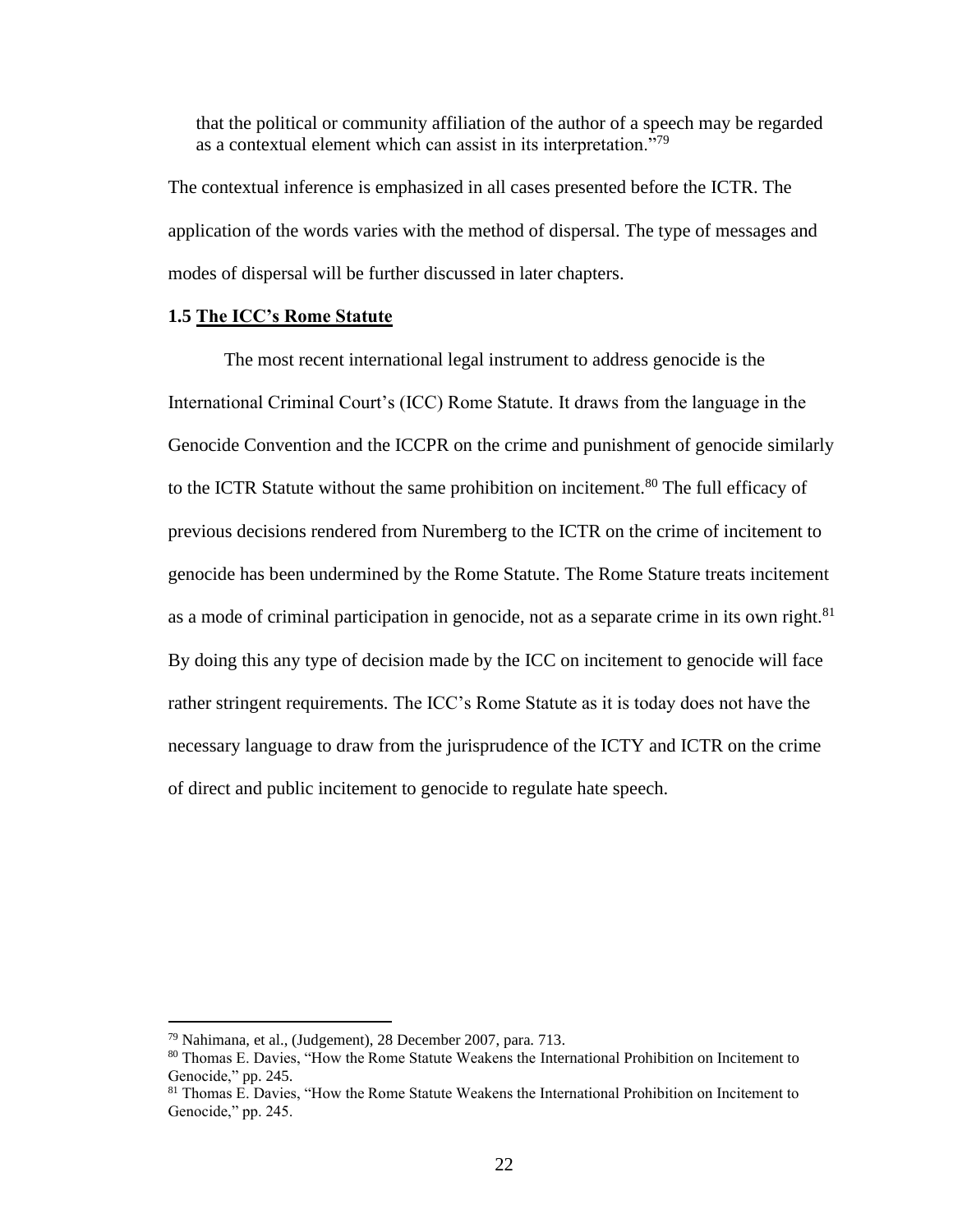### **Chapter Two: Rwanda**

This thesis will use Rwanda for case study analysis because of three factors. Firstly, the use of media in transmitting incitement before and during the genocide occurred. Secondly, the jurisprudence established by the ICTR on the crime of direct and public incitement to genocide in the case Nahimana et al. And lastly, the colonial influence on Rwanda by Belgium parallels to the colonial influence on Myanmar by Britain examined in later chapters. By using a historical timeline to show the evolution from word to action and its impact on the eventual Rwandan Genocide. To do this the seminal case on direct and public incitement to genocide that resulted from this conflict and involved leaders of mass media sources Nahimana et al. (Media Case) will be used to establish legal precedent for the following case study example, Myanmar today.

#### **2.1 History of the Conflict**

Rwanda, one of the smallest countries on the African mainland, is bordered by Uganda, Tanzania, Burundi, and the Democratic Republic of the Congo.<sup>82</sup> Formerly, Rwanda operated as a Belgian colony until 1962. At the onset of independence, the nation was divided between three groups. These groups consist of eighty-four percent Hutu, fifteen percent Tutsi and one percent  $Twa$ .<sup>83</sup> During the period of Rwanda's history governed by Belgium, the Hutu majority came to resent the Tutsis. With the end of the colonial era in Rwanda, the highly privileged minority distinct from the rest of the population and preferred by Europeans, the Tutsis, took control. Ethnic and racial

<sup>82</sup> Daniel Clay and René Lemarchand, "Rwanda," Encyclopædia Britannica (Encyclopædia Britannica, inc., October 4, 2019), https://www.britannica.com/place/Rwanda).

<sup>83</sup> Gregory S. Gordon, *Atrocity Speech Law: Foundation, Fragmentation, and Fruition* (New York, NY: Oxford University Press, 2017), p. 46.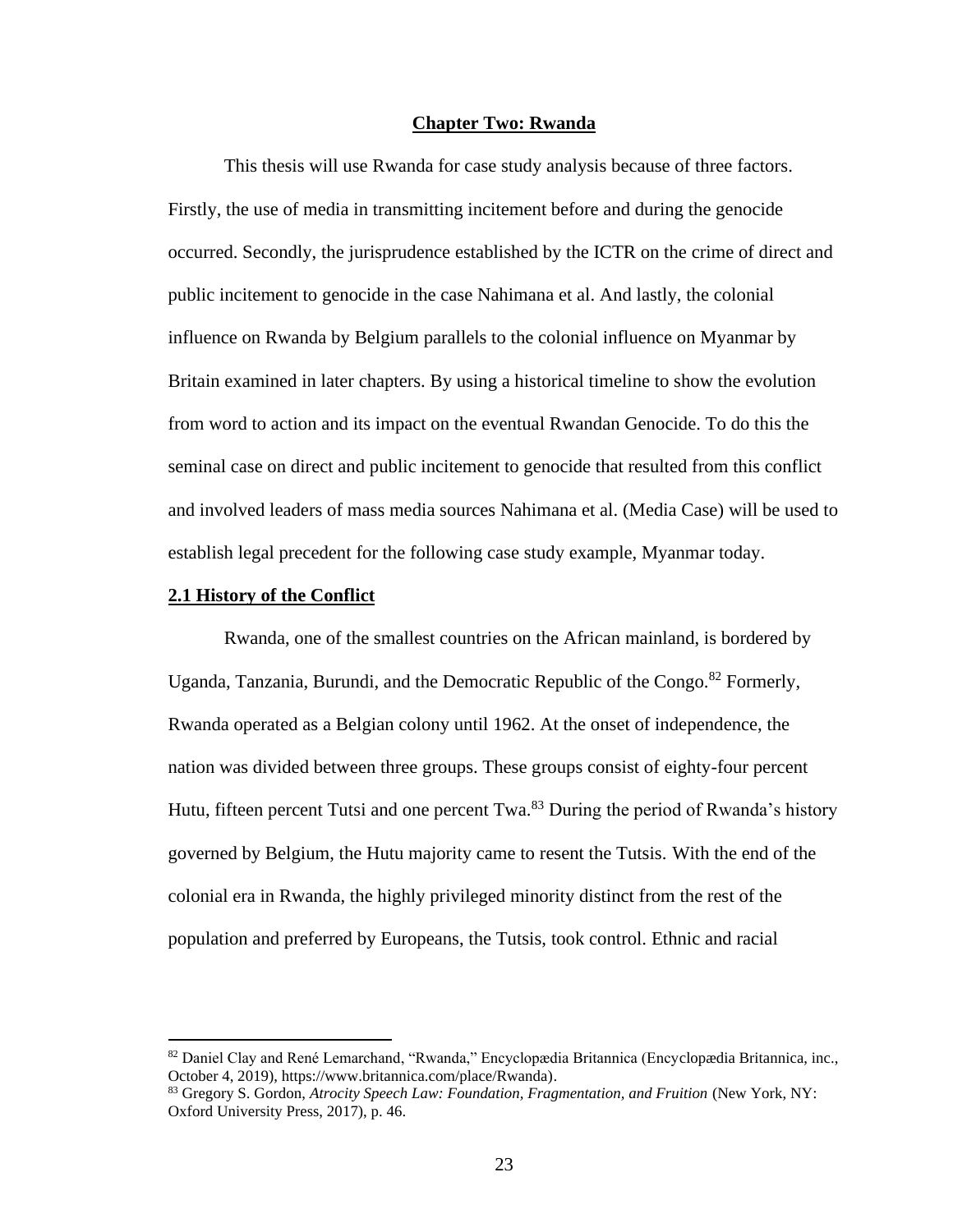distinctions serve as two of the major factors in political upheaval.<sup>84</sup> M. Catharine Newbury explains the role of political centralization and colonialism stating, "Through superior force, prestige, and wealth, the colonial powers persuaded and often coerced the incumbent elite (Arabs in Zanzibar, Tutsis in Rwanda) to serve as intermediaries for colonial administration."<sup>85</sup> Through dependence on the colonial authority, the incumbent elite, Tutsis, obtained more effective power.<sup>86</sup> The European preference for the Tutsis stemmed from the hierarchal system imposed that preferred more European or Aryan features.<sup>87</sup> After a series of pogroms were unleashed in 1963, the assumption of power by the Hutu majority furthered crisis and displacement. Many Tutsis fled to the Central African Great Lake's region finding safety in Uganda. Those in exile established the Rwandan Patriotic Front (RPF) which would go on to lead a military invasion of Rwanda in  $1990.^{88}$ 

In the early days of the First Republic, the first independent government of Rwanda was marked by ethnic confrontations. During the transitional period, the Tutsis became victims as they were viewed as members of the historically elite ruling class.<sup>89</sup> The one-party government system was led by Mouvement Révolutionnaire National pour le Développement (MRND). In the amended indictment of Nahimana, et. al before the ICTR, the Tribunal notes, "From 1973 to 1994, the government of President

<sup>&</sup>lt;sup>84</sup> Catharine M Newbury, "Colonialism, Ethnicity, and Rural Political Protest: Rwanda and Zanzibar in Comparative Perspective," Comparative Politics 15, no. 3 (1983): pp. 253.

<sup>85</sup> Catharine M Newbury, "Colonialism, Ethnicity, and Rural Political Protest: Rwanda and Zanzibar in Comparative Perspective," pp. 254.

<sup>86</sup> Catharine M Newbury, "Colonialism, Ethnicity, and Rural Political Protest: Rwanda and Zanzibar in Comparative Perspective," pp. 254.

<sup>&</sup>lt;sup>87</sup> Catharine M Newbury, "Colonialism, Ethnicity, and Rural Political Protest: Rwanda and Zanzibar in Comparative Perspective," pp. 258-9.

<sup>88</sup> Gregory S. Gordon, *Atrocity Speech Law: Foundation, Fragmentation, and Fruition,* p. 47.

<sup>89</sup> Nahimana, et al, (Judgment), 3 December 2003, 1.2.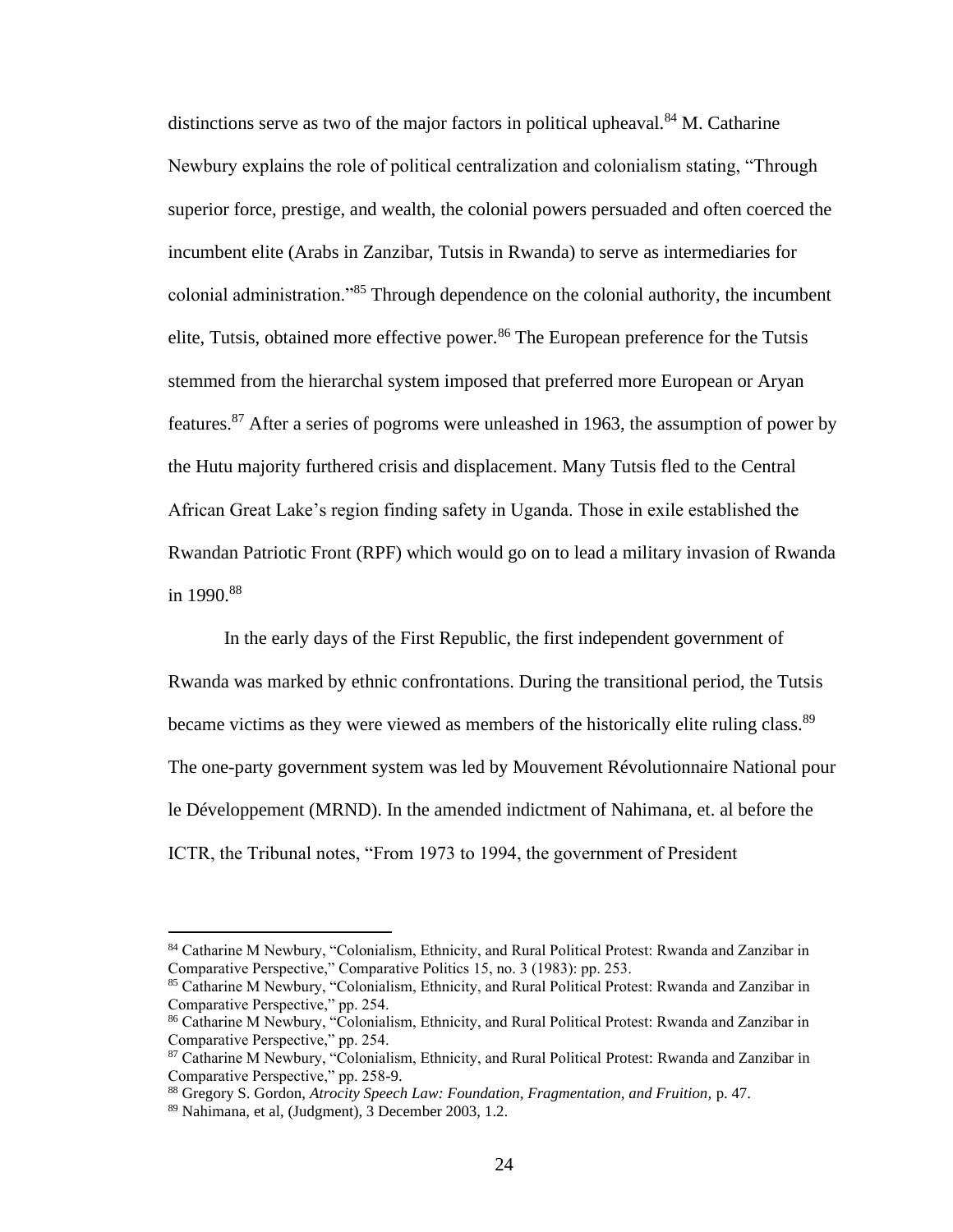Habyarimana used a system of ethnic and regional quotas which was supposed to provide educational and employment opportunities for all but was increasingly used to discriminate against both Tutsis and Hutus from regions outside the northwest."<sup>90</sup> This level of systematic discrimination fostered resentment among different ethnic groups.

In addition to the systematic discrimination endured by Tutsis, the rising importance and influence of the president's inner circle Akazu begin to threaten the Tutsi population. This group of supporters was almost exclusively comprised of ethnic Hutus, supplemented only by individuals who shared the same extremist Hutu ideology and origin as President Habyarimana.<sup>91</sup> The aftermath of the ethnic confrontation and President Habyarimana's regime served as a Petri dish for the growing industry of "hate media" in Rwanda that benefited the Radio Télévision Libre des Mille Collines (RTLM), Radio Rwanda, and the *Kangura* during the genocide. <sup>92</sup> The rhetoric and systematic discrimination used by President Habyarimana's regime was a large factor in allowing hate media to grow.

On October 1, 1990, President Habyarimana permitted the introduction of multiple political parties and the adoption of a new constitution the following year on June 10, 1991. This first transitional government remained dominated by MRND members due to the refusal of the largest opposition parties to participate. This first transitional government helped reinforce a feeling of betrayal and resentment in those with extremist Hutu ideological beliefs. The second transitional government formed in April 1992 would be the first time the MRND had minority representation in the national

<sup>90</sup> Nahimana, et al, (Judgment), 3 December 2003, 1.5.

<sup>91</sup> Nahimana, et al, (Judgment), 3 December 2003, 1.5.

<sup>92</sup> Gregory S. Gordon, *Atrocity Speech Law: Foundation, Fragmentation, and Fruition,* p. 47.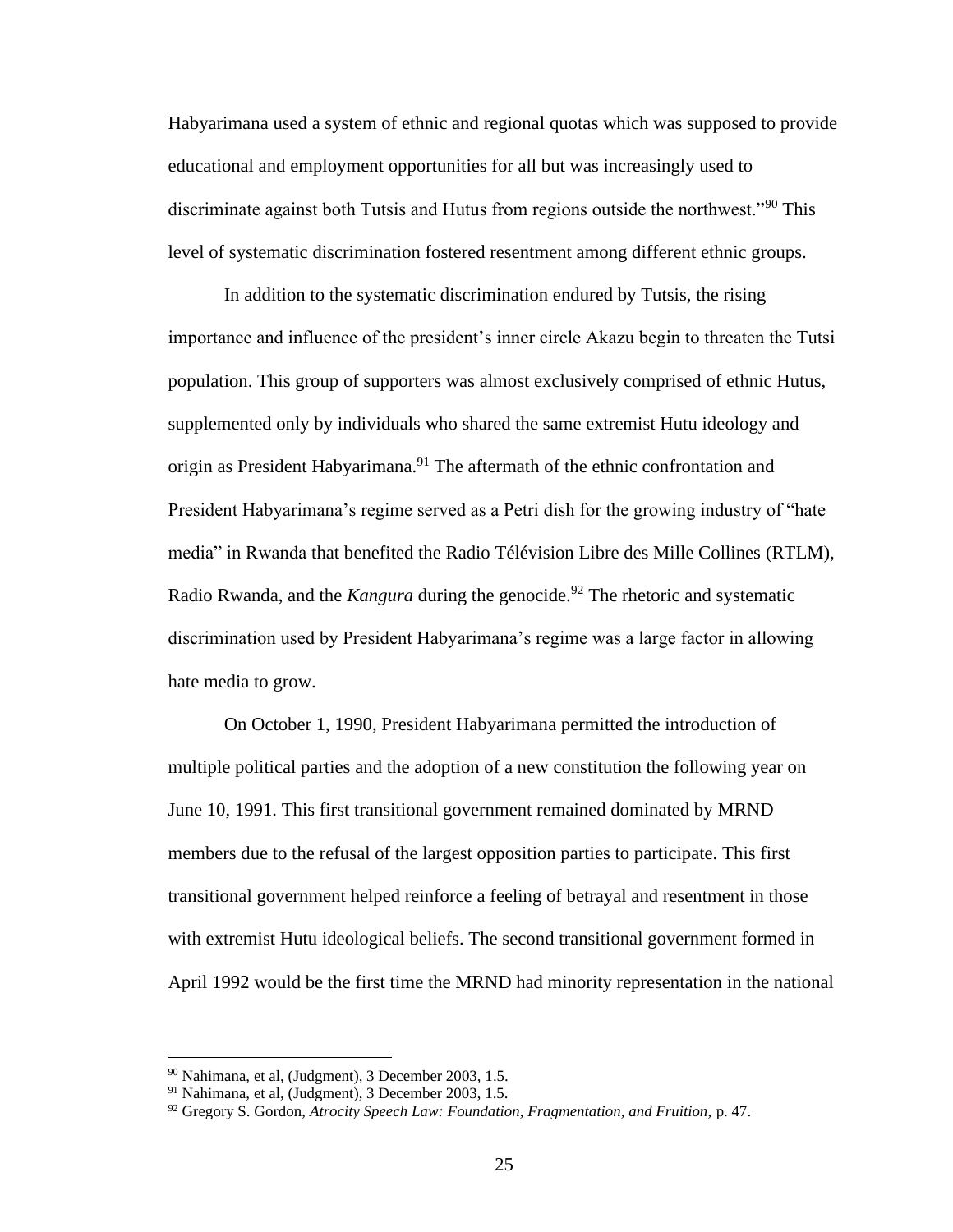government. Even with the inclusion of more political parties on the national stage, the MRND maintained dominance over local governments.<sup>93</sup> This new government entered into negotiations with the RPF which resulted in the signing of the Arusha Accords on August 4, 1993.<sup>94</sup>

The terms of the Arusha Accords provided for the combination of both sides' armed forces. The new national army was intended to include only 13,000 men consisting of sixty percent FAR (Forces Armées Rwandaises) and forty percent RPF. The two sides were meant to equitably distribute command posts. This equitable distribution was intended to assuage fears of one party's dominance over another. In addition to this new separation of powers, the Accords limited the number of ministerial portfolios the MRND could hold. The new government's ministerial portfolios would be split between MRND and other parties. The Accords restricted the MRND to no more than five ministerial portfolios including the presidency. The main aim of the Arusha Accords was to reach an agreement with all sides and combat any political ideology based on ethnic differences. The political forces participating in the transitional governments accepted a proposal to abstain from all violence including the incitement of violence.<sup>95</sup>

A notable inclusion of the Accords is the allotment for a UN peacekeeping mission, UN Assistance Mission for Rwanda (UNAMIR) which was tasked with monitoring implementation of the new transitional government. The Hutu extremists who felt disenfranchised by this new agreement would soon have the necessary catalyst for ethnic cleansing.<sup>96</sup> On April 6, 1994, Juvénal Habyarimana, the President of Rwanda died

<sup>93</sup> Nahimana, et al, (Judgment), 3 December 2003, 1.8.

<sup>94</sup> Nahimana, et al, (Judgment), 3 December 2003, 1.9.

 $95$  Nahimana, et al, (Judgment), 3 December 2003, 1. 10-1.12.

<sup>96</sup> Gregory S. Gordon, *Atrocity Speech Law: Foundation, Fragmentation, and Fruition,* p. 49.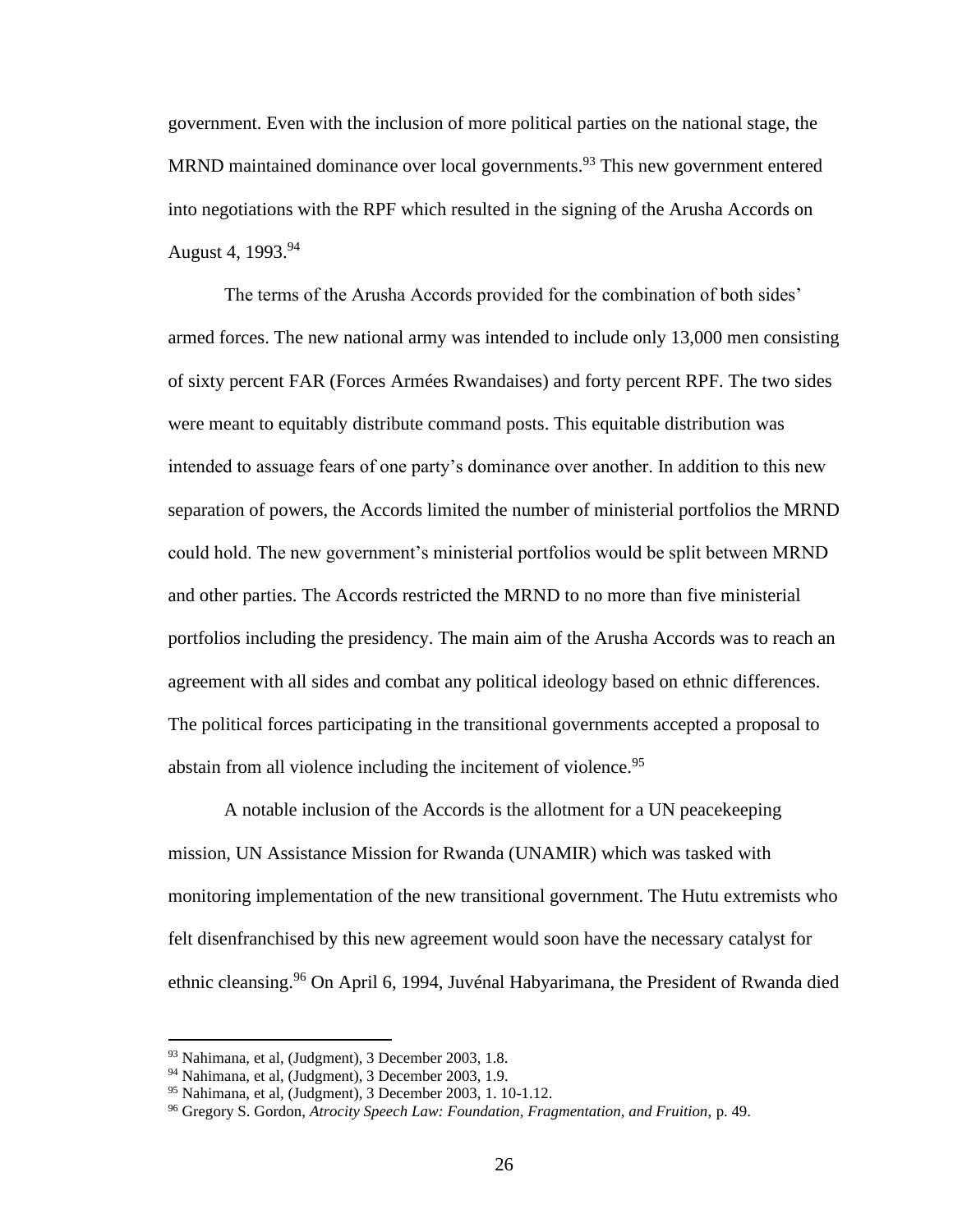in a questionable plane crash triggering widespread chaos and almost immediate genocide. Human Rights Watch reported the murders of an initial estimate between 200,000 and 500,000 unarmed and unresisting civilians. $97$ 

President Habyarimana supported a campaign of violence against Tutsis, the minority ethnic group.<sup>98</sup> The president and other Rwandan authorities encouraged a systematic massacre through various methods including instructions to individual political party militias such as the Impuzamugambi and the Interahamwe.<sup>99</sup> Interahamwe meaning those work together or attack together.<sup>100</sup> To avoid the power-sharing dictated by the Arusha Accords, several prominent civilian and military figures pursued a strategy of ethnic division and violence encouraged by the level of training received by militias.<sup>101</sup> The militias cannot be held individually responsible. Human Rights Watch Reported that in attacks involving civilians, the militias were often led by soldiers or national policemen. The militias killed far more people than uniformed members of the armed forces, but the leadership provided by government-sanctioned training enabled efficient, systematic extermination.<sup>102</sup>

The three most prominent sources of media in Rwanda before and during the genocide were RTLM, and Radio Rwanda and *Kangura*. The RTLM began in July 1993. Several witnesses brought forth by the prosecution in Nahimana et al. emphasized the importance of the radio in everyday Rwandans lives by pointing out that young people

<sup>97</sup> "Genocide in Rwanda: April-May 1994," Human Rights Watch Africa 6, no. 4 (May 1994): pp. 1-15, https://doi.org/10.1163/2210-7975\_hrd-3169-0127, p.2.

<sup>98</sup> "Genocide in Rwanda: April-May 1994," p. 2.

<sup>99</sup> "Genocide in Rwanda: April-May 1994," p. 2.

<sup>&</sup>lt;sup>100</sup> Gregory S. Gordon, *Atrocity Speech Law: Foundation, Fragmentation, and Fruition, p.* 51.

<sup>&</sup>lt;sup>101</sup> Nahimana, et al, (Judgment), 3 December 2003, 1.15.

<sup>102</sup> "Genocide in Rwanda: April-May 1994," p. 2.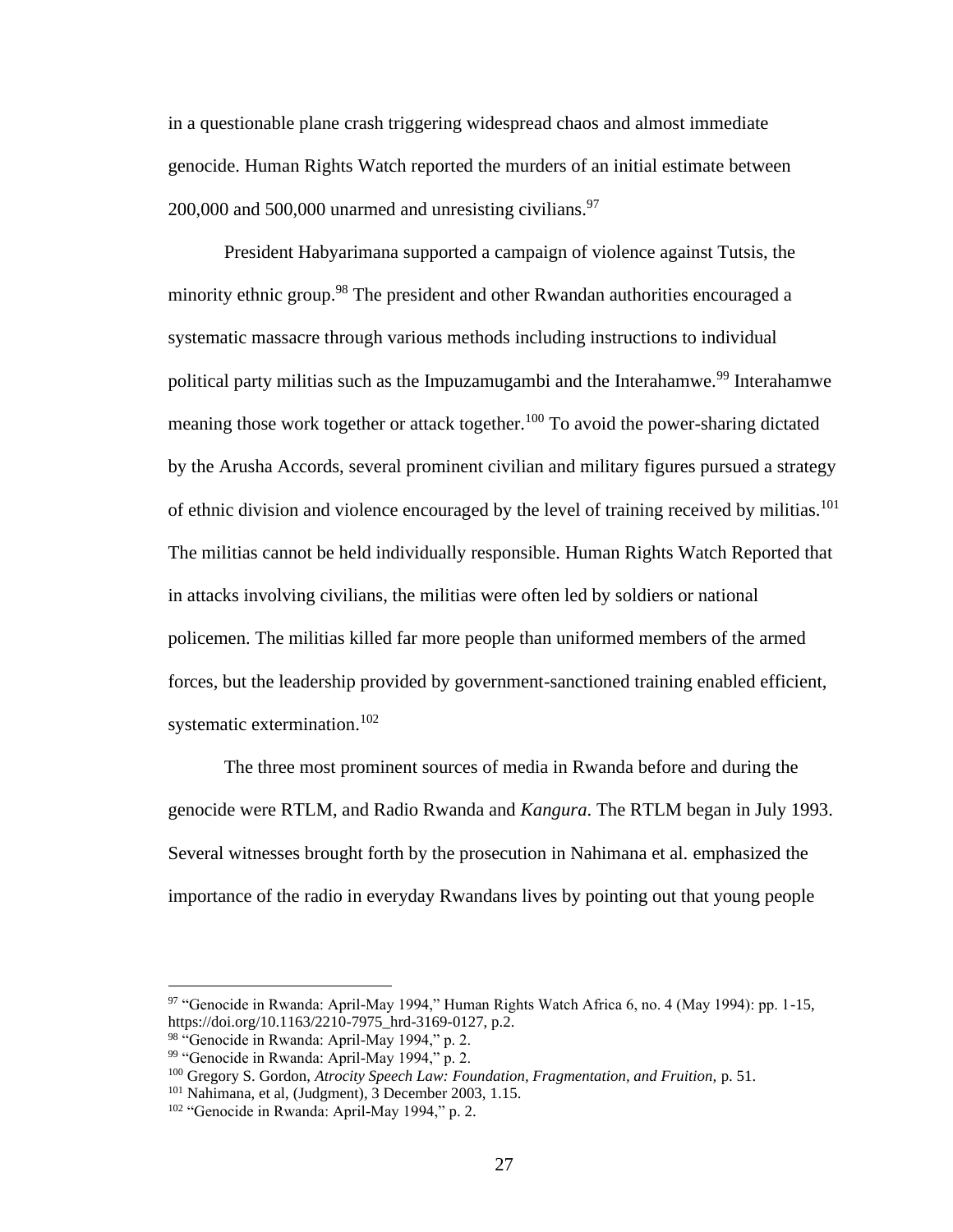could often be found carrying radios down the street.<sup>103</sup> Several hundred of the RTLM's broadcasts were introduced into evidence and proved that several broadcasts had raised the issue of ethnicity that served as calls to action.<sup>104</sup> In addition to the RTLM, Radio Rwanda would play a key role. In one interview given in June 1994, Ngeze explicitly refers to the crimes committed at roadblocks. The crimes included the targeting of members of society that the RPF had not been able to kill.<sup>105</sup>

Before the one-hundred-day genocide, one of the most prominent hate speech mouthpieces was a written extremist Hutu magazine called *Kangura*, meaning "wake them up" or "wake it up" in English. *Kangura* was formed by Hassan Ngeze in 1990 and became a prominent publication. With the first publication in May 1990 and lastly in 1995, Kangura served as a mouthpiece for dangerous rhetoric. Although there was a hiatus in the publication in 1994, the prosecution of Nahimana et al.'s expert witness Marcel Kabanda pointed to this publication as a well-known source of information for Rwandans.<sup>106</sup> These media sources played a role in the genocide with the type of language used to incite others to join the cause.

### **2.2 Role of Media in the Rwandan Genocide**

To best clarify the importance of the shift in language and programming promoted by Radio Rwanda and later RTLM, this section will engage with a before and during analysis. The radio was used to disseminate propaganda and hate speech in accordance with a genocidal end solution. Gregory Gordon emphasizes the role of individuals in the decision-making process for the information aired by both Radio Rwanda and RTLM.

<sup>103</sup> Nahimana et al. (Judgment), 3 December 2003, para. 342.

<sup>104</sup> Nahimana et al. (Judgment), 3 December 2003, para. 344-5.

<sup>&</sup>lt;sup>105</sup> Nahimana et al. (Judgment), 3 December 2003, para. 744.

<sup>106</sup> Nahimana et al. (Judgment), 3 December 2003, para. 122.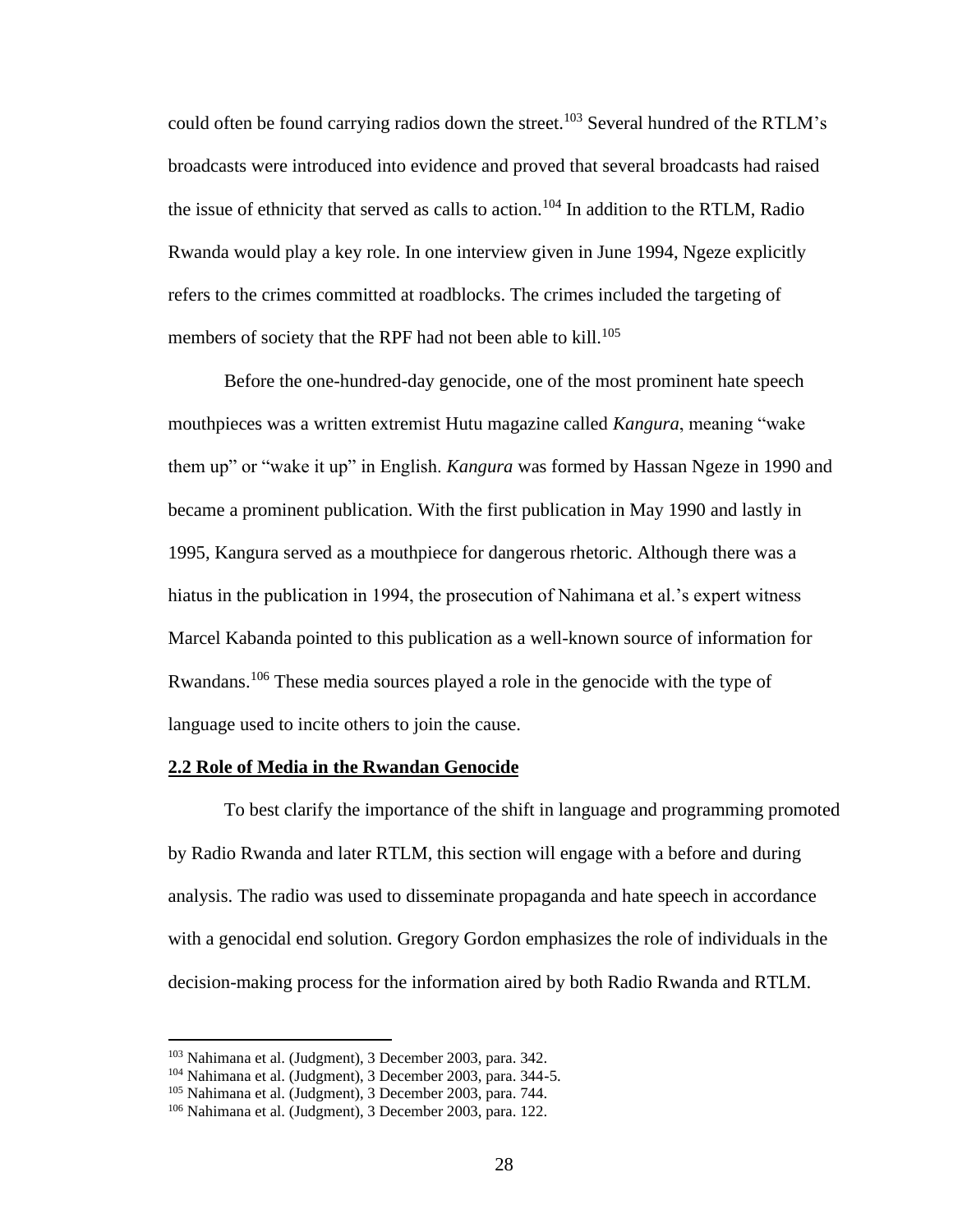The individuals in control of this technology viewed President Habyarimana as a sellout.<sup>107</sup> Gordon notes the impact of Ferdinand Nahimana on the pogroms against the Tutsi in March 1992 in the Bugesera region of the Kigali prefecture which has been viewed as the final rehearsal before the genocide.<sup>108</sup> Nahimana, a former university professor who was then head of the government agency, instructed Radio Rwanda to air an invented report based on misconstrued information. He declared that the Tutsis had compiled a "hit list" of Hutus to exterminate in the Bugesera region.<sup>109</sup> This type of intentional misinformation suggests an intent to direct and public incitement of genocide.

The commitment of the political forces behind the Arusha Accords to refrain from incitement failed to ensure long term results. This can be shown by the different types of media messages transmitted throughout Rwanda. The lead up to genocide can be separated into campaigns of hate speech and campaigns for genocide. There exists a distinct shift from hate speech into direct incitement to genocide. Human Rights Watch notes that by the end of 1993, the broadcasts began shifting into the rhetoric found during the genocide. The messages became more virulent and began targeting individuals who became known as "enemies," "traitors," or ones "who deserved to die."

*Kangura* published pieces such as the Hutu ten commandments not long after the RPF's military invasion.<sup>110</sup> Gregory Gordon notes that these commandments enforced Hutu solidarity against a common enemy, the Tutsi. This definition can be increased by adding that anyone who persecutes his brother Hutu by abstaining from spreading the

<sup>107</sup> Gregory S. Gordon, *Atrocity Speech Law: Foundation, Fragmentation, and Fruition,* p. 50.

<sup>108</sup> Susan Benesch, "Vile Crime or Inalienable Right: Defining Incitement to Genocide," Virginia Journal of International Law 48, no. 3 (2008): pp. 541.

<sup>109</sup> Gregory S. Gordon, *Atrocity Speech Law: Foundation, Fragmentation, and Fruition,* p. 51-51.

<sup>110</sup> Gregory S. Gordon, *Atrocity Speech Law: Foundation, Fragmentation, and Fruition,* p. 47.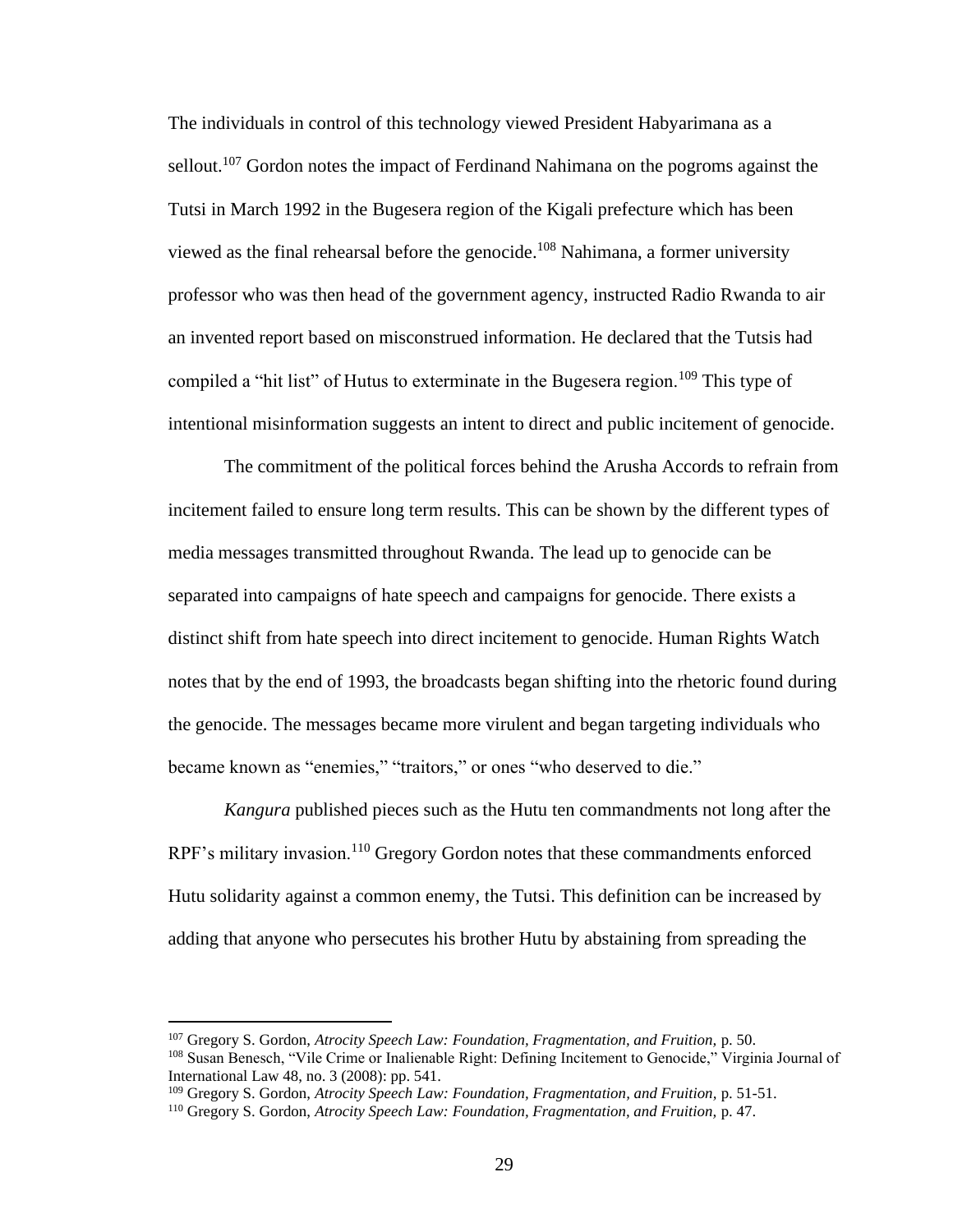Hutu ideology is an enemy, one of the Hutu Commandments.<sup>111</sup> Types of imagery used to create ethnic tension include the cover of issue No. 26 published in November 1991*.* This cover depicted Rwanda's first post-independence president, who presided over the period of initial mass violence. The imagery was clear to Rwanda who understood the allusion to the previous Hutu uprising that overthrew the Tutsi monarchy.<sup>112</sup> A clear example of individual targeting is the murder of Lando Ndasingwa, Minister of Labor and Social Affairs. He was one of the first victims along with his mother, wife, and his children whose names were broadcast before their eventual murder.<sup>113</sup> These precursors to conflict help to apply the legal standard of direct and incitement to genocide.

The language used both in this publication and also the RTLM and Radio Rwanda included inyenzi and inkotanyi. In the context of the Rwanda genocide, the term inyenzi or cockroaches refers to the group of refugees that set up a new regime in 1959. This term refers to the perceived necessity to conquer the invenzi.<sup>114</sup> This references the revolution by which the Hutus conquered the Tutsis and retook the land. The rhetoric used often repeated the phrase, "to conquer the inyenzi once and for all."<sup>115</sup> Other terms used include the Inkotanyi which refers to the Tutsi and their accomplices.<sup>116</sup>

The messages used by RTLM before and during the active genocide changed dramatically. By separating the messages into categories, it becomes easier to illustrate the campaign for genocide (see table 1). These categories are referenced in the Judgement

<sup>111</sup> Nahimana et al. (Judgment), 3 December 2003, para. 140.

<sup>112</sup> Gregory S. Gordon, *Atrocity Speech Law: Foundation, Fragmentation, and Fruition,* p. 51.

<sup>&</sup>lt;sup>113</sup> "Genocide in Rwanda: April-May 1994," p. 2.

<sup>114</sup> Nahimana et al. (Judgment), 3 December 2003, para. 171.

<sup>115</sup> Nahimana et al. (Judgment), 3 December 2003, para. 171-2.

<sup>116</sup> Nahimana et al. (Judgment), 3 December 2003, para. 189.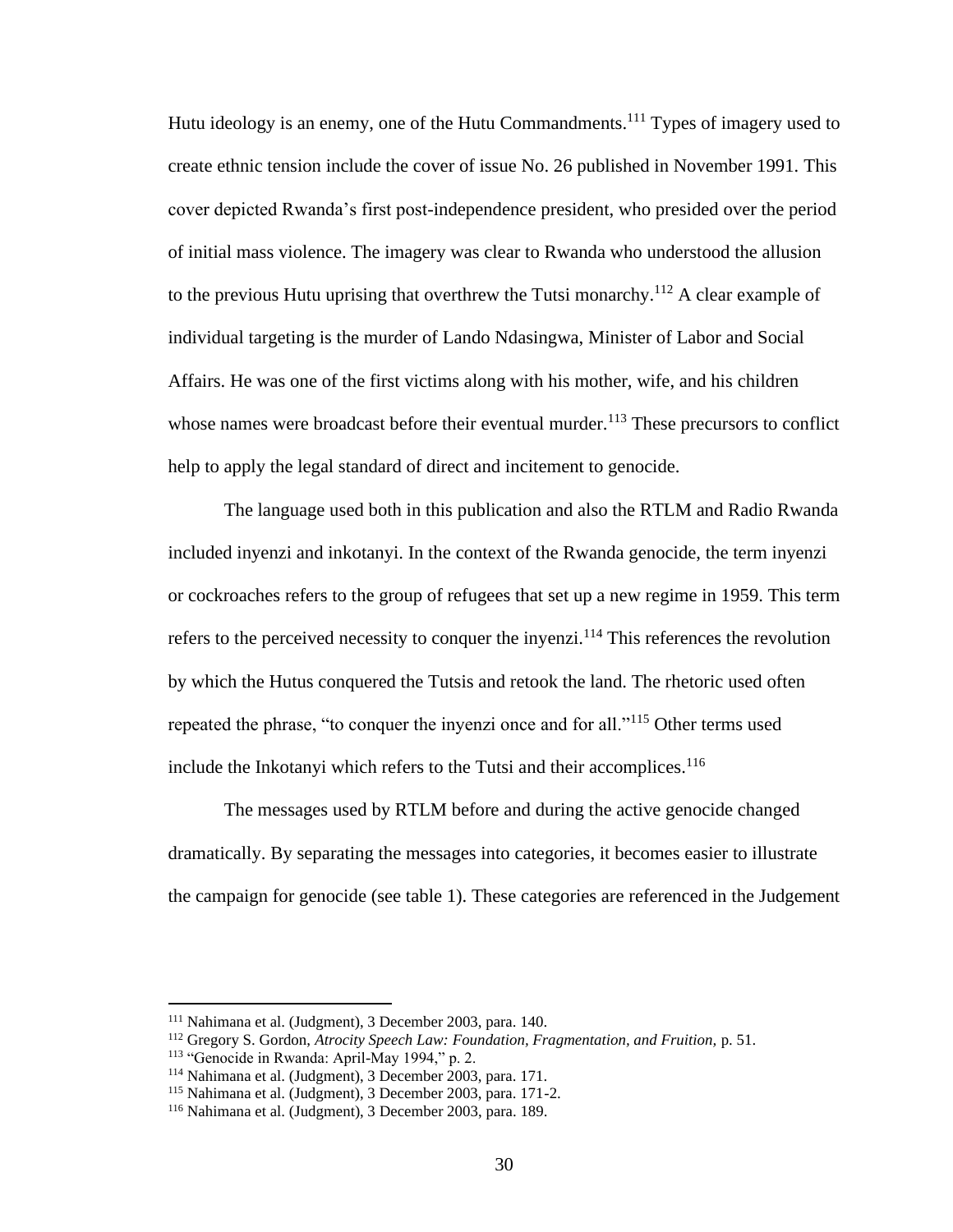and Sentence of Prosecutor v. Nahimana et al. before the ICTR. In the Tribunal's ruling,

Judge Naventhem Pillay stated:

"The Chamber accepts that this moment in time (the downing of the airplane on April 6) served as a trigger for the events that followed. That is evident. But if the downing of the plane was the trigger, then RTLM and *Kangura* were the bullets in the gun. The trigger had such a deadly impact because the gun was loaded. The Chamber therefore considers the killing of Tutsi civilians can be said to have resulted, at least in part, from the message of ethnic targeting for death that was clearly and effectively disseminated through RTLM and *Kangura* before and after 6 April 1994." <sup>117</sup>

By asserting the connection between the media and the actual events of genocide, the

ICTR established legal precedent for future ad hoc tribunals and international courts. By

picking up fifty years after the judgments rendered at Nuremberg, the ICTR differentiates

between permissible speech and illegal incitement in the cases of *Kangura* and RTLM.<sup>118</sup>

| <b>Before the Genocide</b> |                                          | <b>During the Genocide</b> |                                         |
|----------------------------|------------------------------------------|----------------------------|-----------------------------------------|
|                            | 1. Trying generally to create animosity  |                            | 1. Calling for the extermination of all |
|                            | toward Tutsis                            |                            | Tutsis                                  |
|                            | 2. Equating the terms <i>invenzi</i> and |                            | 2. Reporting the extermination had      |
|                            | inkotanyi with Tutsis in general         |                            | taken place and praising it             |
|                            | 3. Acknowledging its own reputation as   |                            | 3. Calling for attacks on the remaining |
|                            | anti-Tutsi and inciting hatred toward    |                            | skeletal UNAMIR force                   |
|                            | Tutsis                                   |                            |                                         |
|                            | 4. Launching specific verbal attacks     |                            | 4. Downplaying or urging concealment    |
|                            | against Tutsis                           |                            | of the extermination                    |

Table 1. Categories of RTLM Messages Before and During the Genocide

*Source:* Gregory S. Gordon, *Atrocity Speech Law: Foundation, Fragmentation, and* 

*Fruition* (New York, NY: Oxford University Press, 2017), p. 55.

The descriptions above will be beneficial in the further chapter in displaying the gradient

between positive and negatively connotated messages. The type of messaging described

<sup>117</sup> Nahimana, et al., (Judgment), 3 December 2003, para. 953.

<sup>118</sup> Gregory S. Gordon, *Atrocity Speech Law: Foundation, Fragmentation, and Fruition,* p. 162.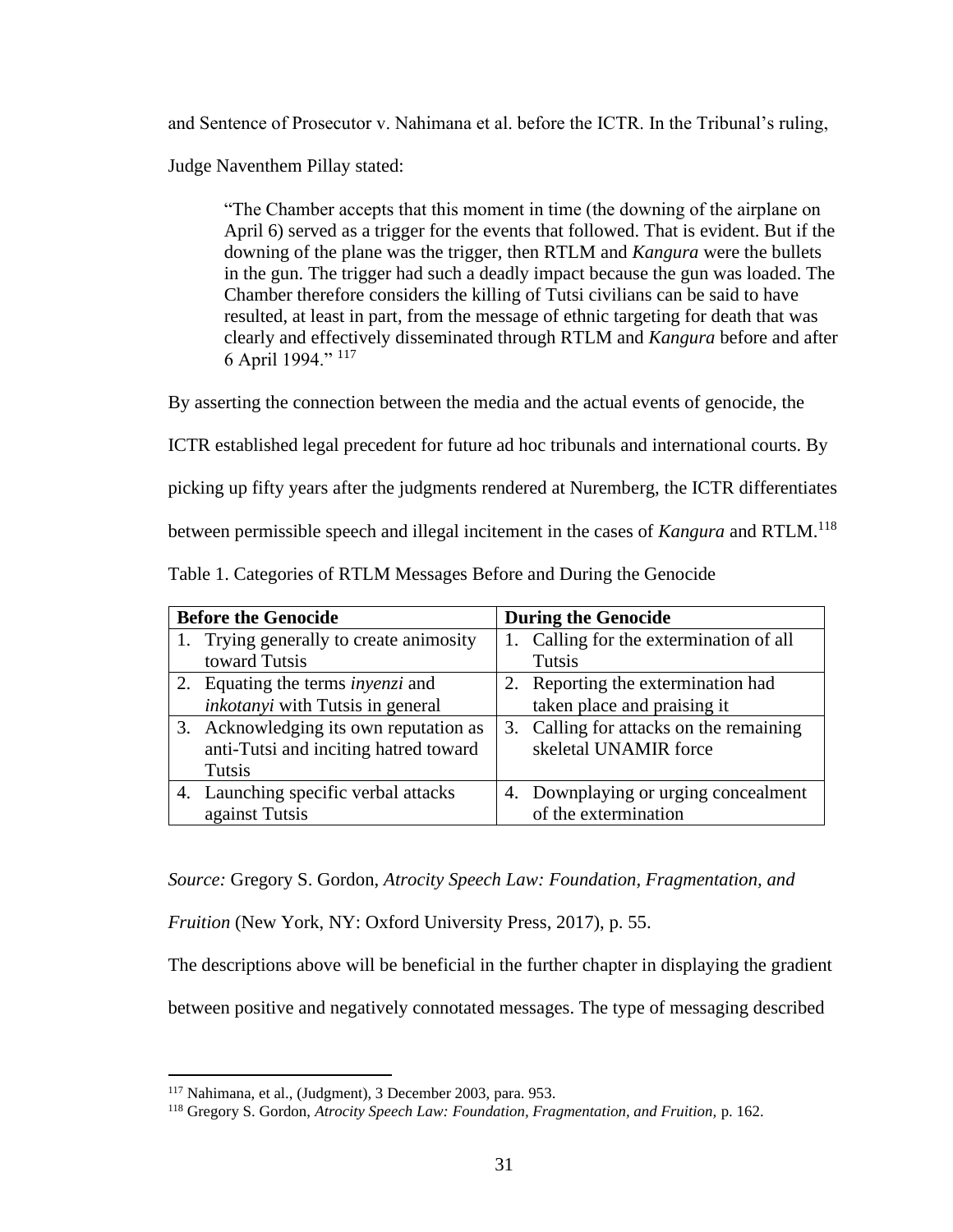above can be placed along the gradient to demonstrate the jump from word to action. The messages above align with negatively connotated aggression.

# **2.3 The Media's Role in Incitement**

The decisions rendered by the ICTR resumed where the Nuremberg judgment stopped nearly fifty years prior.<sup>119</sup> The decisions made in the Akayesu case before the ICTR laid the legal groundwork for incitement and individual culpability.<sup>120</sup> In Akayesu, the Tribunal's inclusion of individual responsibility helped enforce a consistent legal precedent in all cases.<sup>121</sup> Decisions made between Akayesu and the infamous Media Case helped strengthen the definition of incitement.<sup>122</sup> Gregory Gordon clarifies the two analytic criteria established for use by the ICTR with the statement, "…the purpose of the speech appeared to be advocacy of ethnic consciousness."<sup>123</sup> This clarified the difference between permissible speech and illegal incitement in the instances of *Kangura* and RTLM.<sup>124</sup>

In this case, the Appeals Chamber was not satisfied that the simple occurrence of genocide demonstrated that journalists, broadcasters, and individuals in Rwanda who had the control of media sources had the necessary intent to commit genocide.<sup>125</sup> The Chamber did not rule out the possibility that the individuals could have intended to incite others and that the encouragement via mass media sources contributed to the massacre of

<sup>119</sup> Gregory S. Gordon, *Atrocity Speech Law: Foundation, Fragmentation, and Fruition,* p. 171.

<sup>&</sup>lt;sup>120</sup> Gregory S. Gordon, Atrocity Speech Law: Foundation, Fragmentation, and Fruition, p. 136-7.

<sup>121</sup> Gregory S. Gordon, *Atrocity Speech Law: Foundation, Fragmentation, and Fruition,* p. 174.

<sup>122</sup> Gregory S. Gordon, *Atrocity Speech Law: Foundation, Fragmentation, and Fruition,* p. 140.

<sup>123</sup> Gregory S. Gordon, *Atrocity Speech Law: Foundation, Fragmentation, and Fruition,* p. 162.

<sup>124</sup> Gregory S. Gordon, *Atrocity Speech Law: Foundation, Fragmentation, and Fruition,* p. 162.

<sup>125</sup> Nahimana, et al, (Judgment), 28 November 2007, para. 708-9.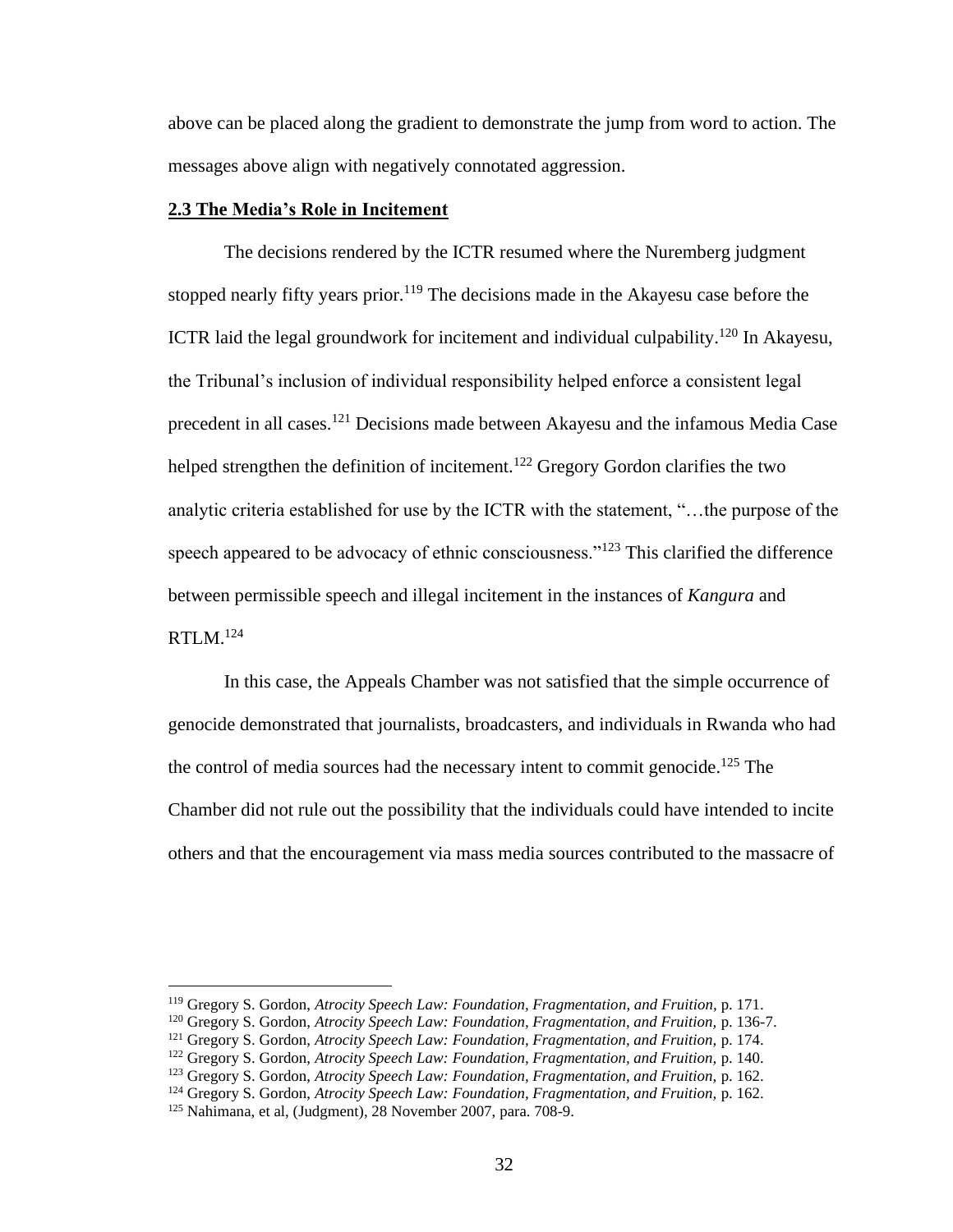the Tutsi population. Furthermore, the Chamber notes that the genocide could have been the result of other factors outside of the control of Appellants.<sup>126</sup>

The ICTR only had the necessary jurisdiction to prosecute offenses committed in 1994. In the Appeals Chamber before the Tribunal, the Chamber recalls, "…even where offenses may have commenced before 1994 and continued in 1994, the provisions of the Statute on the temporal jurisdiction of the Tribunal mean that a conviction may be based only on criminal conduct having occurred during 1994."<sup>127</sup> Therefore, any perpetrators could only be held accountable and prosecuted for acts including direct and public incitement to commit genocide during 1994 and not the months leading up to conflict in 1993.<sup>128</sup>

The link between verbal and written conduct and atrocity in Rwanda proved that speech-related international crimes would play a key role in the outcome of the ICTR.<sup>129</sup> The legal precedents set by the Tribunal continue to aid in the prosecution and regulation of media incited crimes today. In the case of Rwanda, the Tribunal noted the necessity of taking into account the nation's language and culture in ascertaining whether the speech in RTLM and *Kangura* during the one-hundred-day civil war constituted direct incitement to commit genocide. This is significant because the purpose behind the language used should be considered to determine the reach and understanding of the incitement to genocide. The Tribunal stated in Nahimana et al.:

"The culture, including the nuances of Kinyarwanda language, should be considered in determining what constitutes direct and public incitement to commit genocide in

<sup>126</sup> Nahimana, et al, (Judgment), 28 November 2007, para. 709.

<sup>127</sup> Nahimana, et al, (Judgment), 28 November 2007, para. 724.

<sup>128</sup> Nahimana, et al, (Judgment), 28 November 2007, para. 725.

<sup>129</sup> Gregory S. Gordon, *Atrocity Speech Law: Foundation, Fragmentation, and Fruition,* p. 136.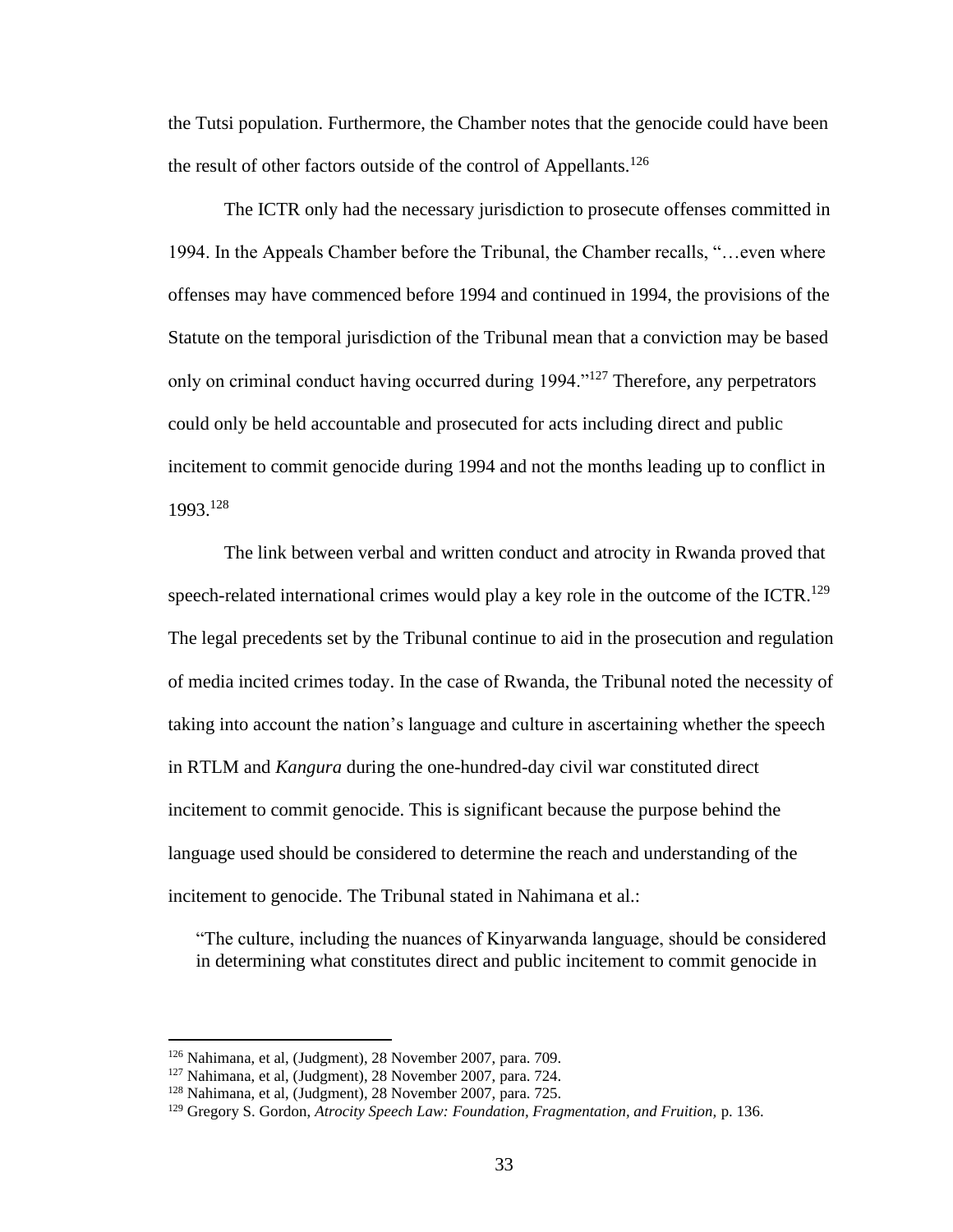Rwanda. For this reason, it may be helpful to examine how a speech was understood by its intended audience in order to determine its true message."<sup>130</sup>

The primary concern with analyzing hate speech and its role in direct and public incitement to genocide is understanding how the intended audience interpreted the language.

The conclusion reached in the Appeals Chamber in Nahimana et al., established how the broadcasts by RTLM must be considered in their entirety and within the context of the broader conflict. The Appeals Chamber stated, "thus, even though the terms Inyenzi and Inkotanyi may have various meanings in various contexts (as with many words in every language) …the Appeals Chamber further considers that it was reasonable to conclude that certain RTLM broadcasts had directly equated the Tutsi with the enemy."<sup>131</sup> Viewing the language in the context of history is key to an accurate interpretation.

<sup>130</sup> Nahimana, et al., (Judgment), 28 November 2007, paras. 698, 700-03.

<sup>131</sup> Nahimana, et al., (Judgment), 28 November 2007, para. 713.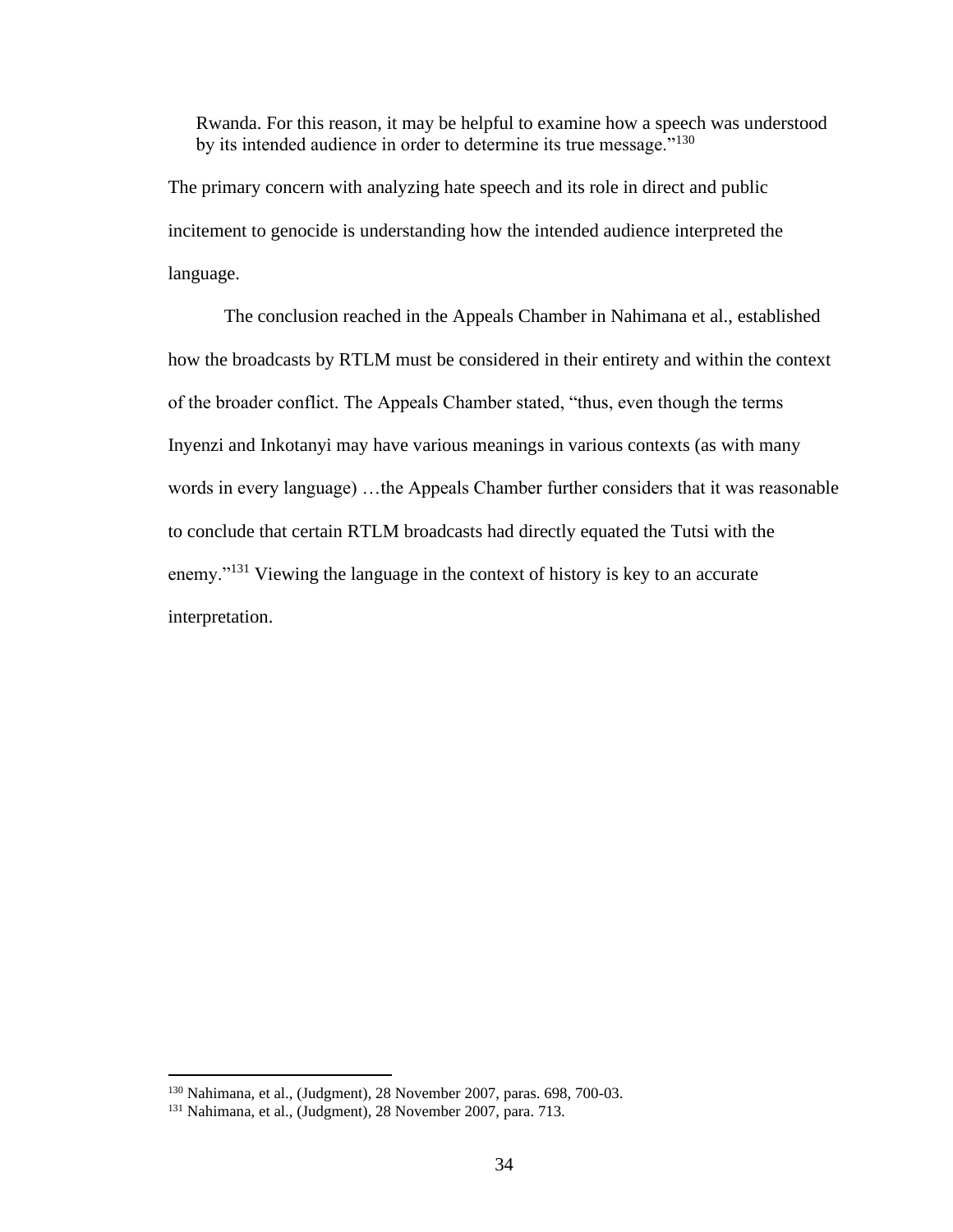## **Chapter Three: Myanmar**

This chapter examines the role of present-day Myanmar in furthering the hierarchal differences established in the post-colonial era by former Burma. This chapter explains how the continued struggles between ethnic groups and the intervention by colonial powers led to large scale conflict. This chapter will conclude with the overview of the proceedings brought forth by The Gambia at the ICJ and what that means for Myanmar. The case brought forth by The Gambia in front of the ICJ helps argue for the treatment of incitement to genocide as a separate crime.

### **3.1 History of the Conflict**

Muslim populations have existed in the area known as Arakan, a coastal plain, connecting Bangladesh to the area presently known as Myanmar.<sup>132</sup> The fifteenth-century presence of Muslim titles used by Arakanese kings suggests long term presence and influence on the region from Muslims. The percentage of the population that identifies as Muslim has varied through the decades and research suggests a complex picture.<sup>133</sup> The history of this area sits at the center of ethnic claims raised by the Rohingya in the midtwentieth century. The early modern Buddhist kingdom of Arakan established a large Buddhist presence.<sup>134</sup> The contemporary ethnocultural identities and rivalries cannot be understood without background on the counterclaims and the rise of a Muslim Nationalist Movement in 1942-1964.<sup>135</sup> Overall demographic growth during the colonial period of 1881 until 1941 demonstrates a steady growth to twenty-seven percent of the

<sup>&</sup>lt;sup>132</sup> Jacques Leider. Rohingya: The History of a Muslim Identity in Myanmar. Oxford Research Encyclopedia of Asian History, 2018, 10.1093/acrefore/9780190277727.013.115. pp. 5.

<sup>133</sup> Jacques Leider. "Rohingya." Pp 4

<sup>&</sup>lt;sup>134</sup> Jacques Leider. "Rohingya." pp. 5.

<sup>135</sup> Jacques Leider. "Rohingya." pp. 7.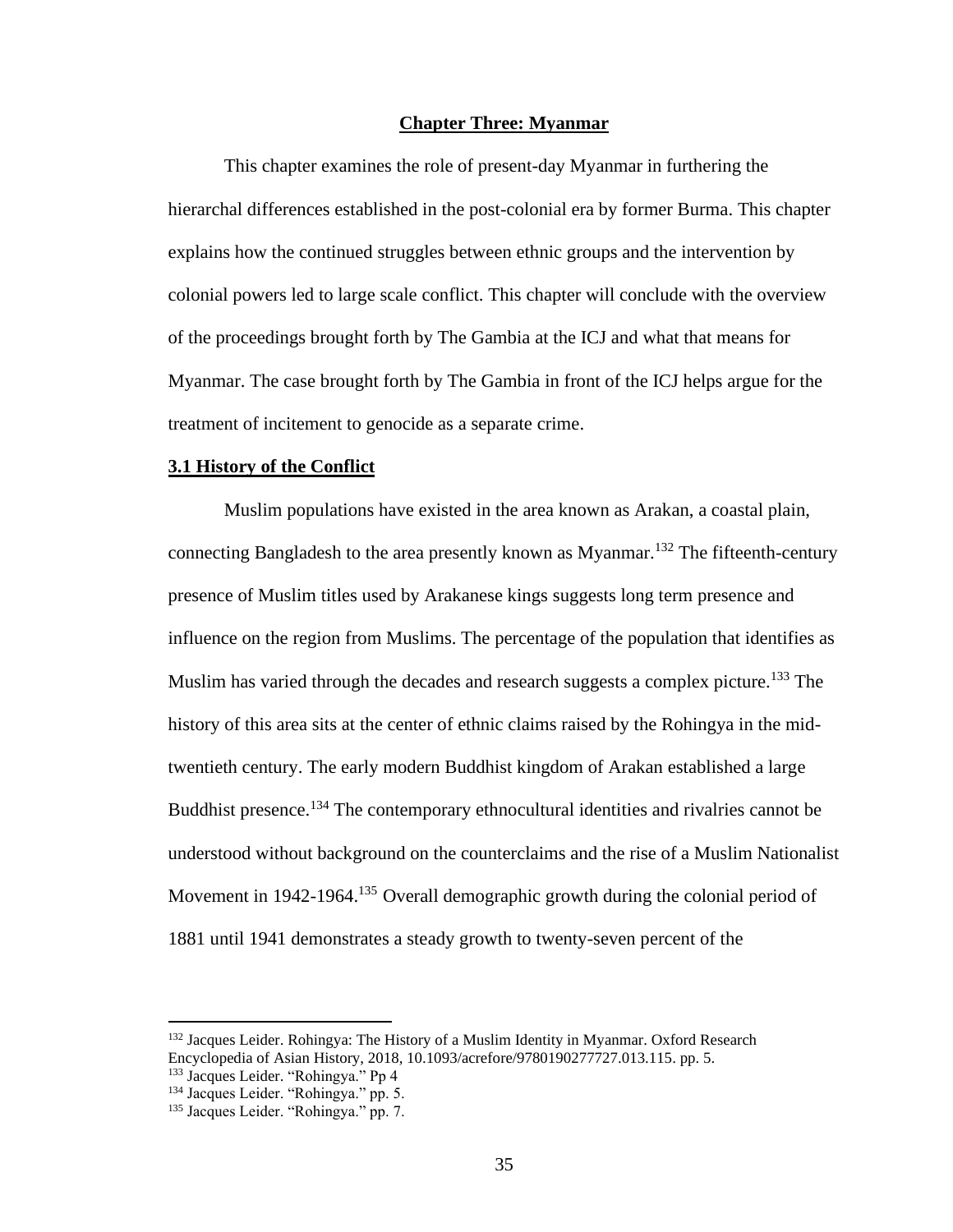population.<sup>136</sup> This helps explain the modern roles of Muslim and Buddhist communities in the Rakhine State. The modern state of Myanmar has ethnic struggles between Muslim and Buddhist communities that have resulted in the beginnings of genocide.

Jacques Leider states that no information exists on the social, political, and religious organizations of Muslims in North Arakan during the colonial period of 1881 to 1941. According to Leider, Muslims became politically active only in the aftermath of World War II in Burma. With the arrival of the Japanese in Burma in 1942, a refugee crisis with more than 400,000 Indians crossing the Arakan to reach Bengal served as a force for political awakening in Muslim communities. With the arrival of the Japanese, there was a forced exodus that aided in a collapse of the colonial order.<sup>137</sup> This collapse influenced an anti-colonial Burma Independence Army (BIA), consisting of Arakanese Buddhists, to attack Muslim villages whose inhabitants were either driven away or killed. As with most ethno-based conflicts, Arakanese Buddhists were targeted in retaliation in predominantly Muslim areas. These early conflicts helped to form differing claims of injustice and victimhood and have aided the sustained bitterness of future generations. 138

By 1949, Burma was the center of a civil war. In North Arakan, the Mujahid insurrection, which lasted for more than a decade, caused "the violent exactions of local militias, the dissatisfaction of local landlords, the unfair *treatment* of Muslims by Arakanese administrators, and murky business conflicts."<sup>139</sup> Allegedly the Mujahid claimed to fight on behalf of an autonomous Muslim area, but not even modern Muslim nationalist supporters invoke this model for a national cause in the present day. Later

<sup>136</sup> Jacques Leider. "Rohingya." pp. 6

<sup>137</sup> Jacques Leider. "Rohingya." pp. 7.

<sup>&</sup>lt;sup>138</sup> Jacques Leider. "Rohingya." pp. 7

<sup>139</sup> Jacques Leider. "Rohingya." pp. 8.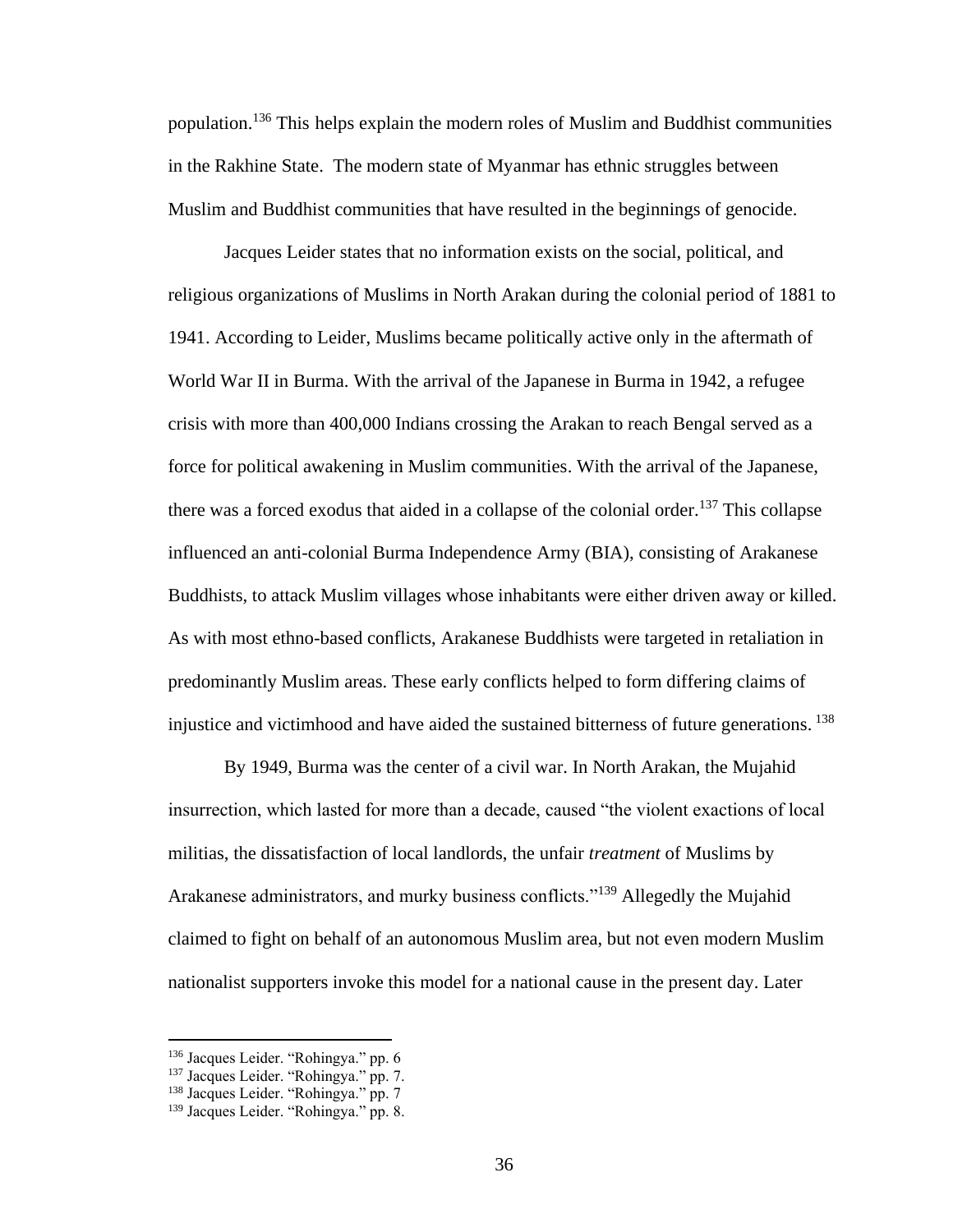during the 1950s, a younger generation of Arakan Muslims brought a nationalist movement to the forefront of the region. These Muslim leaders and students in North Arakan asserted a new cohesive ethnoreligious identity for the region's Muslim population. This unsatisfied generation sought to affirm a singular national identity by pushing for the adoption of a common name, *Rohingya.*<sup>140</sup> The rise of Muslim identity in Myanmar can be elucidated with a discourse on the term Rohingya. This term aimed to separate the Muslim population from the majority Buddhist population in Burma, later Myanmar. "Rohingya" results from the ongoing process to unify Muslims in this region with a similar cultural profile, but a diverse historical background. The new terminology aided identity formation in Muslim communities across the North Arakan Region and adjacent communities in Bangladesh and India.<sup>141</sup>

### **3.2 Rohingya in Modern Times**

While this community works towards the formation of their identity, Myanmar officials reject Rohingya as ethnicity and any related colonial claims for Rohingya emancipation. Rohingya leaders have used evidence of Muslim communities in the colonial period as a support for the claim for an autonomous Muslim state in the North Arakan region, Myanmar officials face steep obstacles in denying emancipation for Rohingyas due in part to their large population. According to the 2014 Myanmar census nearly one-third of the Rakhine State's three million residents identify as Rohingya. As of 2020, there are more than 43 million total residing within Myanmar's borders.<sup>142</sup>

<sup>140</sup> Jacques Leider. "Rohingya." pp. 8.

<sup>&</sup>lt;sup>141</sup> Jacques Leider. "Rohingya." pp. 2.

<sup>&</sup>lt;sup>142</sup> "Population, Total - Myanmar," Data, accessed April 18, 2020,

https://data.worldbank.org/indicator/SP.POP.TOTL?locations=MM)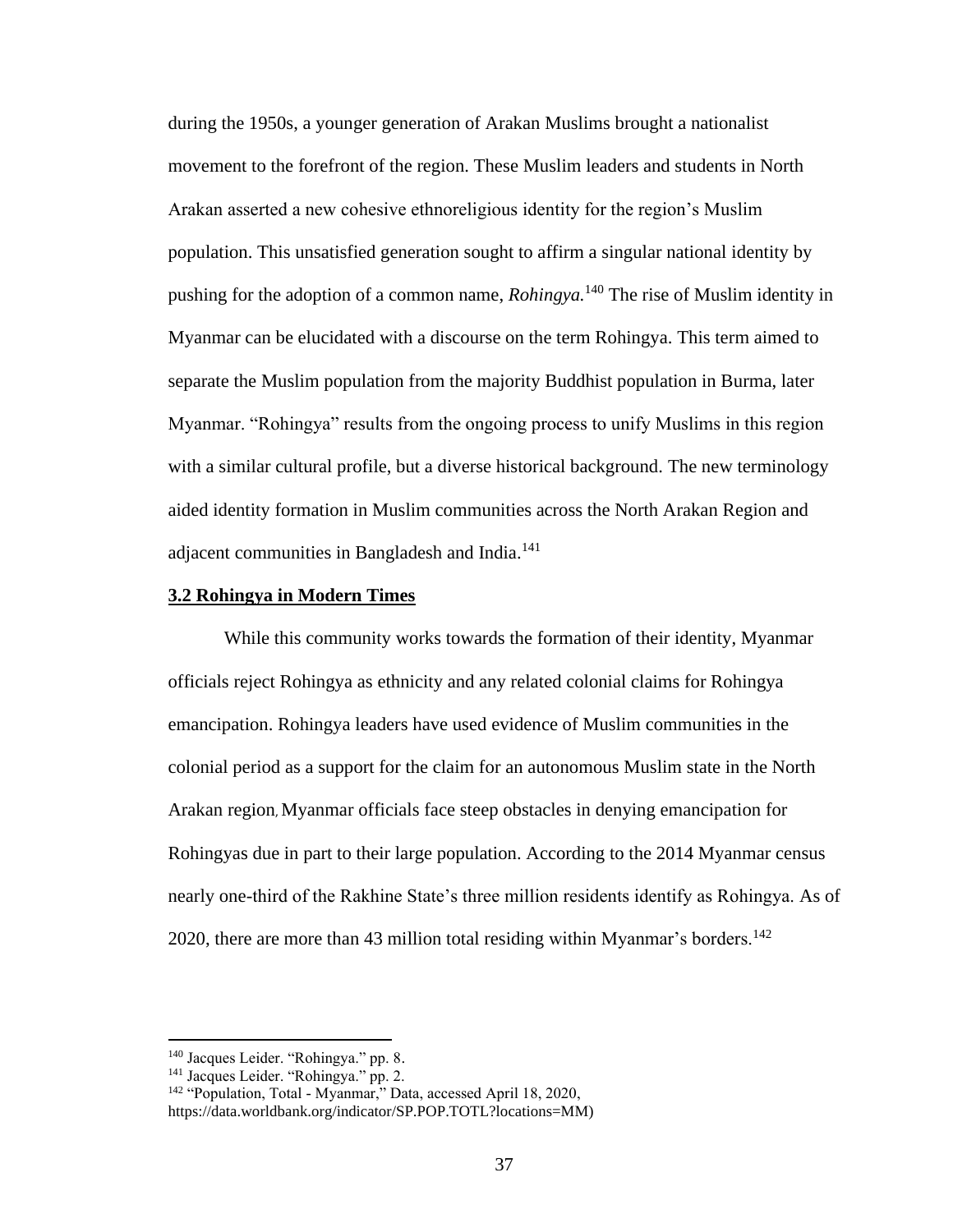The Rohingya minority reportedly make up one million of the Maungdaw,

Buthidaung, and Rathedaung townships. The townships are the organizational structure of local governments inside of Myanmar. In addition to the population density in these areas another one million Rohingya reside outside of Myanmar.<sup>143</sup> Because those living in other areas, outside of Myanmar have different migration backgrounds and live primarily as refugees with semi-illegal identities, the ethnic cleansing and genocide referenced in this thesis do not necessarily encompass those outside Myanmar's borders. Even though over one-third of the population identify as Rohingya, the majority population of the Rakhine State consists of Buddhist Rakhine or Arakanese who are ethnically similar to the Bamar or Burmans.<sup>144</sup>

In 2008, Myanmar's military government developed a new constitution and held general elections in 2010 with the hope for normal relations with the international community. When the initial violence in the Rakhine State began with the alleged rape and murder of a Buddhist woman by three Rohingya men, pamphlets circulated by local Rakhine activists arguing that the Rohingya were to blame and called for retribution. At the same time, anonymous internet users circulated photos of the Buddhist woman's body on the internet, with a call to seek retribution against all Muslims in Myanmar. During this online campaign, Government newspapers used the term "Muslim Kala," a localized term used to lump all Muslims into a group with the use of a derogatory word for South-Asians. $145$ 

<sup>143</sup> Jacques Leider. "Rohingya." pp. 2.

<sup>&</sup>lt;sup>144</sup> Jacques Leider. "Rohingya." pp. 2.

<sup>145</sup> Allard K. Lowenstein "Persecution of the Rohingya Muslims: Is Genocide Occurring in Myanmar's Rakhine State?" pp. 18.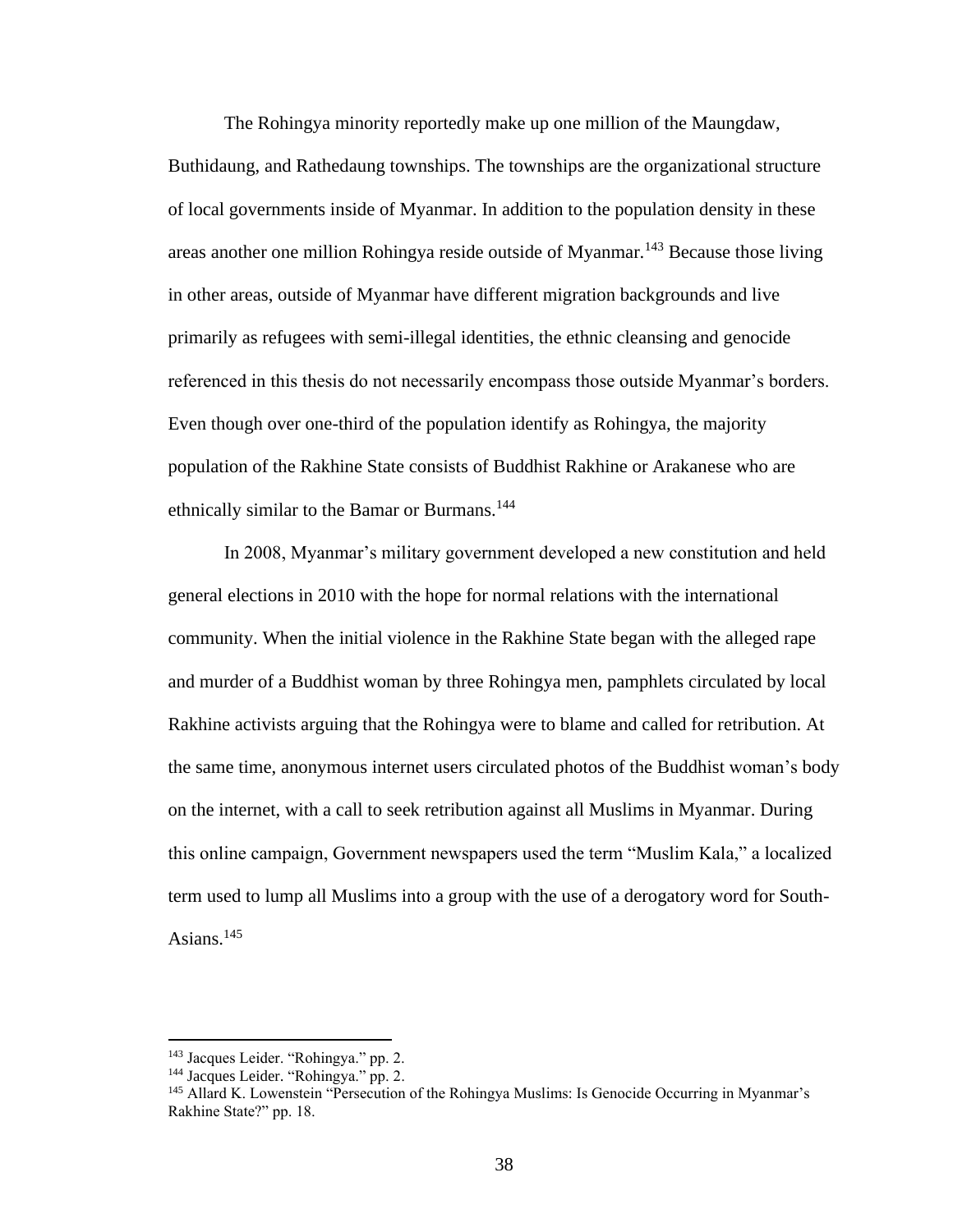This call for retribution was successful as it incited a mob of three hundred Rakhine citizens to surround a bus filled with Muslim travelers at a checkpoint in Toungop. With witnesses in the hundreds, the mob forced ten Muslims into the street where they were beaten to death. After this massacre, violence spread rapidly across the Rakhine State. In Maungdaw, Rohingya rioted following prayer with at least seven reported Rakhine deaths. Less than two weeks later, then President Thein Sein was forced to declare a state of emergency in the Rakhine State giving administrative authority to the military. Even with enforced curfews and banned public gatherings, Human Rights Watch reported more than 100,000 displaced Rohingya and Rakhine living in tents within temporary camps.<sup>146</sup> The state of emergency in the Rakhine enhanced the presence of the military and other security forces. The forces claimed to search for criminals; however, these forces performed sweeps through predominantly Muslim communities supporting claims of discrimination. These sweeps would result in arbitrary arrests which served only to inflame existing ethnocultural tension.<sup>147</sup>

# **3.3 Social Media's Role in Incitement**

The role of social media in local politics began to be a point of international discussion in 2018 with the publication of a possible genocide by multiple Western news sources including *The New York Times.* <sup>148</sup> In one article, Paul Mozur notes that the messages appearing on Facebook's platform. Posts stating that Islam was a global threat to Buddhism and the spread of the rape of a Buddhist woman by military personnel that

<sup>146</sup> Associated Press, "Burma Ethnic Violence Escalates As Villagers Flee," The Guardian (June 12, 2012), http://www.theguardian.com/world/2012/jun/12/burma-ethnic-violence-escalates.

<sup>&</sup>lt;sup>147</sup> Lowenstein "Persecution of the Rohingya Muslims: Is Genocide Occurring in Myanmar's Rakhine State?" pp. 19-20.

<sup>&</sup>lt;sup>148</sup> Paul Mozur, "A Genocide Incited on Facebook, With Posts From Myanmar's Military," The New York Times (The New York Times, October 15, 2018),

https://www.nytimes.com/2018/10/15/technology/myanmar-facebook-genocide.html)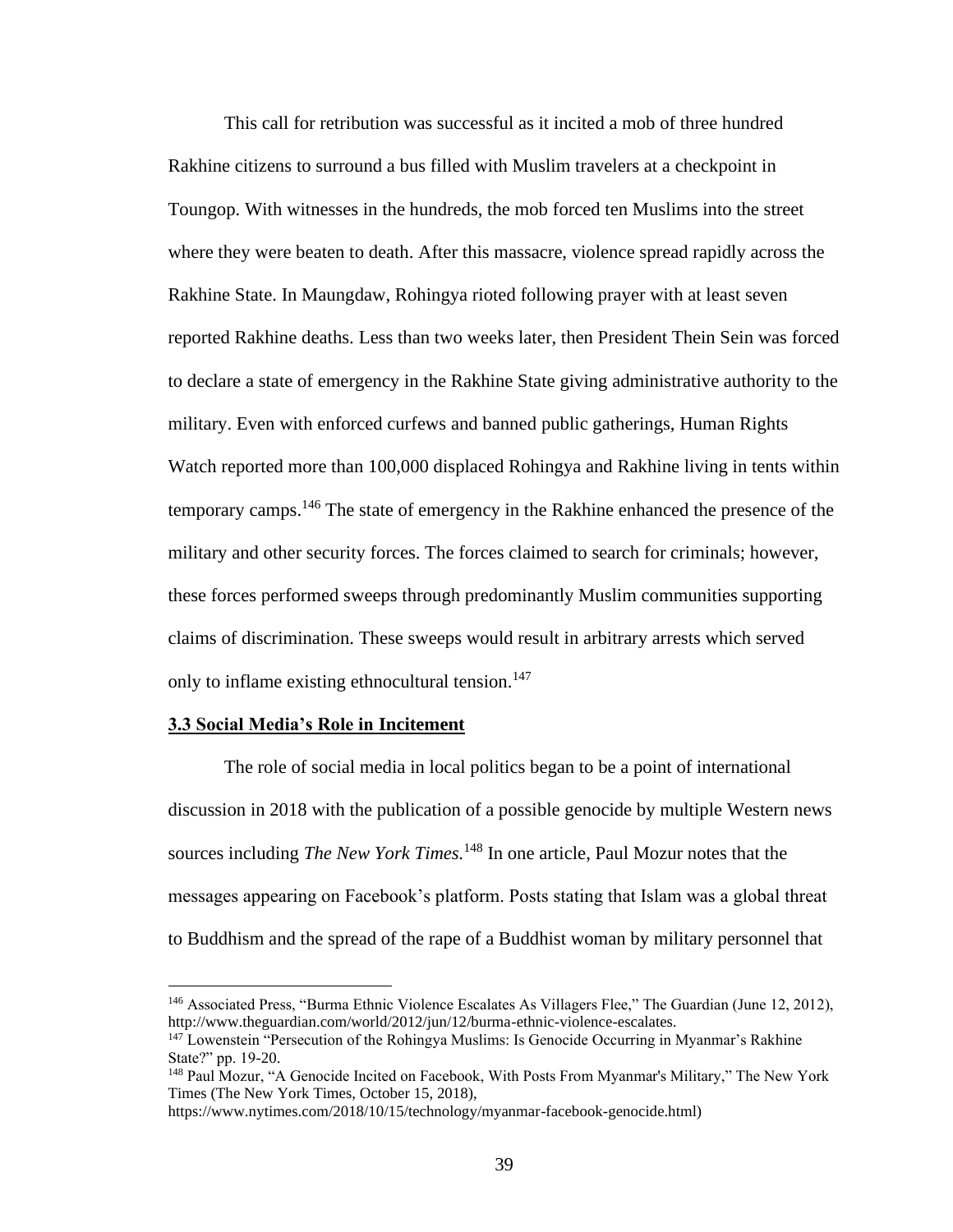has turned to social media to perpetuate ethnic cleansing. The military exploited the widespread capability of the platform by disseminating information to the eighteen million residents of Myanmar who use the internet. The posts made by senior military officials were taken down by Facebook; however, there still exists a propaganda campaign hidden behind false names and sham accounts. According to *The New York Times*, Facebook confirmed that a series of accounts had been removed due to their connection with Myanmar's military. These accounts were estimated to have a reach of over 1.3 million followers.<sup>149</sup> While Myanmar's government was attempting to influence the opinions of their residents, such measures have gained the attention of nations all over the world resulting in criticism.

## **3.4 The International Court of Justice and The Republic of the Gambia**

While the present ethnocultural tensions between the two groups extend from state policies excluding one group, both groups contribute to the lasting regional conflict. Violence and discrimination in the region did not arise with the invention of the term Rohingya but as a result of history and state-sanctioned discrimination. Since 1980, Myanmar's military and authoritarian government have denied Rohingyas intrinsic human rights including citizenship.<sup>150</sup> The term Rohingya became known outside the region with reports of human rights violations against Muslims in the North Rakhine State during the 1990s and again in 2012. Access to information via the internet has made the Rohingya crisis globally accessible increasing the likelihood other states might intervene. Worldwide reports have called the Rohingyas' a "stateless victims of systematic oppression, whose refugee status and disenfranchisement are defining

<sup>&</sup>lt;sup>149</sup> Paul Mozur, "A Genocide Incited on Facebook, With Posts From Myanmar's Military."

<sup>150</sup> Jacques Leider. "Rohingya." pp. 2.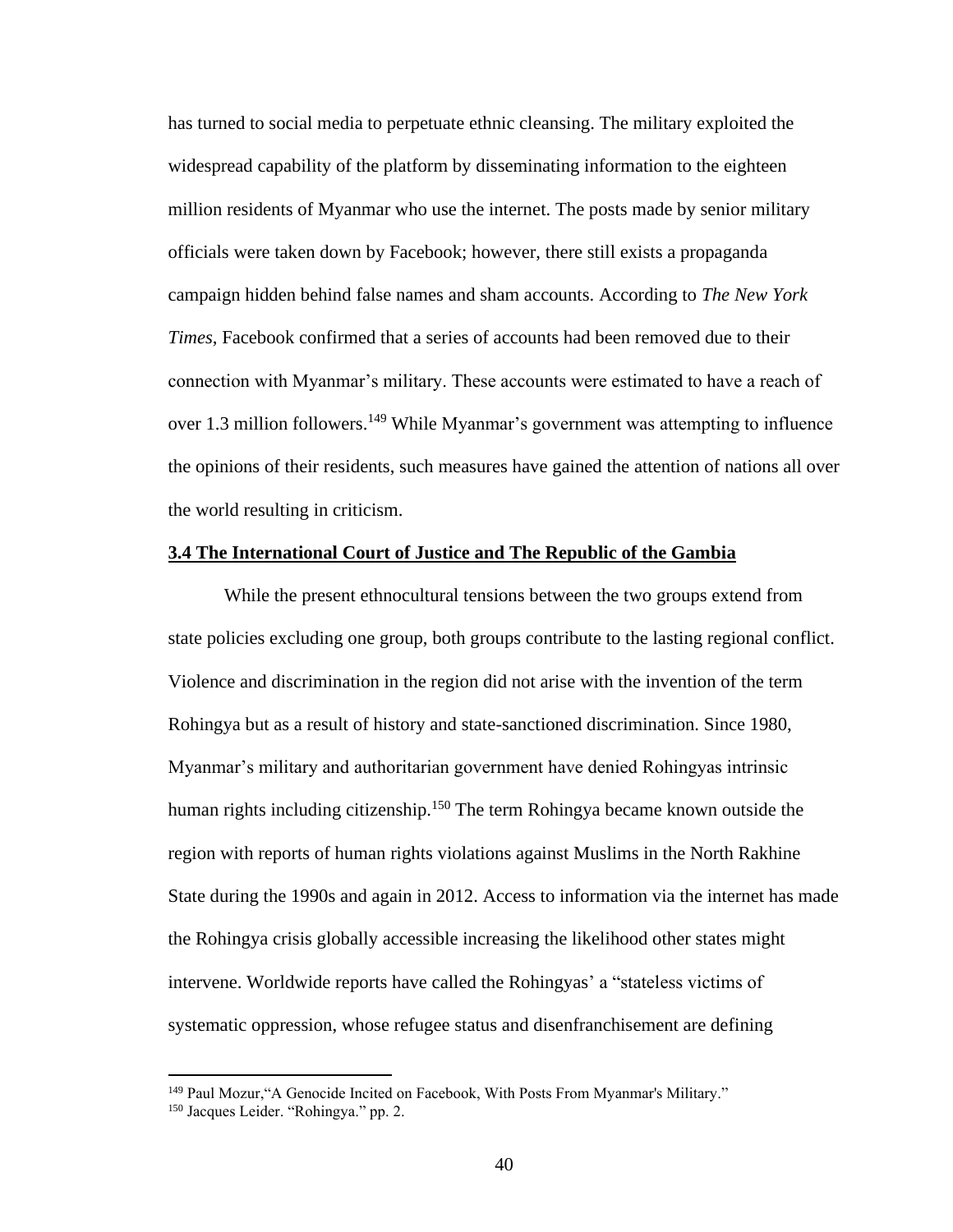elements of their public identity."<sup>151</sup> The level of human rights violations and the spread of hate speech in the region could aid in inciting others to commit genocide.

This description aids the claims brought forth by a fellow global south state, The Republic of the Gambia (The Gambia). When hundreds of thousands of Rohingya fled to Bangladesh after military operations widely interpreted as ethnic cleansing, the Rohingya Crisis gained prominence as an issue for post-dictatorial Myanmar in  $2011$ <sup>152</sup>. The scale of the refugee crisis prompted the UN High Commissioner for Human Rights to acknowledge that certain elements of genocide may be occurring in the Rakhine State of Myanmar.<sup>153</sup> This issue was brought to the attention of other international authorities with varying levels of demand to hold Myanmar accountable for their actions. International media outlets produced an analysis of the situation from the ground. Outlets like CBS News have commented on the role of social media in the spread of violence across the Rakhine State.<sup>154</sup> Journalists in Myanmar noticed the necessity of cell phones to receive outside news. Independent Analysts say that the satellite imaging shows that at least 340 villages, not houses, have been destroyed.<sup>155</sup> International coverage on the scale of these atrocities led to the proceedings instituted in November 2019.

<sup>151</sup> Jacques Leider. "Rohingya." pp. 3.

<sup>&</sup>lt;sup>152</sup> Jacques Leider. "Rohingya." pp. 1.

<sup>&</sup>lt;sup>153</sup> "Report of the Independent International Fact-Finding Mission on Myanmar: Human Rights Council, Thirty-Ninth Session, 10-28 September 2018, Agenda Item 4, Human Rights Situations That Require the Councils Attention," Report of the Independent International Fact-Finding Mission on Myanmar: Human Rights Council, thirty-ninth session, 10-28 September 2018, agenda item 4, human rights situations that require the Councils attention § (n.d.)).

<sup>&</sup>lt;sup>154</sup> "Weaponizing Social Media: The Rohingya Crisis," CBS News (CBS Interactive, February 26, 2018), https://www.cbsnews.com/news/rohingya-refugee-crisis-myanmar-weaponizing-social-media-main/) <sup>155</sup> "Weaponizing Social Media: The Rohingya Crisis."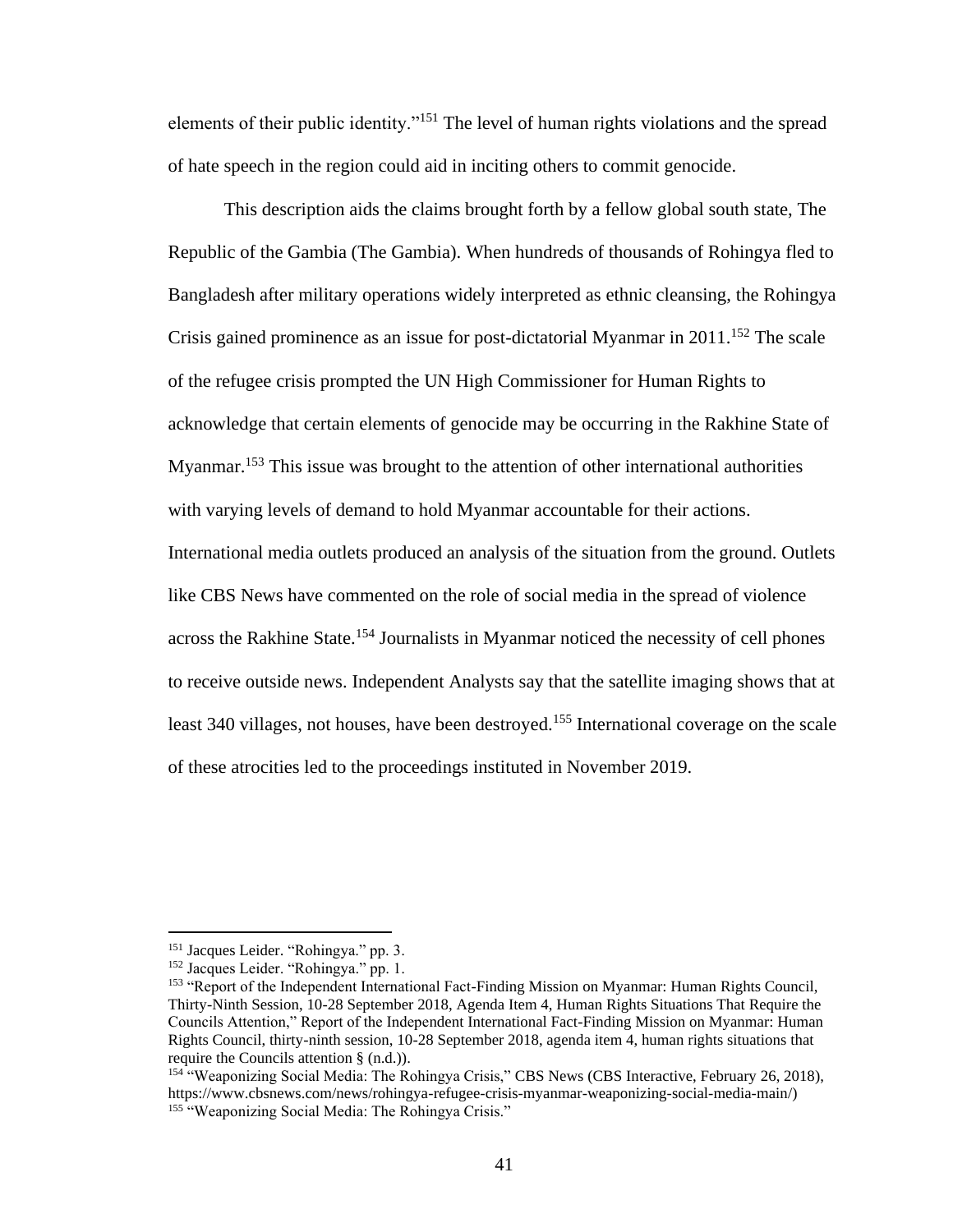On November 11, 2019, The Gambia filed an Application Instituting Proceedings and Request for Provisional Measures against The Republic of the Union of Myanmar.<sup>156</sup> In the document addressed to the Registrar of the International Court of Justice (ICJ), The Gambia stated:

"…This Application concerns acts adopted, taken and condoned by the Government of Myanmar against members of the Rohingya group, a distinct ethnic, racial and religious group that resides primarily in Myanmar's Rakhine State. These acts, which include killing, causing serious bodily and mental harm, inflicting conditions that are calculated to bring about physical destruction, imposing measures to prevent births, and forcible transfers, are genocidal in character because they are intended to destroy the Rohingya group in whole or in part." 157

The Gambia alleges that Myanmar has breached and will continue to breach the

Genocide Convention under Articles 1,  $3(a)$ ,  $3(b)$ ,  $3(c)$ , and  $3(e)$ , 4, 5, and 6. The Gambia argues that Myanmar must commit to reparations to the displaced Rohingya communities and the allowance for "safe and dignified" return with full citizenship and protection of human rights.<sup>158</sup> Furthermore, The Gambia takes note of the jurisprudence of the ICJ in addition to other courts or tribunals such as the ICTR and ICTY.<sup>159</sup> The inclusion of other internationally recognized bodies in their application gives strength to the claims brought forth by The Gambia.

In Article 1 of the Genocide Convention, the contracting parties confirmed that whether a nation commits genocide during a time of peace or war remains a crime under international law.<sup>160</sup> The Gambia asserts that Myanmar meets at least one of the five acts

<sup>156</sup> The Republic of The Gambia v. The Republic of the Union of Myanmar, (Instituting Proceedings), 11 November 2019, para. 1.

<sup>&</sup>lt;sup>157</sup> The Republic of The Gambia v. The Republic of the Union of Myanmar, (Instituting Proceedings), 11 November 2019, para. 2.

<sup>158</sup> ICJ Order on Provisional Measures The. Gambia v. Myanmar, 23 January 2020, para. 2.

<sup>&</sup>lt;sup>159</sup> The Republic of The Gambia v. The Republic of the Union of Myanmar, (Instituting Proceedings), 11 November 2019, para. 3.

<sup>160</sup> Genocide Convention Art. I.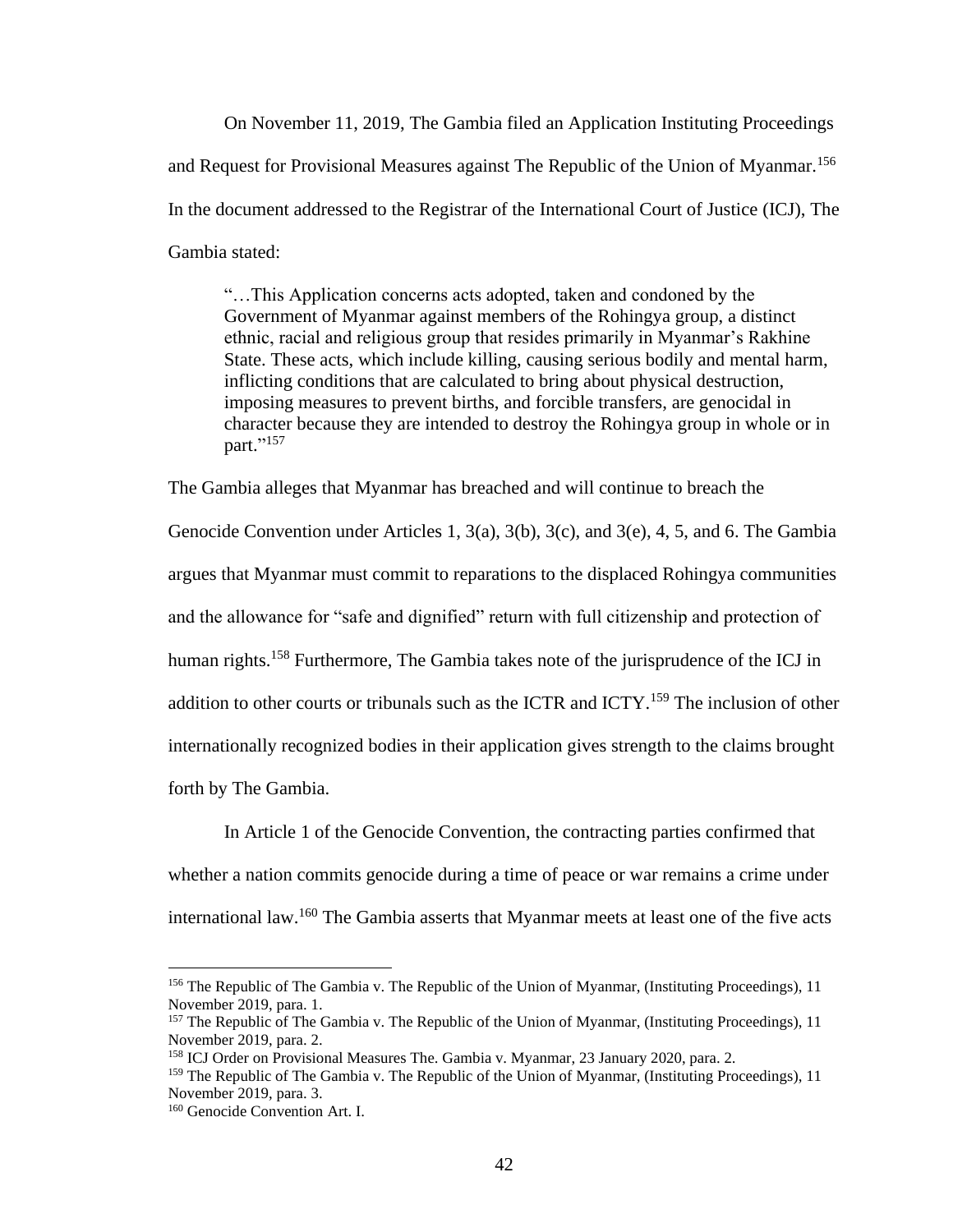considered to be genocide in Article 2 of the Genocide Convention. The Gambia's allegations refer to October 2016 military operations conducted both by Myanmar's government and outside security forces. The systematic acts referred to by The Gambia indicate that:

"during the course of which they committed mass murder, rape and other forms of sexual violence, and engaged in the systematic destruction by fire of Rohingya villages, often with inhabitants locked inside burning houses, with the intent to destroy the Rohingya as a group, in whole or in part."<sup>161</sup>

The Gambia affirms that from August 2017 onward, Myanmar resumed genocidal acts referenced as "clearance operations" on a larger stage.<sup>162</sup> The lawsuit's attribution of responsibility to the leaders of the government serves as justification on why those perpetuating genocide in Myanmar can be held to the same legal standard as the individuals brought before the ICTR and ICTY.<sup>163</sup>

Traditionally, global south nations have not been involved in bringing cases against fellow global south nations. The Gambia presenting a case against Myanmar for violations of the Genocide Convention represents a significant move for a tiny nation of only 7 million.<sup>164</sup> Theoretically, the United Nations holds all member states equal; however, this is not always the case in practice. As Myanmar is not a party to the Rome Statute, the claims made by The Gambia cannot be presented before the ICC; however, Article 8 of the Genocide Convention states:

"Any Contracting Party may call upon the competent organs of the United Nations to take such action under the Charter of the United Nations as they

<sup>&</sup>lt;sup>161</sup> The Republic of The Gambia v. The Republic of the Union of Myanmar, (Instituting Proceedings), 11 November 2019, para. 21.

<sup>&</sup>lt;sup>162</sup> The Republic of The Gambia v. The Republic of the Union of Myanmar, (Instituting Proceedings), 11 November 2019, para. 6.

<sup>&</sup>lt;sup>163</sup> The Republic of The Gambia v. The Republic of the Union of Myanmar, (Instituting Proceedings), 11 November 2019, para. 8.

<sup>164 &</sup>quot;The World Factbook: Gambia, The," Central Intelligence Agency (Central Intelligence Agency), accessed April 18, 2020, https://www.cia.gov/library/publications/the-world-factbook/geos/print\_ga.html)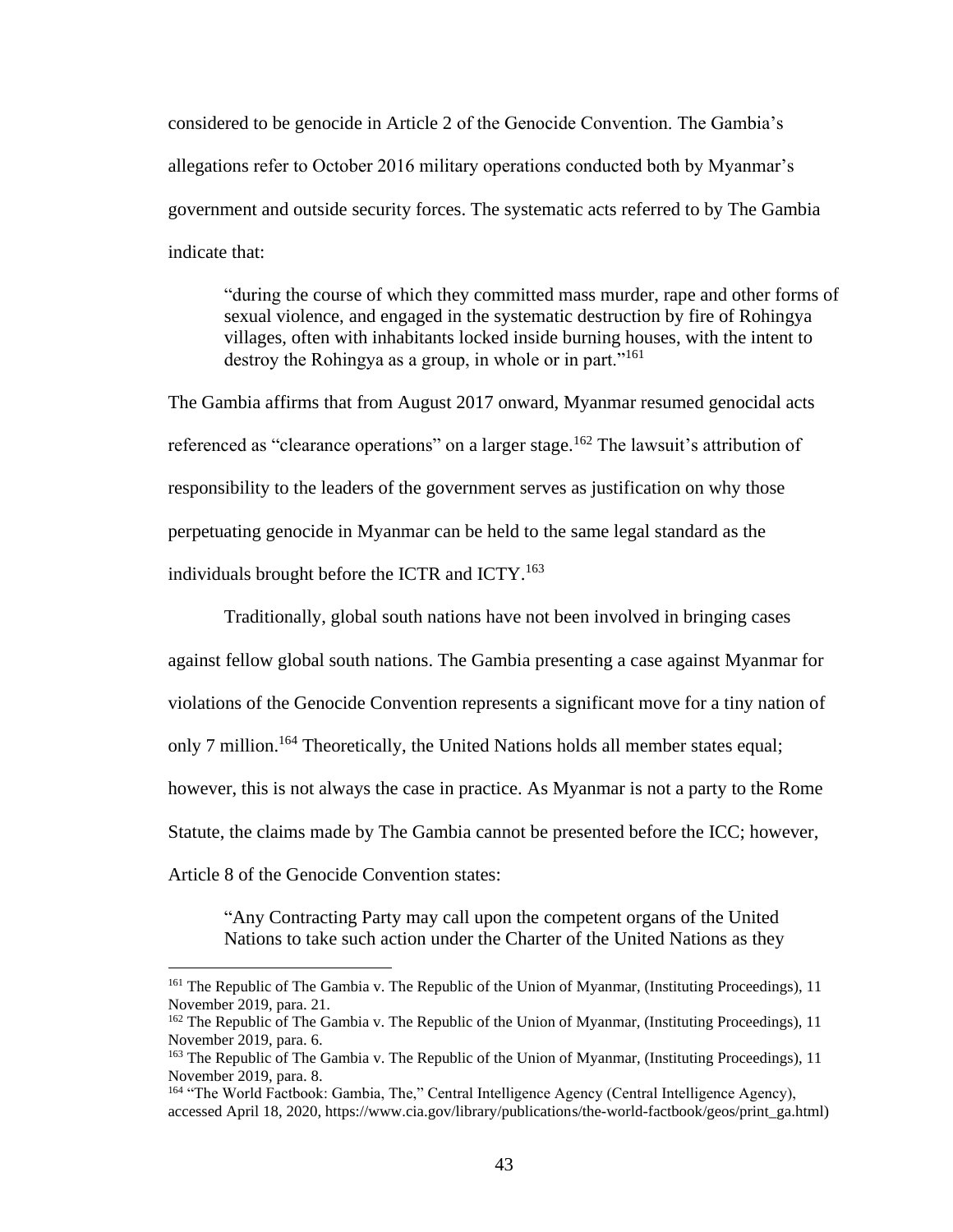consider appropriate for the prevention and suppression of acts of genocide or any of the other acts enumerated in article III."<sup>165</sup>

With the support of Article 8 of the Genocide Convention, The Gambia concludes based on the findings of the UN Human Rights Council's Independent International Fact-Finding Mission (UN Fact-Finding Mission) that Myanmar's escalation to violence against the Rohingya can be classified as genocide and brought forth before the ICJ.<sup>166</sup>

# **3.5 Myanmar's Reservations to the Genocide Convention**

Even though The Gambia's claims are supported by the Genocide Convention and prior legal proceedings, Myanmar has reservations to the Genocide Convention on Article 6 and 8. Article 6 states that the parties responsible for committing genocide may be tried by a competent jury in their jurisdiction.<sup>167</sup> Article 8 says that any competent organs of the United Nations may take part in the prevention or suppression of acts of genocide.<sup>168</sup> Article 8 of the Genocide Convention, as defined above, would support bringing the claims made by The Gambia before the ICJ if Myanmar did not have reservations to the Genocide Convention.<sup>169</sup>

Reservations are provisions made usually upon the ratification of a document that withholds some powers to the signatory state.<sup>170</sup> These reservations inhibit what little enforcement power the Genocide Convention has as a legal document. The Genocide Convention intended to hold all contracting parties accountable, and it encouraged all

<sup>169</sup> Jim Fussell, Reservations and Declarations to the Genocide Convention - - Prevent Genocide International, accessed April 18, 2020, http://www.preventgenocide.org/law/convention/reservations/) 170 "International Law, Codification, Legal Affairs, Commission, ILC, Instruments and Reports, Yearbook," United Nations (United Nations), accessed April 10, 2020,

https://legal.un.org/ilc/summaries/1\_8.shtml)

<sup>&</sup>lt;sup>165</sup> Genocide Convention Art. VIII

<sup>&</sup>lt;sup>166</sup> The Republic of The Gambia v. The Republic of the Union of Myanmar, (Instituting Proceedings), 11 November 2019, paras. 10-15.

<sup>167</sup> Genocide Convention Art. VI.

<sup>168</sup> Genocide Convention Art. VIII.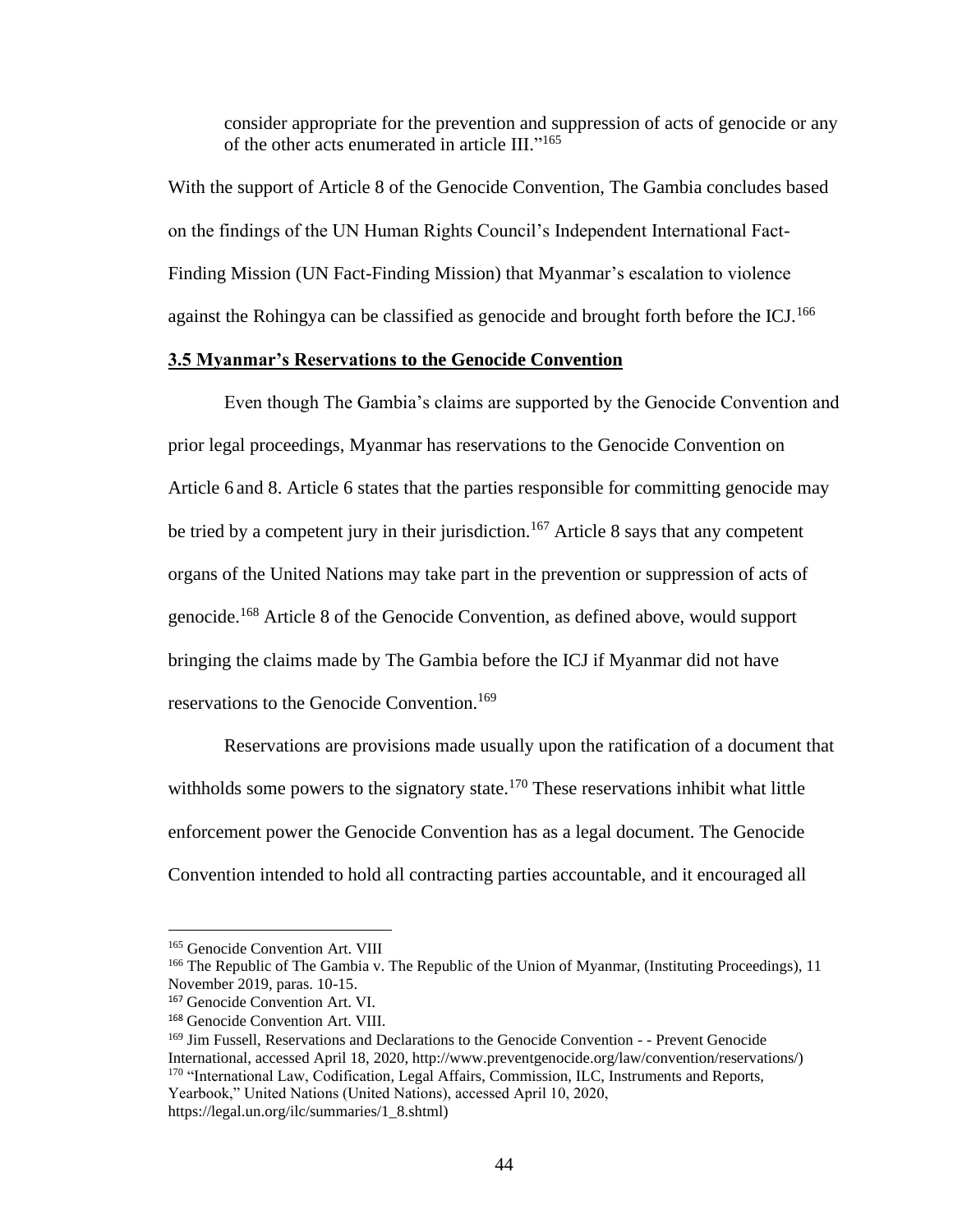nations to act as a watchdog for crimes of genocide in the aftermath of WWII. The international community can no longer turn a conscious blind eye to genocide which is evidenced by The Gambia a nation 7,000 miles away from the state it instituted legal proceedings against.

The provisional order issued by the ICJ on January 23, 2020, offers four unanimous provisional measures. In these measures the ICJ determines that despite reservations Myanmar still has obligations under the Genocide Conventions, stating:

"The Republic of the Union of Myanmar shall, in accordance with its obligations under the Convention on the Prevention and Punishment of the Crime of Genocide, in relation to the members of the Rohingya group in its territory, take all measures within its power to prevent the commission of all acts within the scope of Article II of this Convention..."<sup>171</sup>

The decision rendered by the ICJ argues that Myanmar should be held responsible for genocidal acts in line with the Genocide Convention. The court's order to, "…take effective measures to prevent the destruction and ensure the preservation of evidence related to allegations of acts within the scope of Article 2 of the Convention on the Prevention and Punishment of the Crime of Genocide..."<sup>172</sup> lacks enforcement power, however. Due to previous recognition of the ICJ's authority, Myanmar's obligation to fulfill the court's orders and decisions should not remain a legal question.<sup>173</sup> But without a physical presence within Myanmar's borders, the ICJ's orders have no lasting impact on the conflict at large.

<sup>&</sup>lt;sup>171</sup> ICJ Order on Provisional Measures The. Gambia v. Myanmar, 23 January 2020, para. 86 (1).

<sup>&</sup>lt;sup>172</sup> ICJ Order on Provisional Measures The. Gambia v. Myanmar, 23 January 2020, para. 86 (3).

<sup>&</sup>lt;sup>173</sup> "Questions and Answers on Gambia's Genocide Case Against Myanmar before the International Court of Justice," Human Rights Watch, December 9, 2019, https://www.hrw.org/news/2019/12/05/questionsand-answers-gambias-genocide-case-against-myanmar-international-court#\_Why\_has\_Gambia)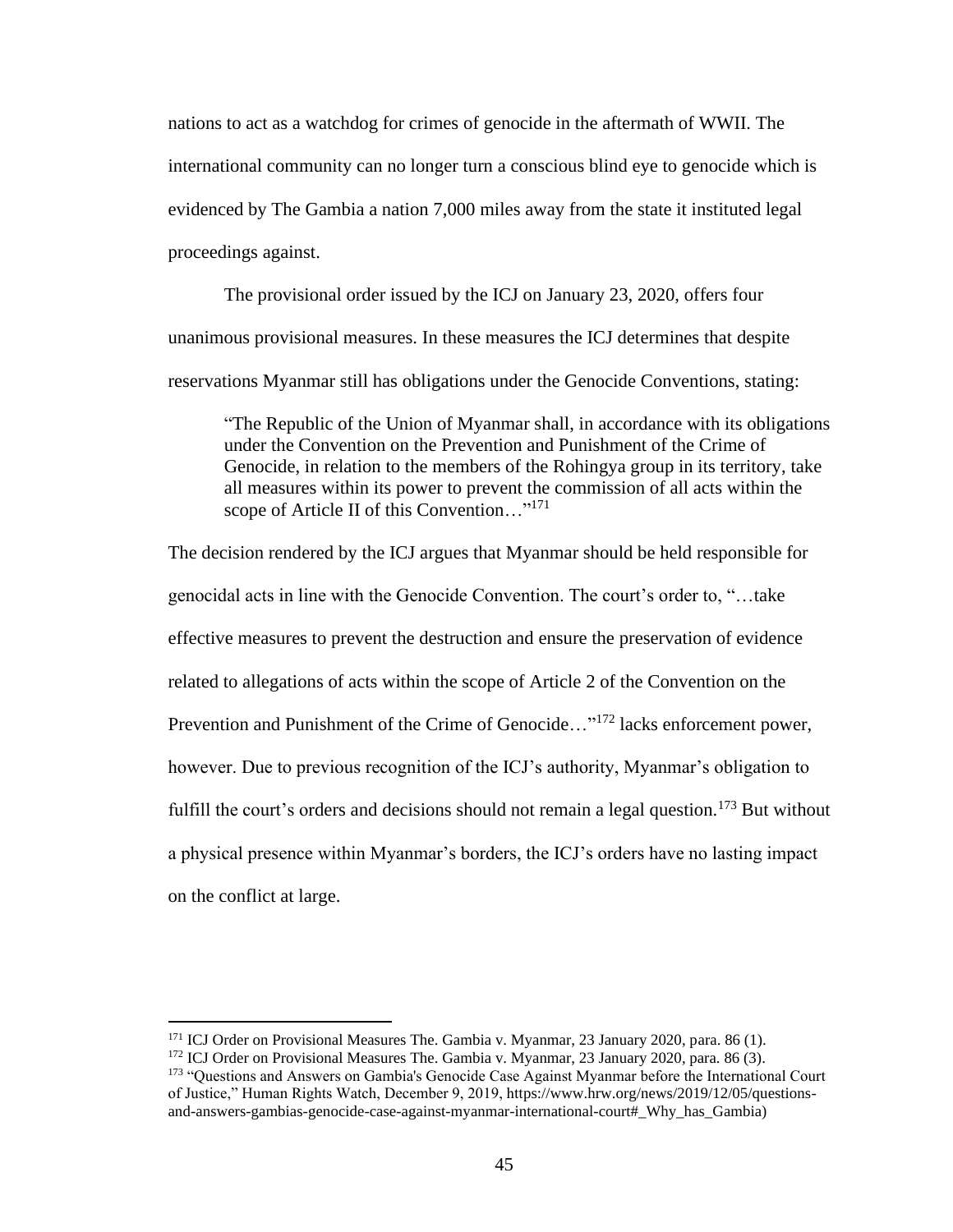## **Chapter Four: A Case for Incitement as a Separate Crime**

The evolution of hate speech to genocide is a multifaceted jump from word to action. The steps between hate speech and incitement to genocide have been shown in the previous case studies with case law in chapters two and three. This jump involves individuals utilizing dissemination of information with the intent to cause harm to a group of peoples with intrinsically protected characteristics as defined in Article 20 of the ICCPR. Intent rests on both the intended meaning by a speaker and the understood meaning by the audience. In the previous chapter on Rwanda, the evolution of speech was separated into categories before and during the genocide which illustrates the evolution of a speaker inciting widespread violence. This chapter will build on those examples with an explanation of the types of messages in a language that depends on illocution for understanding. By defining these messages, the levels between hate speech and genocide are easier to comprehend.

#### **4.1 Individual Culpability on Genocide**

Joseph Goebbels, the mastermind of the Final Solution, gave a speech on August 18, 1933, on the implications of a source of massive influence with the *Volksempfänger*, a device cheap enough to distribute among all of Germany.<sup>174</sup> Nazi Germany would go onto utilizing the radio as key to Goebbels' propaganda policy. Goebbels argued:

"It would not have been possible for us to take power or to use it in the ways we have without the radio and the airplane. It is no exaggeration to say that the German revolution, at least in the form it took, would have been impossible without the airplane and the radio."<sup>175</sup>

<sup>174</sup> Randall Bytwerk, Goebbels on Radio (1933), accessed April 5, 2020, [https://research.calvin.edu/german-propaganda-archive/goeb56.htm\)](https://research.calvin.edu/german-propaganda-archive/goeb56.htm)

<sup>&</sup>lt;sup>175</sup> Randall Bytwerk, Goebbels on Radio (1933).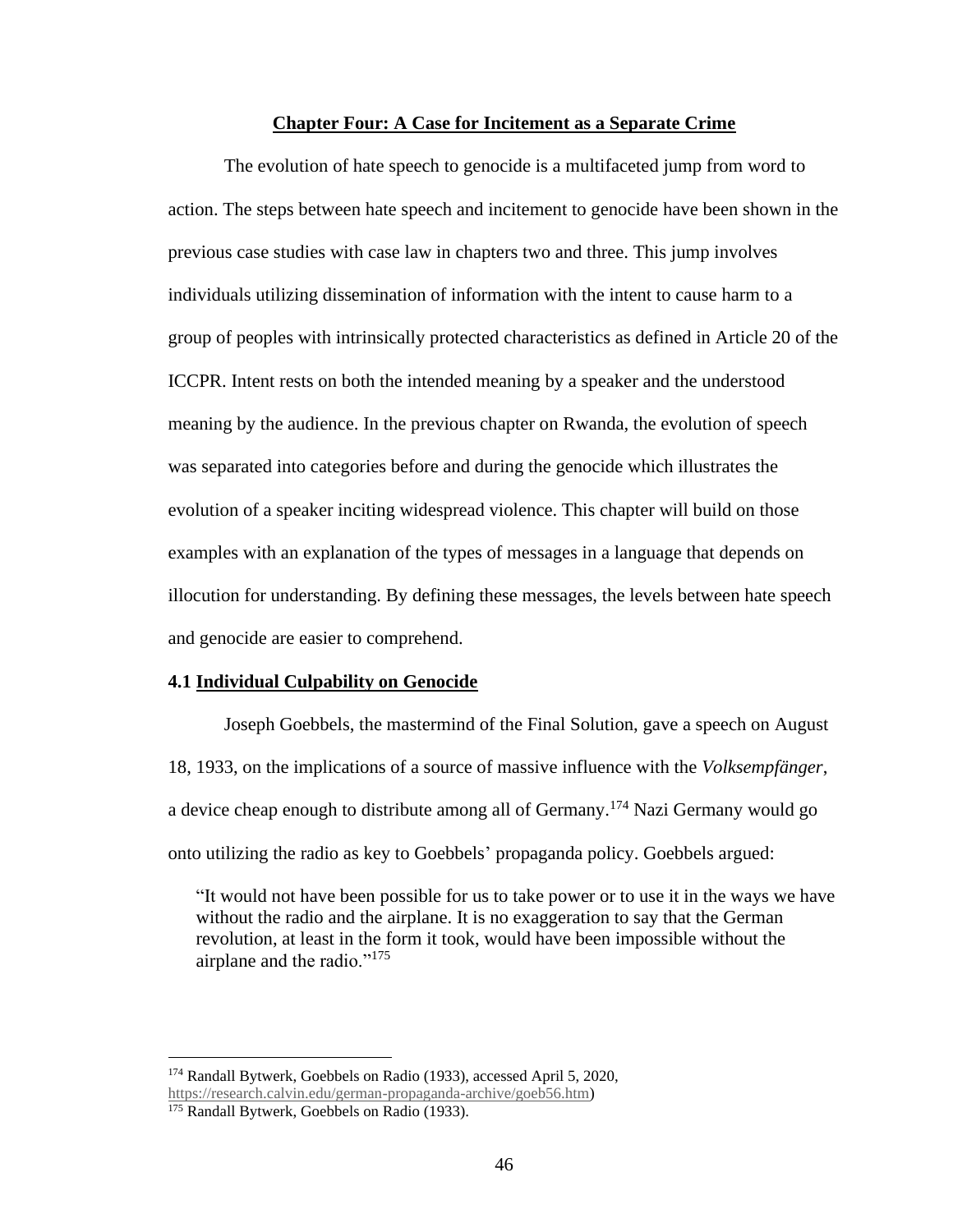The use of the radio by Nazi Germany signaled a turn towards a simpler method of convincing the masses to act. Goebbels and his contemporaries were concerned with the way this new revolution of media and technology could help National Socialism.<sup>176</sup> Similarly, the individuals charged with direct and public incitement to genocide before the ICTR were only concerned with spreading propaganda through mass media. In both cases, the individuals were held responsible for the crime of genocide and not just the regime.

The true power of mass media sources to invoke a violent response from everyday Germans was shown with the indictment of Julius Streicher for his involvement with the publication Der Stürmer as Goebbels committed suicide in the last days of the war.<sup>177</sup> Although Streicher had not worked within the inner circle of National Socialism, he was an example of an individual motivated by those in Hitler's inner circle. His reputation as "Jew-Baiter Number One" set him apart with his speeches and articles given weekly that placed anti-Semitism into the minds of German peoples.<sup>178</sup> In the judgment rendered by the IMT, Streicher was found to, "…incited the German people to active persecution. Each issue of *Der Stürmer,* which reached a circulation of 600,00 in 1935, was filled with such articles, often lewd and disgusting."<sup>179</sup> Later the ICTR would recognize the responsibility of individuals in the incitement of genocide.

## **4.2 Types of Messaging**

<sup>&</sup>lt;sup>176</sup> Randall Bytwerk, Goebbels on Radio (1933).

<sup>&</sup>lt;sup>177</sup> "The Trial of German Major War Criminals: Proceedings of the International Military Tribunal Sitting at Nuremberg Germany," Streicher Judgment.

<sup>&</sup>lt;sup>178</sup> "The Trial of German Major War Criminals: Proceedings of the International Military Tribunal Sitting at Nuremberg Germany," Streicher Judgment.

<sup>&</sup>lt;sup>179</sup> "The Trial of German Major War Criminals: Proceedings of the International Military Tribunal Sitting at Nuremberg Germany," Streicher Judgment.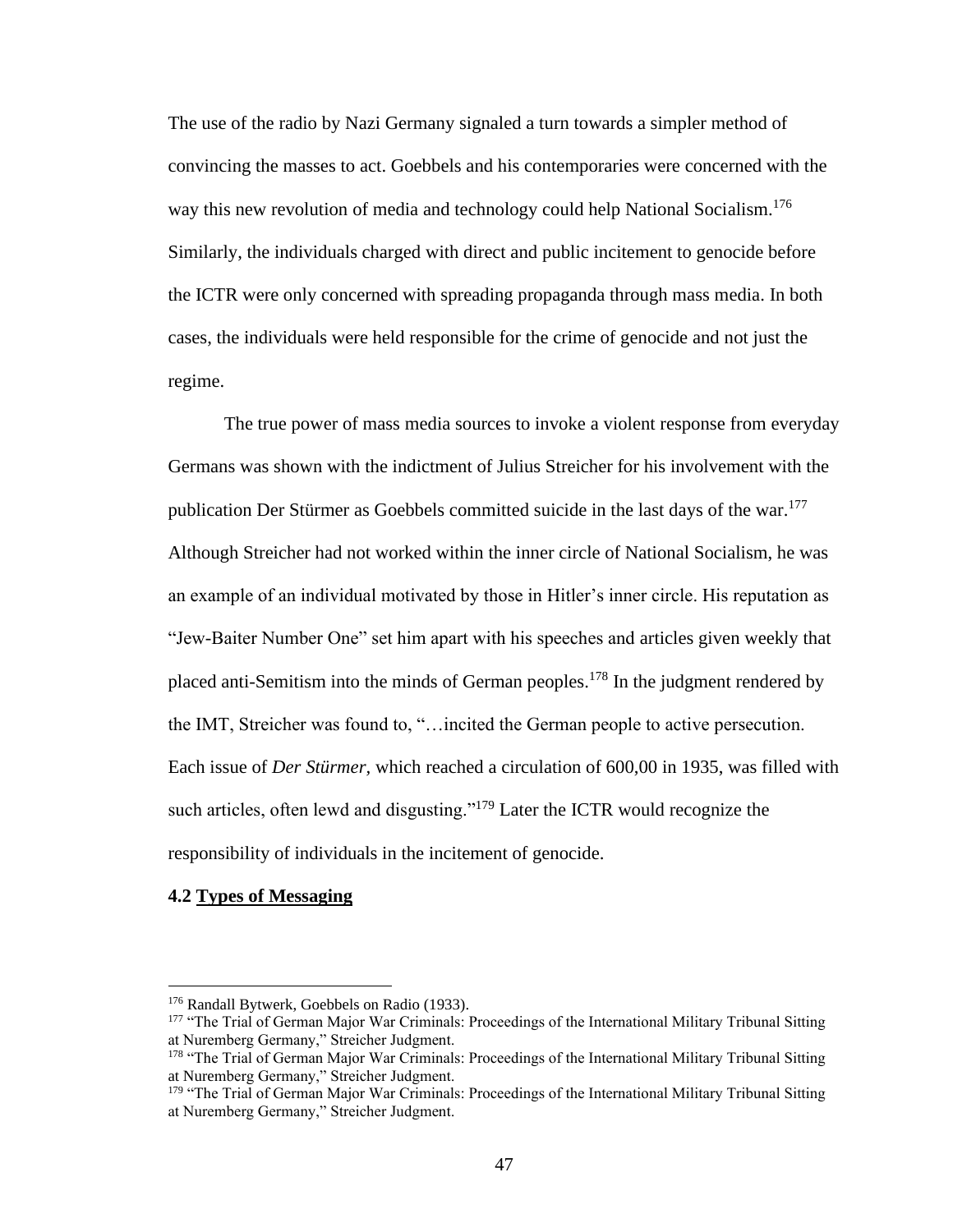Populists embracing hate speech users of today feed on verbal contamination by establishing a poisonous base through verbal radicalism. This cultural phenomenon is not new and builds on remnants of a racially derogatory vocabulary from past decades, which continued to exist in the language merely hidden behind a cloak of polite indifference. According to Paul Sailer-Wlasits, the polluted and damaged core of ethnocentric and völkisch language of the first half of the  $20<sup>th</sup>$  Century has been repurposed by today's morally depraved populists as a rhetorical weapon. Such political leaders use the abbreviated language to relate to large, apolitical sections of the population, who consider themselves disenfranchised. Political leaders use words that are prejudiced to manipulate a society hidden beneath cultural norms. The jump from spoken words to complexity reduction and then to prejudice is multi-faceted.<sup>180</sup> The same multi-step process that takes hate speech to incitement can be viewed in a gradient of language, as in the model proposed below.

The simple prosecution of incitement to genocide is insufficient to prevent future crimes against humanity. One of the steps from word to action is the use of recoded words such as the ones described in Chapter Two and employed before and during the Rwandan Genocide. The main issue of recoded words is that every society has its own social norms more or less regarding language.<sup>181</sup> In order to interpret a message positively or negatively, one must understand the intention of the speaker. In many cases the illocution induces the action. $182$ 

<sup>180</sup> Paul Sailer-Wlasits, "Hass-Rede: Zur Kulturgeschichte Eines Sprachlichen Phänomens." <sup>181</sup> Joanna Szczęk, "(Un)Höflichkeit: Indirekte Formen Sprachlicher Aggression," Sprachliche Gewalt, 2018, pp. 29-40, [https://doi.org/10.1007/978-3-476-04543-0\\_2\)](https://doi.org/10.1007/978-3-476-04543-0_2), pp. 31.

<sup>182</sup> Joanna Szczęk, "(Un)Höflichkeit: Indirekte Formen Sprachlicher Aggression," pp. 32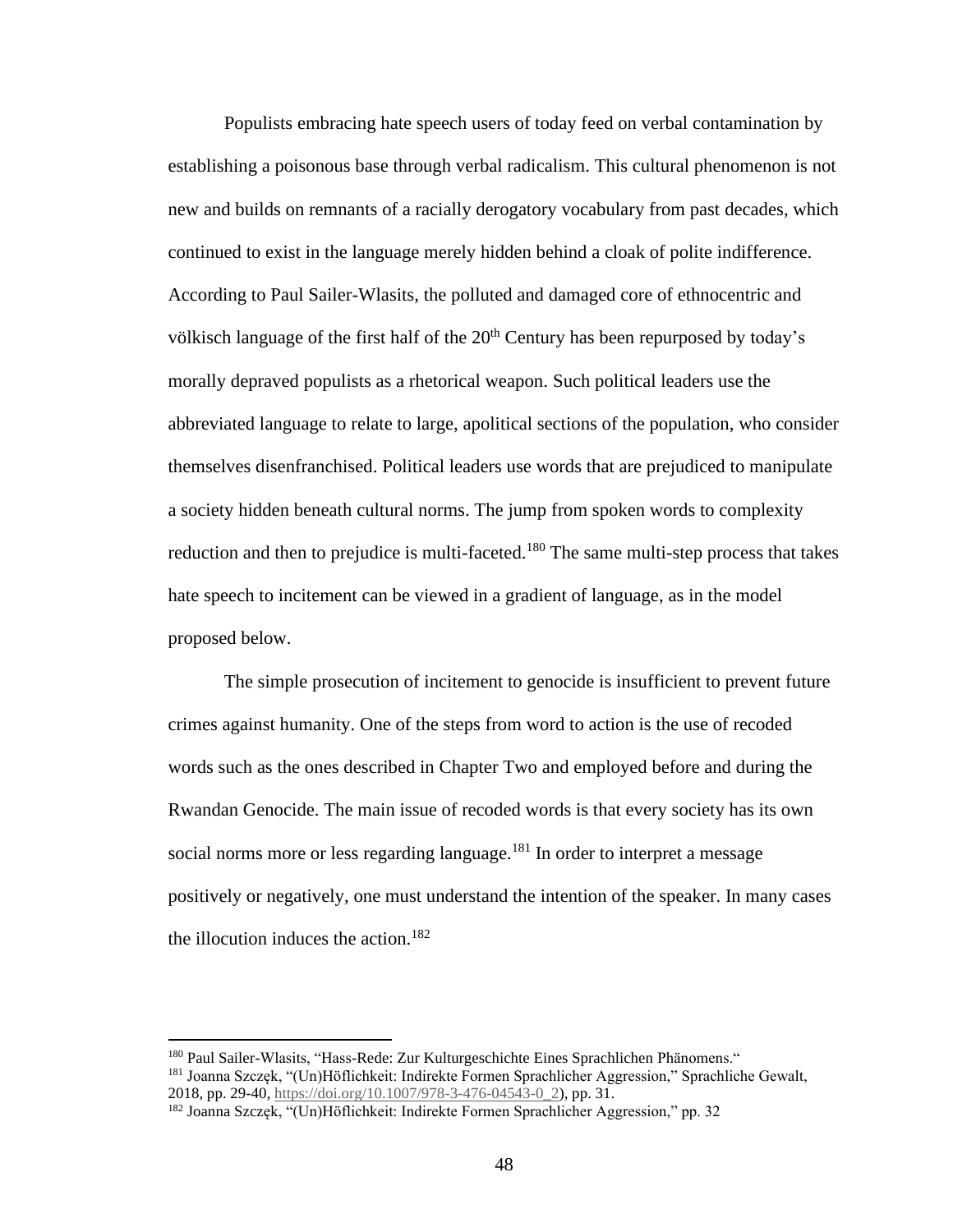Table 2: Language Gradient

| Non-Aggressive (Positively Connotated) $\triangle$ | Polite and Politeness<br>Unpolite                                                              |
|----------------------------------------------------|------------------------------------------------------------------------------------------------|
| Aggressive (Negatively Connotated)                 | <b>Excessively Polite and Excessive</b><br>Politeness<br>Impolite<br>Aggressive and Aggression |

*Source:* Szczęk, Joanna. "(Un)Höflichkeit: Indirekte Formen Sprachlicher Aggression." Sprachliche Gewalt, 2018, pp. 35 and 38.

This section distinguishes between forced politeness and intentional aggression through language using the research of Joanna Szczęk work, which itself builds upon a vast range of preexisting research. The gradient of language moves along a vertical axis, where at the top non-aggressive language meets politeness and at the bottom aggressive language corresponds to physical aggression. In between the two extremes, there exist various types of language that depend on the reception in order to be interpreted as positively or negatively connotated.<sup>183</sup> Szczęk divides the utterances into five categories: polite, unpolite, excessively polite, impolite, and aggressive.<sup>184</sup> I would go even further and claim that at the furthest end of the aggressive spectrum lies hate speech.

Polite pronouncements that can be interpreted as bearing a negative connotation include are generally considered unpolite. Examples of this type include compliments that are manipulative, exaggerated, trite, inadequate, coerced, ego boosting, and selfdeprecating. <sup>185</sup> While in themselves they do not discriminate against people, they explain how easily it is to construct words and phrases understood only by a single society.

<sup>183</sup> Joanna Szczęk, "(Un)Höflichkeit: Indirekte Formen Sprachlicher Aggression," pp. 35.

<sup>184</sup> Joanna Szczęk, "(Un)Höflichkeit: Indirekte Formen Sprachlicher Aggression," pp. 32-4.

<sup>185</sup> Joanna Szczęk, "(Un)Höflichkeit: Indirekte Formen Sprachlicher Aggression," pp. 33.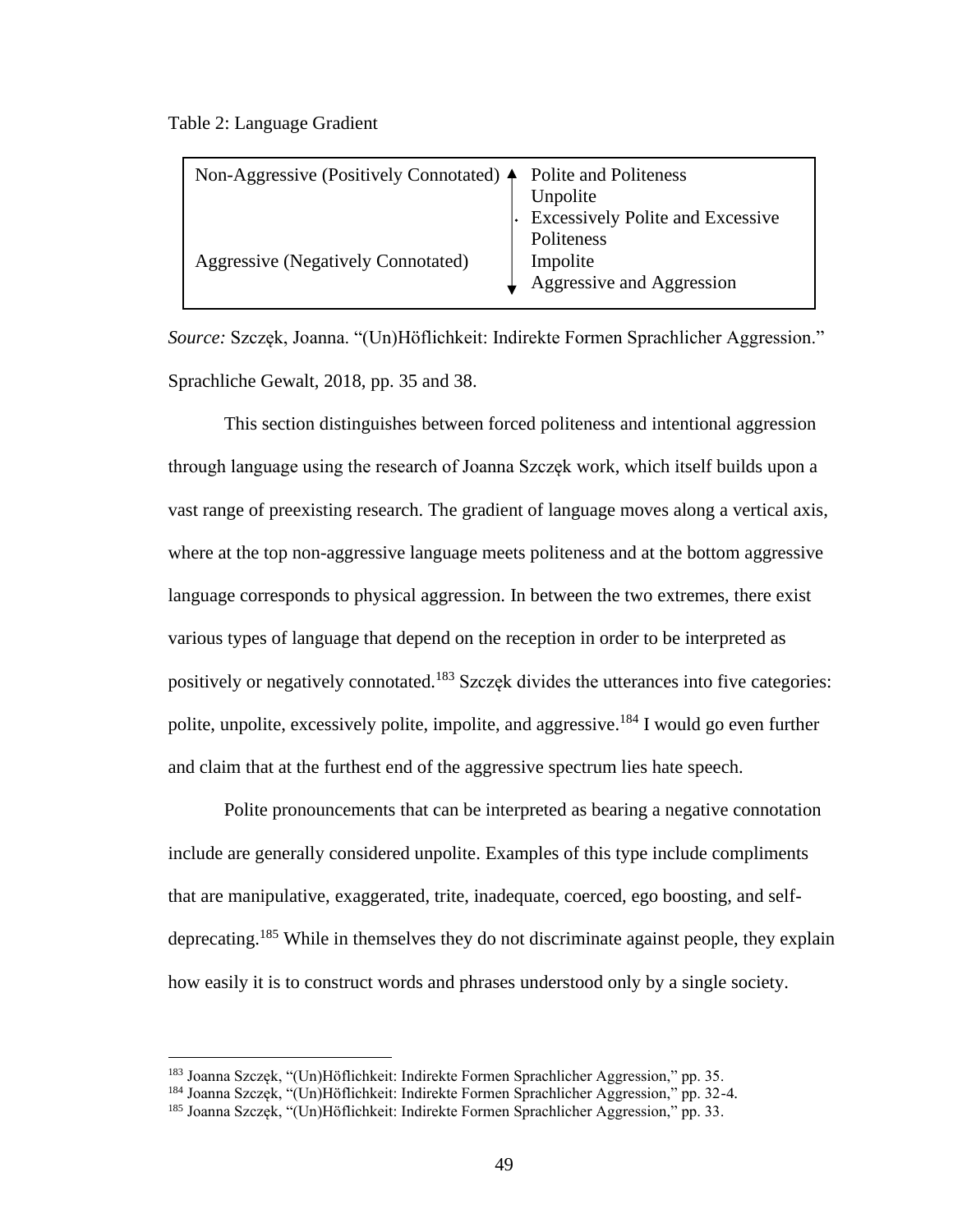Impolite acts are those whose negative connotation corresponds to the speaker's intention. These speech acts can be divided into four types: the arrogate, the aversive, the limitative, and the unreciprocal.<sup>186</sup> All of these types represent a speaker actively forcing impolite conversation.

The arrogate act corresponds to speakers whose illocutionary goal is to prove their own superiority. In doing this, they position themselves as the authoritative voice in a given context by relying, for example, om vulgar deprecating expressions when addressing their own superiority.<sup>187</sup> In the context of this analysis, both Rwanda's and Myanmar's media relied on such acts when addressing their interlocutors.

The aversive type describes the speakers, who openly offend and attack their interlocutors by charging against and destroying their world view and value system.<sup>188</sup> This type of speech includes vulgar offenses meant to discriminate against a given group. In Rwanda this strategy was used against the Tutsis, when the RTLM utilized allegations and innuendos to discriminate and incite retaliation against them.

The other two types, the limitative and unreciprocal, do not directly align with violent actions. The limitative type appears when speakers exert power by controlling their interlocutors and by limiting their freedom of action in a conversation. Sarcasm, false politeness, and manipulation all belong to this category.<sup>189</sup> The unreciprocal type is when speakers refuse to engage in a dialog and thereby breach the principle of mutuality and acknowledgement of others in a conversation. This type is most often found when a

<sup>186</sup> Joanna Szczęk, "(Un)Höflichkeit: Indirekte Formen Sprachlicher Aggression," pp. 33-4.

<sup>187</sup> Joanna Szczęk, "(Un)Höflichkeit: Indirekte Formen Sprachlicher Aggression," pp. 33.

<sup>188</sup> Joanna Szczęk, "(Un)Höflichkeit: Indirekte Formen Sprachlicher Aggression," pp. 33-4.

<sup>189</sup> Joanna Szczęk, "(Un)Höflichkeit: Indirekte Formen Sprachlicher Aggression," pp. 34.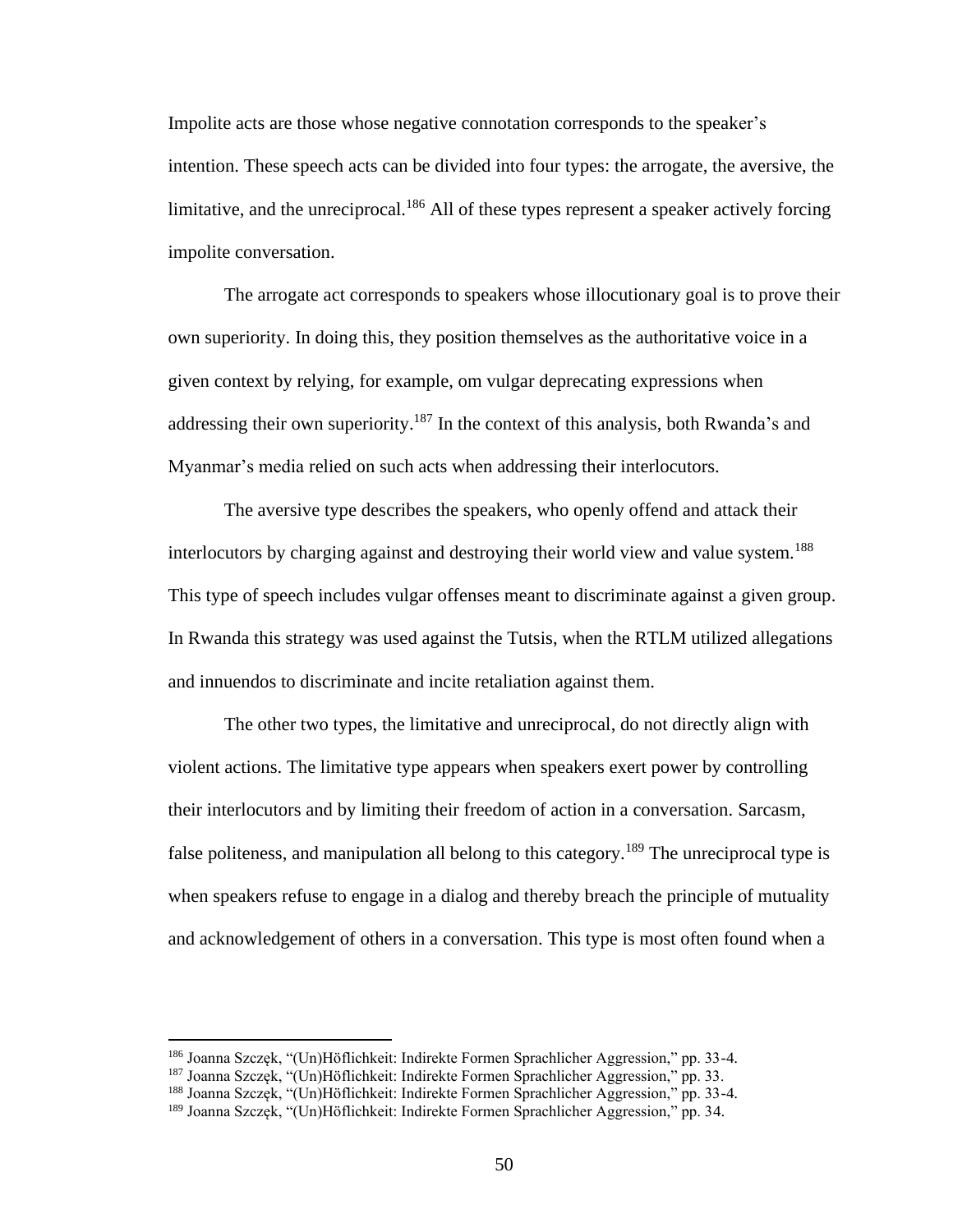speaker dominates a discussion but could apply to more extreme language found at the bottom of the vertical axis. 190

The aggressive nature of the bottom of the axis begin with unpolite speech acts. In these acts, the speaker is aware of the negative undertone of the words. The speaker shifts towards a more cognizant position when saying making utterances aimed at manipulating an outcome.<sup>191</sup> The impolite speech acts combine with aggressive illocution and serve as the basis for hate speech that directly incites violence. Both the intent of aggressive illocution and outcome can lead to dangerous speech. It is important to note that dangerous speech does not always end with genocide.

Impolite phrases mixed with aggressive illocution only understood by certain sectors of society lead to certain disparities between the controlling forces behind mass media sources and the audience. When the individuals behind mass media sources such as National Socialist Germany, Rwanda, and Myanmar are aware of the impact of their words and their role in the overall premeditated plan, outcomes such as genocide are common. In these cases, the question, is not if the genocide occurs but rather when the genocide occurs and on what scale.

Aggression, as shown in the above table, depends on the intent behind the interlocutor and the indirect or direct harm caused to an individual as a result of the speech.<sup>192</sup> For the purposes of this thesis, there are four characteristics of the aggressive speech act. They are the action, intent, context, and outcome of the aggressive speech act.<sup>193</sup> These characteristics are applied in the decisions rendered by the ICTR on direct

<sup>190</sup> Joanna Szczęk, "(Un)Höflichkeit: Indirekte Formen Sprachlicher Aggression," pp. 34.

<sup>191</sup> Joanna Szczęk, "(Un)Höflichkeit: Indirekte Formen Sprachlicher Aggression," pp. 34.

<sup>192</sup> Joanna Szczęk, "(Un)Höflichkeit: Indirekte Formen Sprachlicher Aggression," pp. 35.

<sup>193</sup> Joanna Szczęk, "(Un)Höflichkeit: Indirekte Formen Sprachlicher Aggression," pp. 36.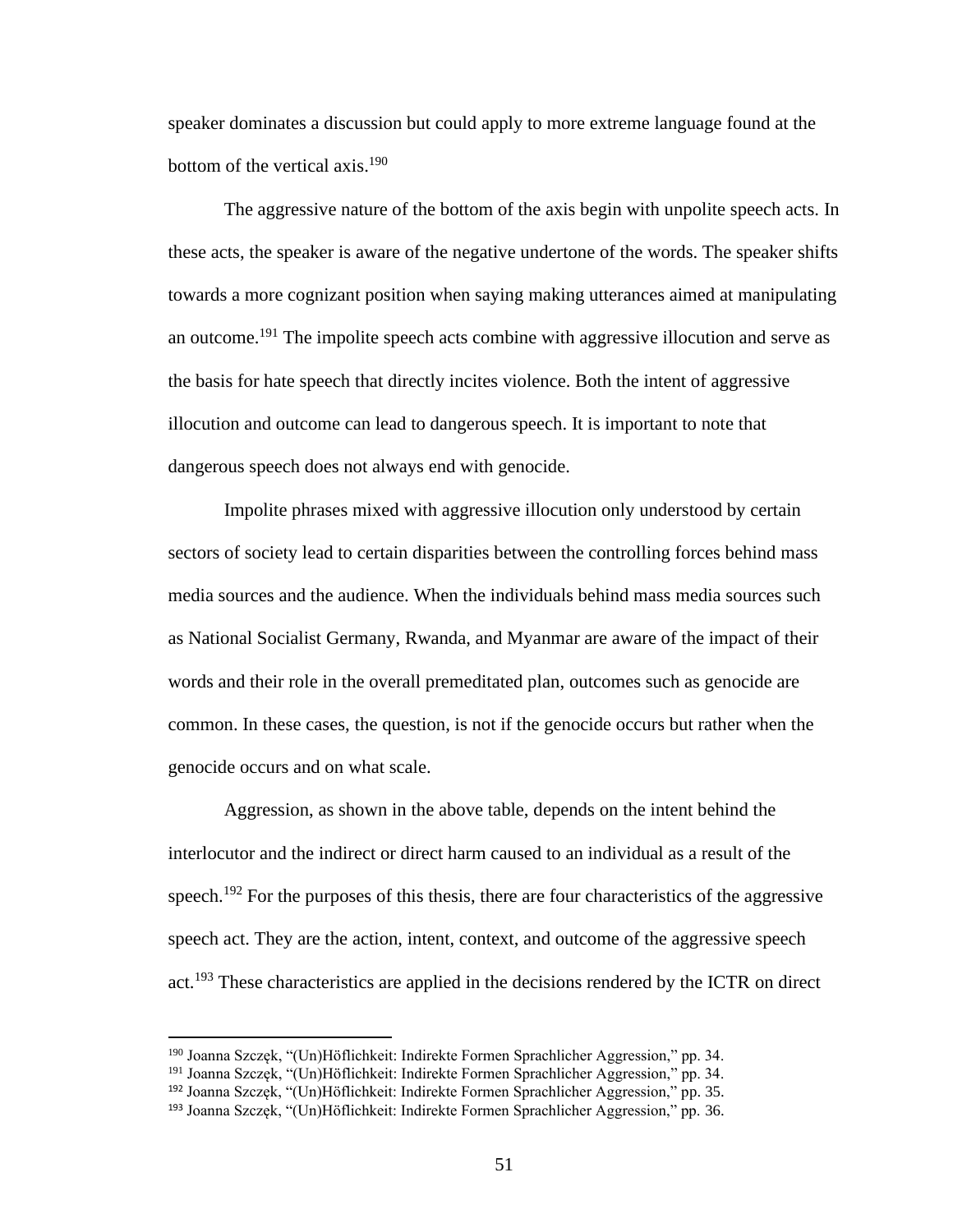and public incitement to genocide. The intent of a speaker within a certain context can induce a premeditated outcome. For this reason, the proper procedures and language are needed to regulate media incitement to genocide. In the section below, the case for amending the ICC's Rome Statute is made on the treatment of incitement to genocide as a separate crime in and of itself.

## **4.3 Amending the ICC's Rome Statute**

By using the operational definitions set forth in previous chapters and the integral cases of Streicher before the IMT and Nahimana et al. before the ICTR, the legal constraints of incitement to genocide are elucidated. The allowance of overt statements of intent as punishable before the ICTR establishes a standard that could be used before future military tribunals and international courts with some exceptions. The main exception for applying the jurisprudence established on the crime on incitement in this thesis before the ICC is that this court does not treat incitement as a separate crime.<sup>194</sup> This is because the language of the Rome Statute does not mirror the Genocide Convention which served as the basis for rulings issued by the ICTY and ICTR as shown in the first chapter.

The factors prohibiting the application of this rule are explained in the research of Thomas Davies. The three benefits of treating incitement to genocide as a separate crime that inhibit the ICC's potential as a legal enforcement power are clear. Firstly, when treating incitement to genocide as a separate crime it provides a rather straightforward path for proving the defendant committed incitement based on the characteristics

<sup>&</sup>lt;sup>194</sup> Thomas E. Davies, "How the Rome Statute Weakens the International Prohibition on Incitement to Genocide," pp. 245.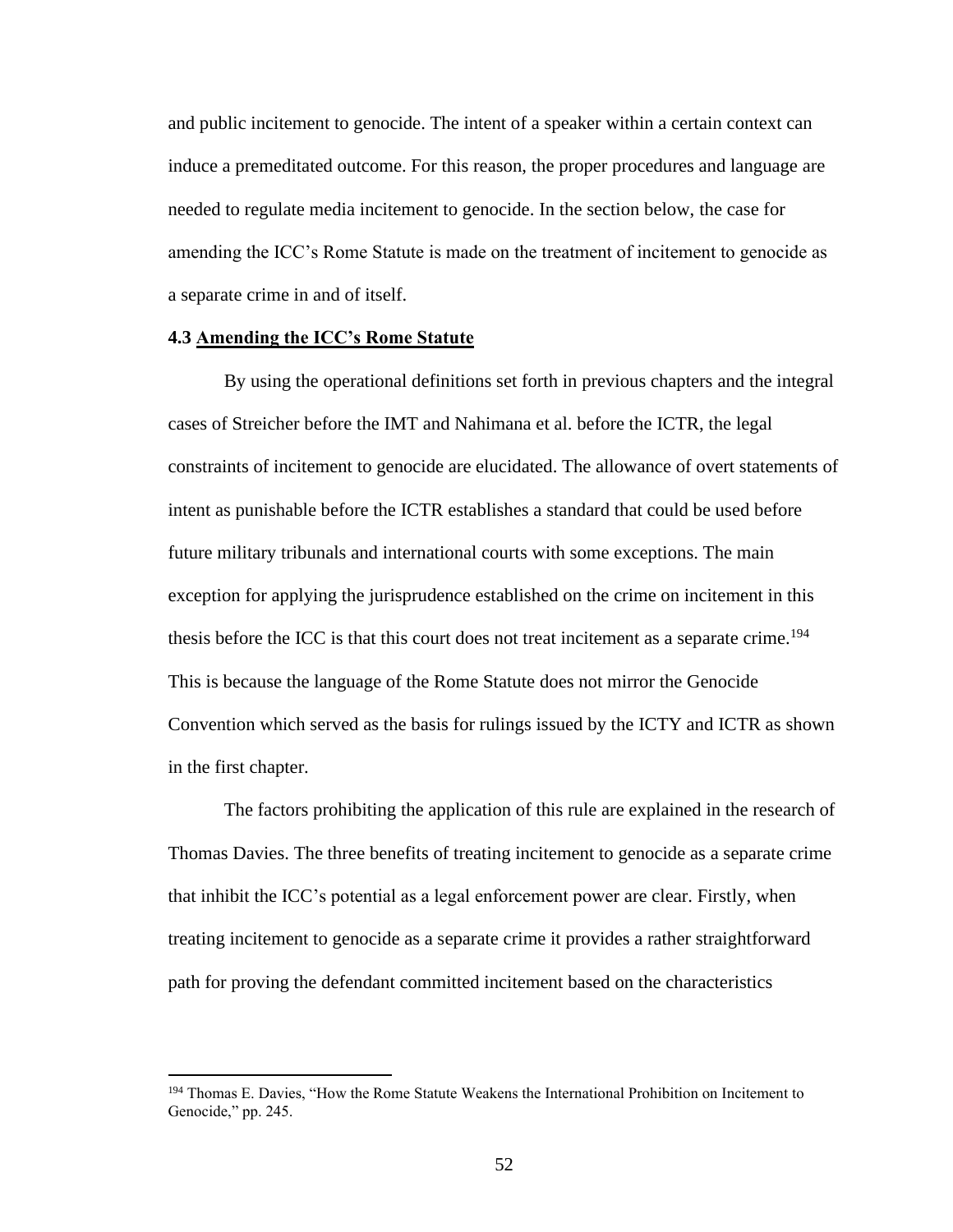provided in case law.<sup>195</sup> Secondly, the language used in the past by the ICTY and ICTR Statutes make it possible to hold a defendant accountable for aiding and abetting incitement to genocide.<sup>196</sup> The success of regulating media sources relies on charging defendants with aiding and abetting incitement to genocide in the absence of physical evidence confirming the defendant had committed crimes against humanity. Lastly, treatment as a separate crime allows prosecutors to charge individuals for incitement even when a crime on the scale of genocide has not yet been committed.<sup>197</sup> As the ICC does not treat this as a separate offense, it remains difficult to prosecute or regulate incitement prior to the occurrence of a large-scale crime against humanity.

While changing the language of the Rome Statute to match the ICTY and ICTR Statutes would offer the ability to broadly apply a standard legal definition, the ability of an international body to amend its language in a manner fast enough to prevent genocide in Myanmar is impossible.<sup>198</sup> If the ICC were to amend the Rome Stature's language to mirror the Genocide Convention, then the ICC would have the beginning step towards utilizing their legal enforcement power. In the absence of any change on this issue, the ICC will not have the ability to issue any substantial ruling on the crime of incitement to genocide.

<sup>&</sup>lt;sup>195</sup> Thomas E. Davies, "How the Rome Statute Weakens the International Prohibition on Incitement to Genocide," pp. 245.

<sup>196</sup> Thomas E. Davies, "How the Rome Statute Weakens the International Prohibition on Incitement to Genocide," pp. 246.

<sup>&</sup>lt;sup>197</sup> Thomas E. Davies, "How the Rome Statute Weakens the International Prohibition on Incitement to Genocide," pp. 246.

<sup>&</sup>lt;sup>198</sup> Thomas E. Davies, "How the Rome Statute Weakens the International Prohibition on Incitement to Genocide," pp. 247.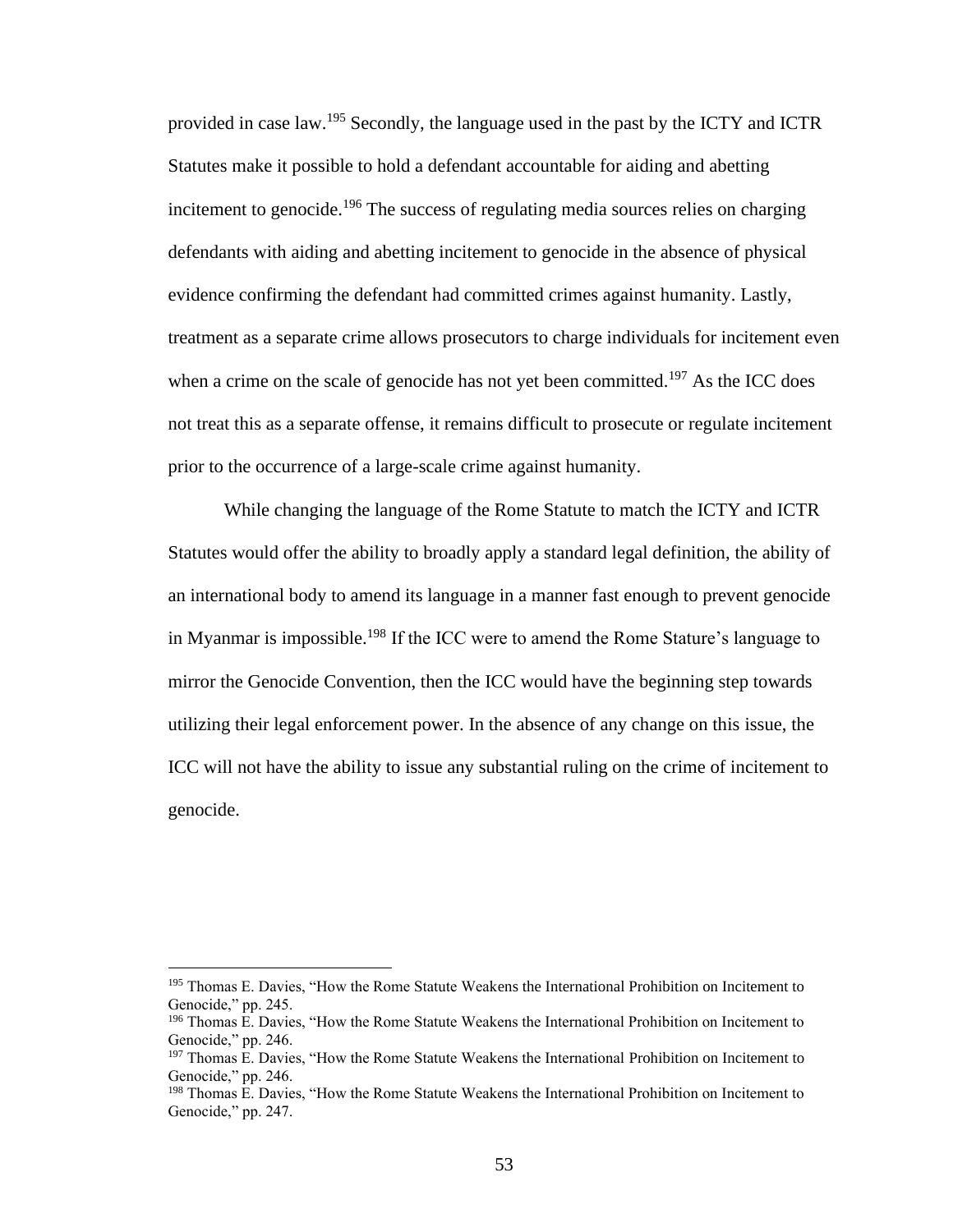#### **Conclusion**

As with Goebbels' speech in 1933, the power to harness means of mass information such as with the radio was not fully understood by the citizens of National Socialist Germany. Goebbels recognized that the enforcement power of the Third Reich came from the strength its air force, but he knew the widespread reach of the radio provided the means necessary to conquer and complete his premeditated plan.<sup>199</sup> The masterminds of events on the scale of genocide are aware of the actions necessary to accomplish their end goal especially in regards to mass media sources. This thesis has argued that the legal standards presented from the IMT at Nuremberg up until the ICJ today offer suitable jurisprudence on prosecuting media incited genocide after the genocide has occurred but not for regulation of the acts before the genocide.

The case studies used in thesis with Rwanda and Myanmar provide examples how long-term hierarchal structures can devolve into crimes against humanity and refugee crises. The governments of National Socialist Germany and Rwanda in the 20<sup>th</sup> Century, demonstrate that leaders understand the implications of a concerted plan and the benefits of manipulating mass media sources such as the radio and newspaper. In today's social media culture, the impact of mass media is instantaneous. With events occurring thousands of miles away in nations such as Myanmar, the world has begun to realize what the spread of social media as a weapon means for future authoritarian governments. 200

The case studies and case law selected for this thesis have demonstrated operational definitions for hate speech, intent, and direct and public incitement to

<sup>&</sup>lt;sup>199</sup> Randall Bytwerk, Goebbels on Radio (1933).

<sup>200</sup> "Weaponizing Social Media: The Rohingya Crisis."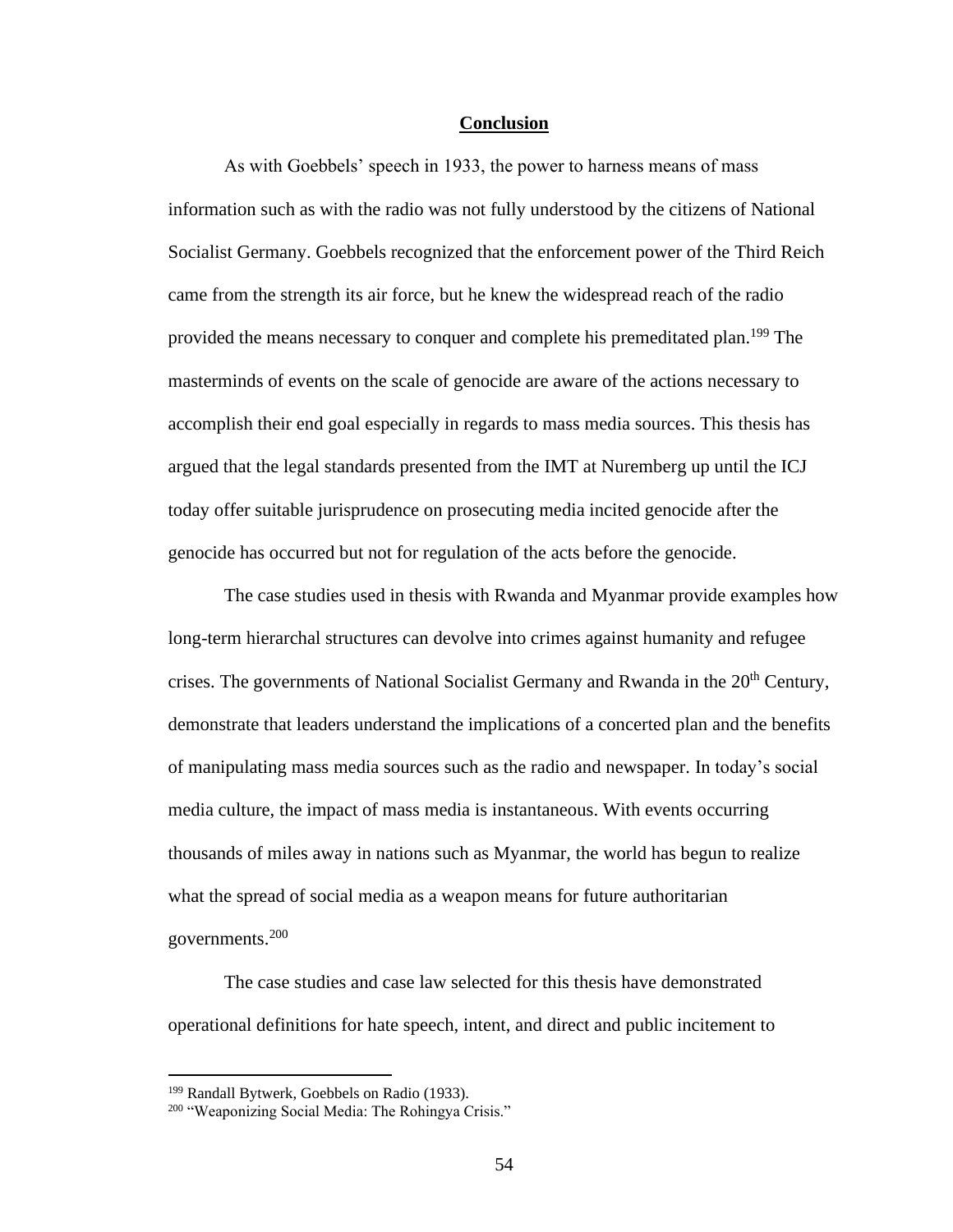genocide. This inclusion of cases from Nuremberg up until the ICTR demonstrate the capacity in which the Genocide Convention can be employed. Although the Genocide Convention was not developed until after the IMT, the decisions rendered on the crime of incitement to genocide serves as jurisprudence for later cases. By explaining the cases in the historical context, this thesis shows how speech, media, and genocide operate together towards an end goal.

The usage of overt statements shown in publications before a crime has been committed helps to clarify the context and intent of a speech act. The allowance for overt statements of intent as punishable before the ICTR established a standard that could be used before future military tribunals, but not by international courts such as the ICC. The ICC and its language prohibit any meaningful regulation or prevention on behalf of the court itself. If the ICC were to amend its language as proposed in Chapter Four, further action would be easier to implement.

With all issues as large and complicated as genocide, there is never going to be a one size fits all solution. Modern solutions will have to come from international courts governments, and social media corporations themselves. Social media networks such as Facebook, Twitter, and Instagram will need to be held accountable for the ways individuals use their platform. In order to reduce the number of military accounts used on social media platforms, individual corporations will have to police their own sites.

Whether the incentive comes from the government or the industry itself is unknown. What is known about this new phenomena is that both individuals and governments are using new sources of mass media to influence large sections of the population. The sections of the population that are vulnerable to manipulation can be

55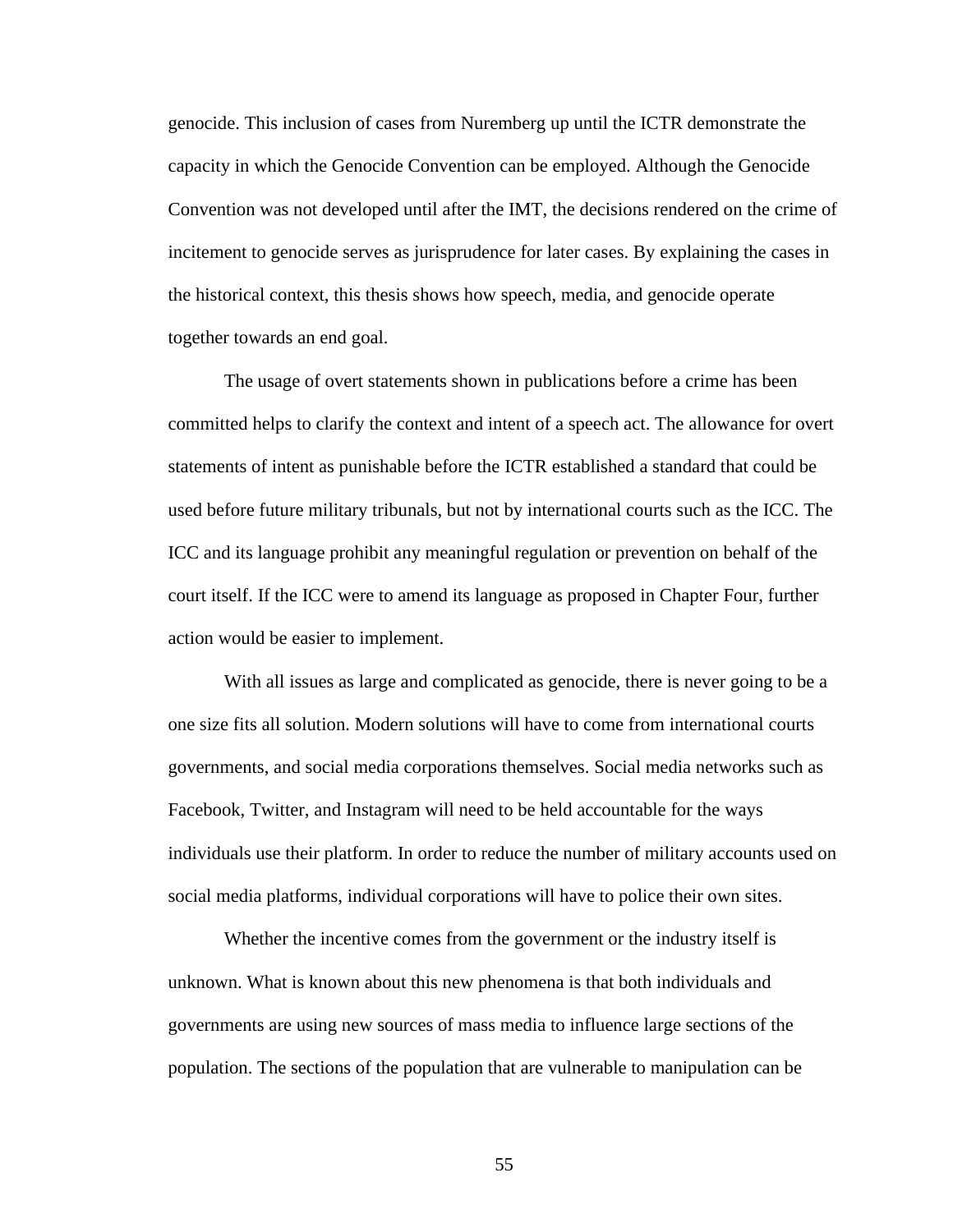discerned through the types of language and method for engagement within the online community. In future legislation, policy makers will need to focus on the intersection of speech regulation and private industry. In the United States of America, legislators will have to be mindful of the First Amendment and restrictions it places on regulation of speech. As of now, the international community is bound by the current customs and norms established in this thesis. There is no mechanism in play that can regulate speech in a capacity that will prevent genocide. The international community can prosecute incitement to genocide through post-war tribunals, but current legal institutions require reform before any international regulations are implemented.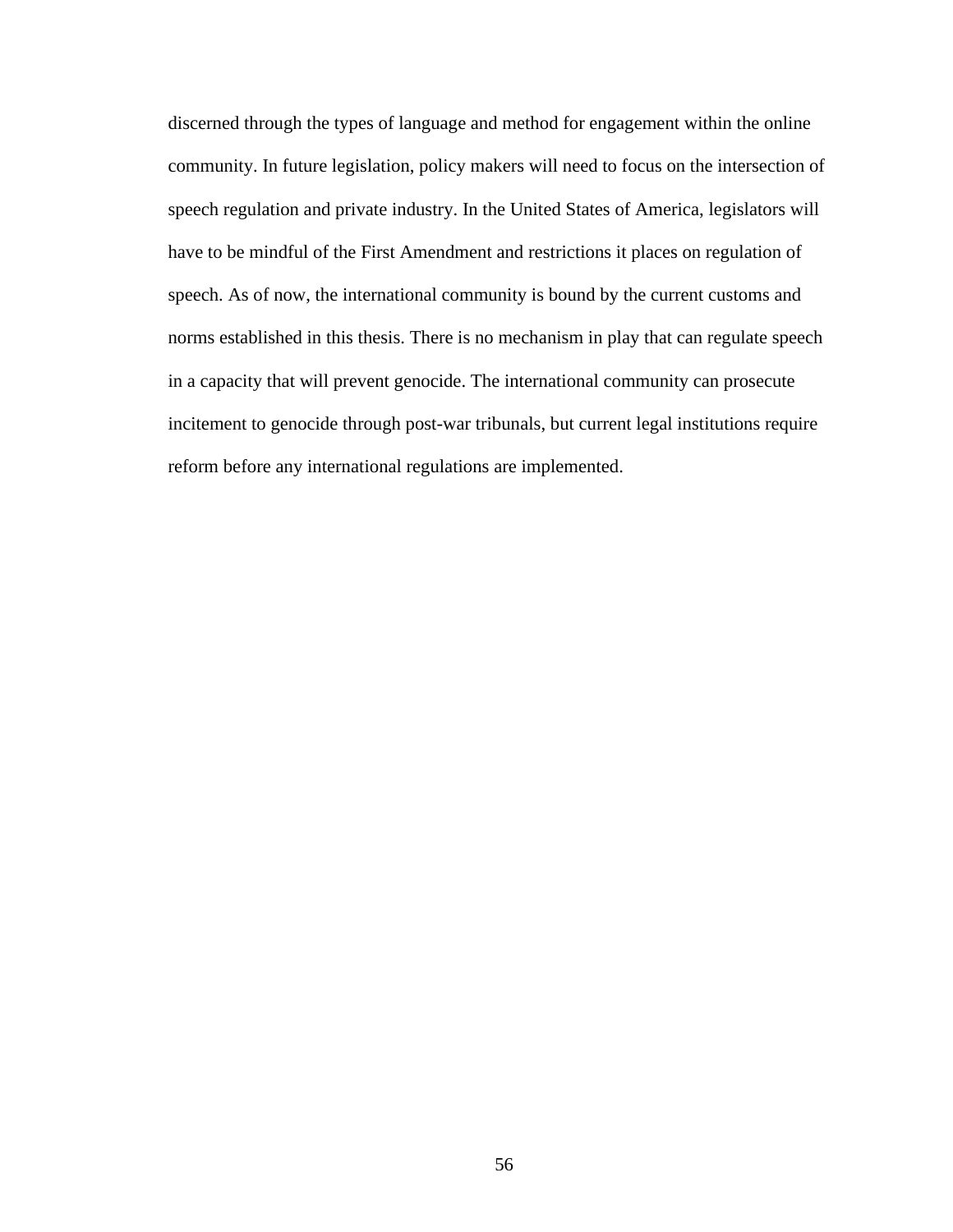#### **BIBLIOGRAPHY**

- Associated Press, "Burma Ethnic Violence Escalates As Villagers Flee," The Guardian (June 12, 2012), [http://www.theguardian.com/world/2012/jun/12/burma-ethnic](http://www.theguardian.com/world/2012/jun/12/burma-ethnic-)violence-escalates.
- Benesch, Susan. "Vile Crime or Inalienable Right: Defining Incitement to Genocide." Virginia Journal of International Law 48, no. 3 (2008): 485–528.

Bytwerk, Randall. Goebbels on Radio (1933). Accessed April 5, 2020. https://research.calvin.edu/german-propaganda-archive/goeb56.htm.

- Clay, Daniel, and René Lemarchand. "Rwanda." Encyclopedia Britannica. Encyclopedia Britannica, Inc., October 4, 2019. https://www.britannica.com/place/Rwanda.
- Cotler, Irwin. "State-Sanctioned Incitement to Genocide: The Responsibility to Prevent." in The Content and Context of Hate Speech: Rethinking Regulation and Responses, 1st ed. (New York, NY: Cambridge University Press, 2012, pp. 430- 455).
- Davies, Thomas E. "How the Rome Statute Weakens the International Prohibition on Incitement to Genocide." Human Rights Documents Online, August 21, 2009, 245–70. https://doi.org/10.1163/2210-7975\_hrd-9944-0021.
- Ermakov, Alexandr. "'A Blood Czar of Franconia': Gauleiter Julius Streicher." *Historia Provinciae: журнал региональной истории* 2, no. 2 (2018): 30-45.
- Fussell, Jim. Reservations and Declarations to the Genocide Convention - Prevent Genocide International. Accessed April 18, 2020.

[http://www.preventgenocide.org/law/convention/reservations/.](http://www.preventgenocide.org/law/convention/reservations/)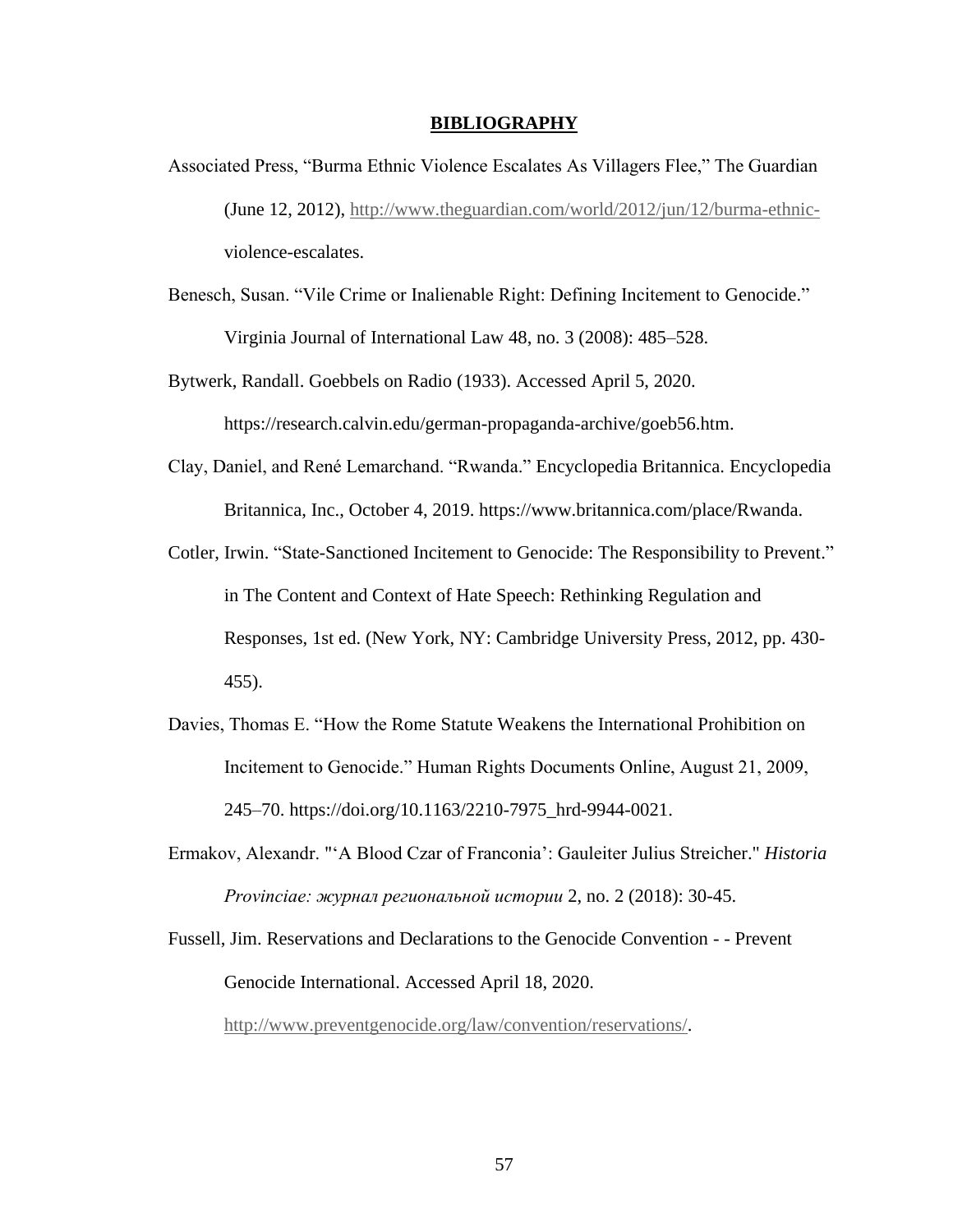- "Genocide in Rwanda: April-May 1994." *Human Rights Watch Africa* 6, no. 4 (May 1994): 1–15. [https://doi.org/10.1163/2210-7975\\_hrd-3169-0127.](https://doi.org/10.1163/2210-7975_hrd-3169-0127)
- Georges Anderson Nderubumwe Rutaganda v. The Prosecutor (Appeal Judgement), ICTR-96-3-A, International Criminal Tribunal for Rwanda (ICTR), 26 May 2003, available at: https://www.refworld.org/cases,ICTR,415923304.html [accessed 12 December 2019]
- Gordon, Gregory S. *Atrocity Speech Law: Foundation, Fragmentation, Fruition*. New York, NY: Oxford University Press, 2017.
- ICJ Order on Provisional Measures The. Gambia v. Myanmar, 23 January 2020.
- "International Law, Codification, Legal Affairs, Commission, ILC, Instruments and Reports, Yearbook." United Nations. United Nations. Accessed April 10, 2020. https://legal.un.org/ilc/summaries/1\_8.shtml.
- Lemkin, Raphaël. *Axis Rule in Occupied Europe*. (Washington: Carnegie Endowment for International, 1944).
- Leider, Jacques. "Rohingya: The History of a Muslim Identity in Myanmar." Oxford Research Encyclopedia of Asian History, 2018,

10.1093/acrefore/9780190277727.013.115.

- Lowenstein, Allen. Persecution of the Rohingya Muslims: Is Genocide Occurring in Myanmar's Rakhine State? New Haven, CT: Yale Law School & Fortify Rights, 2015.
- Molnár Péter, Herz, and Michael E. Herz. The Content and Context of Hate Speech: Rethinking Regulation and Responses. Cambridge University Press, 2012.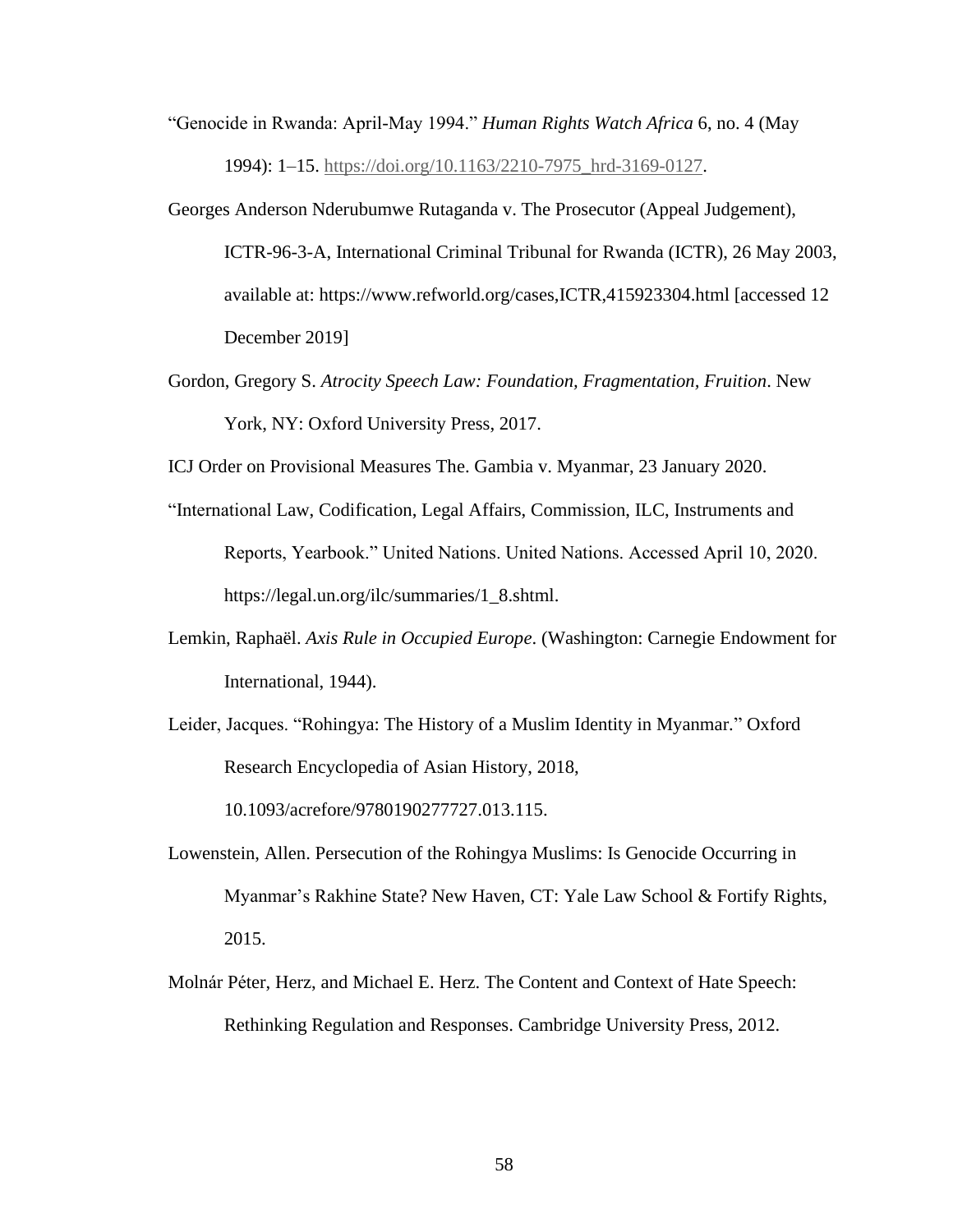- Mozur, Paul. "A Genocide Incited on Facebook, With Posts From Myanmar's Military." The New York Times. The New York Times, October 15, 2018. [https://www.nytimes.com/2018/10/15/technology/myanmar-facebook](https://www.nytimes.com/2018/10/15/technology/myanmar-facebook-)genocide.html.
- Newbury, M. Catharine. "Colonialism, Ethnicity, and Rural Political Protest: Rwanda and Zanzibar in Comparative Perspective." Comparative Politics 15, no. 3 (1983): 253-80. Accessed April 18, 2020. doi:10.2307/421681.

"Population, Total - Myanmar." Data. Accessed April 18, 2020.

[https://data.worldbank.org/indicator/SP.POP.TOTL?locations=MM.](https://data.worldbank.org/indicator/SP.POP.TOTL?locations=MM)

- Questions and Answers on Gambia's Genocide Case Against Myanmar before the International Court of Justice." Human Rights Watch, December 9, 2019. [https://www.hrw.org/news/2019/12/05/questions-and-answers-gambias-genocide](https://www.hrw.org/news/2019/12/05/questions-and-answers-gambias-genocide-)case-against-myanmar-international-court#\_Why\_has\_Gambia.
- Report of the Independent International Fact-Finding Mission on Myanmar: Human Rights Council, thirty-ninth session, 10-28 September 2018, agenda item 4, human rights situations that require the Councils attention, Report of the Independent International Fact-Finding Mission on Myanmar: Human Rights Council, thirty-ninth session, 10-28 September 2018, agenda item 4, human rights situations that require the Councils attention § (n.d.).
- Sailer-Wlasits, Paul. "Hass-Rede: Zur Kulturgeschichte Eines Sprachlichen Phänomens." carta.info, September 19, 2016. [http://carta.info/hass-rede/.](http://carta.info/hass-rede/)
- Szczęk, Joanna. "(Un)Höflichkeit: Indirekte Formen Sprachlicher Aggression." Sprachliche Gewalt, 2018, 29–40. https://doi.org/10.1007/978-3-476-04543-0\_2.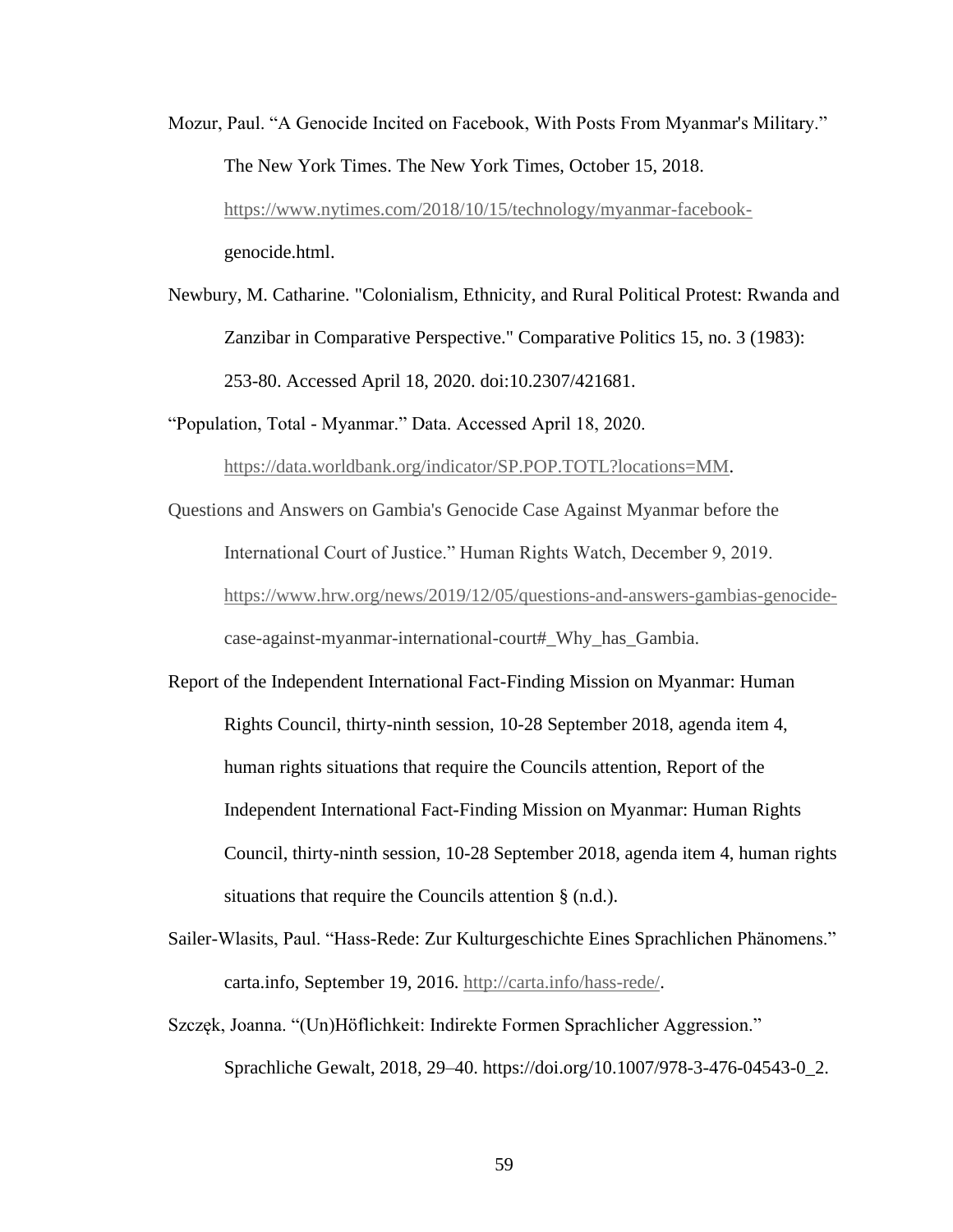- Schabas A., William. "Genocide Law in a Time of Transition: Recent Developments in the Law of Genocide." Rutgers Law Review 61, no. 1 (Fall 2008).
- "The ICTR in Brief." The ICTR in Brief | United Nations International Criminal Tribunal for Rwanda. Accessed April 10, 2020. [https://unictr.irmct.org/en/tribunal.](https://unictr.irmct.org/en/tribunal)
- The Prosecutor v. Athanase Seromba (Appeal Judgement), ICTR-2001-66-A, International Criminal Tribunal for Rwanda (ICTR), 12 March 2008, available at: https://www.refworld.org/cases,ICTR,48b690172.html [accessed 12 December 2019]
- The Prosecutor v. Athanase Seromba (Trial Judgement), ICTR-2001-66-I, International Criminal Tribunal for Rwanda (ICTR), 13 December 2006, available at: https://www.refworld.org/cases,ICTR,48abd58ed.html [accessed 19 April 2020]
- The Prosecutor v. Clément Kayishema and Obed Ruzindana (Trial Judgement), ICTR-95- 1-T, International Criminal Tribunal for Rwanda (ICTR), 21 May 1999, available at: https://www.refworld.org/cases,ICTR,48abd5760.html [accessed 12 December 2019]
- The Prosecutor v. Ferdinand Nahimana, Jean-Bosco Barayagwiza, Hassan Ngeze (Appeal Judgment), ICTR-99-52-A, International Criminal Tribunal for Rwanda (ICTR), 28 November 2007, available at:

<https://www.refworld.org/cases,ICTR,48b5271d2.html> [accessed 12 December 2019]

The Prosecutor v. Ferdinand Nahimana, Jean-Bosco Barayagwiza, Hassan Ngeze (Judgement and Sentence), ICTR-99-52-T, International Criminal Tribunal for Rwanda (ICTR), 3 December 2003, available at: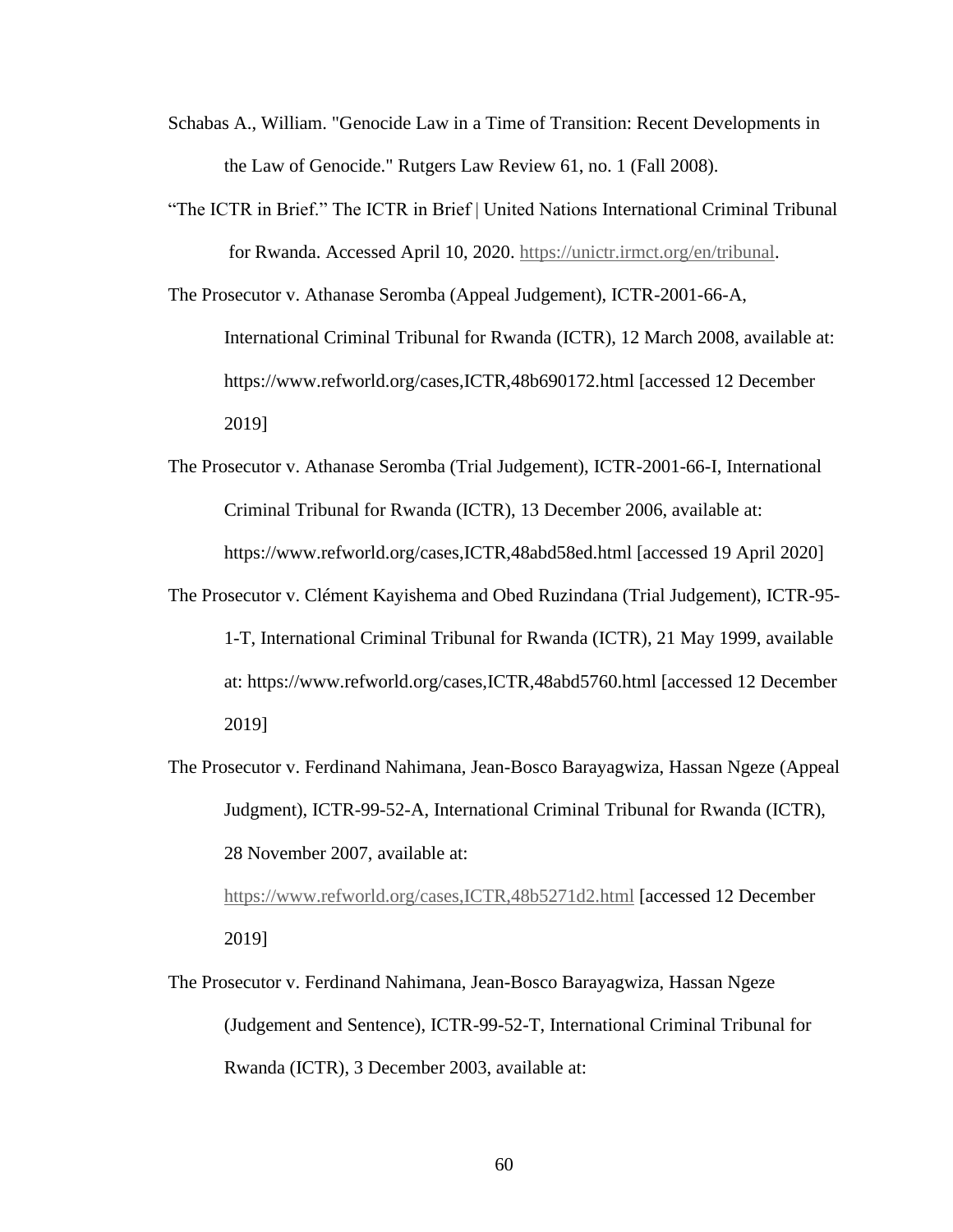<https://www.refworld.org/cases,ICTR,404468bc2.html> [accessed 12 December 2019]

*The Prosecutor v. Mikaeli Muhimana (Judgement and Sentence)*, ICTR- 95-1B-

T, International Criminal Tribunal for Rwanda (ICTR), 28 April 2005, available at: https://www.refworld.org/cases,ICTR,429c29694.html [accessed 12 December 2019]

The Prosecutor v. Jean de Dieu Kamuhanda (Judgement and Sentence), ICTR-99-54A-T, International Criminal Tribunal for Rwanda (ICTR), 22 January 2004, available at: https://www.refworld.org/cases,ICTR,48abd536d.html [accessed 12 December 2019]

The Prosecutor v. Jean-Paul (Trial Judgement), ICTR-96-4-T, International Criminal Tribunal for Rwanda (ICTR), 2 September 1998, available at: https://www.refworld.org/cases,ICTR,40278fbb4.html [accessed 12 December 2019]

The Prosecutor v. Tharcisse Muvunyi (Judgment and Sentence), ICTR-2000-55A-T, International Criminal Tribunal for Rwanda (ICTR), 12 September 2006, available at: https://www.refworld.org/cases,ICTR,48abd529d.html [accessed 12 December 2019]

"The Trial of German Major War Criminals : Proceedings of the International Military Tribunal Sitting at Nuremberg Germany." Avalon Project - Documents in Law, History and Diplomacy. Accessed April 10, 2020.

[https://avalon.law.yale.edu/imt/judstrei.asp.](https://avalon.law.yale.edu/imt/judstrei.asp)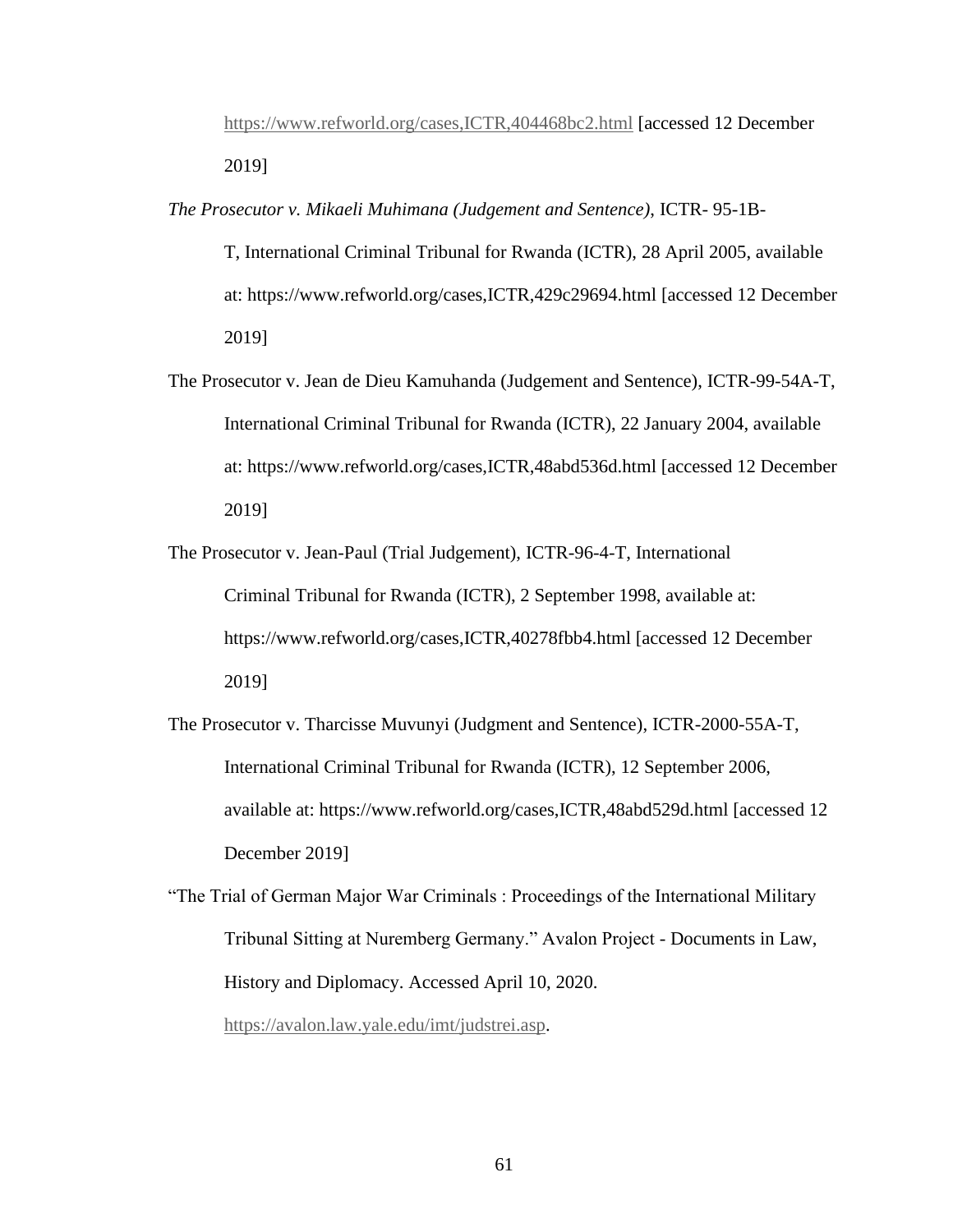- The Republic of The Gambia v. The Republic of the Union of Myanmar. (Instituting Proceedings). 11 November 2019.
- "The World Factbook: Gambia, The." Central Intelligence Agency. Central Intelligence Agency. Accessed April 18, 2020. [https://www.cia.gov/library/publications/the](https://www.cia.gov/library/publications/the-)world-factbook/geos/print\_ga.html.
- UN General Assembly, *The Crime of Genocide*, 11 December 1946, A/RES/96, available at: https://www.refworld.org/docid/3b00f09753.html [accessed 19 November 2019]
- United States Holocaust Memorial Museum. United States Holocaust Memorial Museum. Accessed December 1, 2019. https:// www.ushmm.org/learn/timeline-

ofevents/after-1945.

United States Holocaust Memorial Museum. United States Holocaust Memorial Museum. Accessed December 12, 2019.

[https://encyclopedia.ushmm.org/content/en/article/what-is-genocide.](https://encyclopedia.ushmm.org/content/en/article/what-is-genocide)

- UN Security Council, Statute of the International Criminal Tribunal for Rwanda (as last amended on 13 October 2006), 8 November 1994, available at: https://www.refworld.org/docid/3ae6b3952c.html [accessed 1 December 2019]
- UN Security Council, Statute of the International Criminal Tribunal for the Former Yugoslavia (as amended on 17 May 2002), 25 May 1993, available at: https://www.refworld.org/docid/3dda28414.html [accessed 10 April 2020]
- UN General Assembly, Convention on the Prevention and Punishment of the Crime of Genocide, 9 December 1948, United Nations, Treaty Series, vol. 78, p.